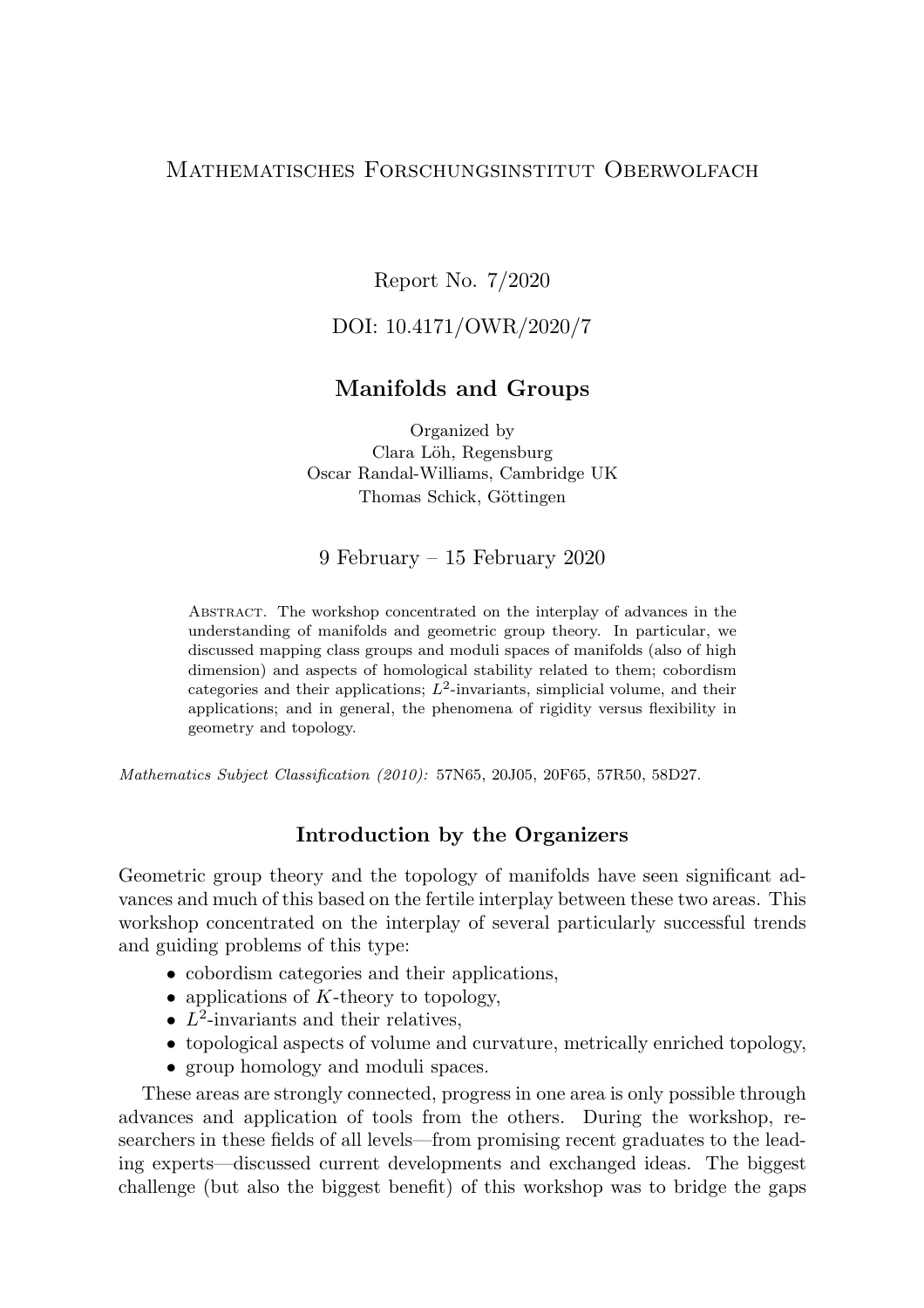between the different fields and mathematical languages, ranging from higher categories to Benjamini–Schramm statistics. It is our hope that seeing problems through the eyes of other fields will lead to new impulses.

The workshop programme offered 19 regular talks. The workshop also presented a one hour session on Thursday night for a gong show which featured five 10 minute presentations where young researchers described their work. The speakers at this gong show were Calista Bernard, Zhicheng Han, Biao Ma, Eduard Schesler, and Engelbert Peter Suchla. The meeting was attended by 50 participants from all over the world, including many early career researchers. Moreover, as usual in Oberwolfach, the breaks and evenings were filled with a variety of lively discussions in smaller groups.

The following describes the main topics and some selected recent achievements that were discussed during this workshop in more detail.

 $L^2$ -Invariants and their relatives. Grigori Avramidi reported on computations of mod p homology gradients for right-angled Artin groups (joint work with Okun and Schreve). Consequences of these investigations are the first construction of groups whose  $L^2$ -Betti numbers (i.e., the rational homology gradients) do not coincide with their mod p homology gradients as well as the first construction of counterexamples to the mod p Singer conjecture.

Dawid Kielak explained how to characterise group-theoretic virtual fibering (which is inspired by 3-manifold topology) in terms of the first  $L^2$ -Betti number.

Topological aspects of volume and curvature and metrically enriched topology. Roman Sauer (in joint work with Braun) obtained a generalisation of Gromov's main inequality between volume and simplicial volume, where the lower Ricci curvature bound is replaced by a macroscopic scalar curvature bound. The proof relies on randomised version of metric methods by Larry Guth.

K-theory and topology. Fabian Hebestreit and Markus Land gave a pair of linked talks on their work (with Calm`es, Dotto, Harpaz, Moi, Nardin, Nikolaus, and Steimle) on algebraic cobordism categories and Grothendieck–Witt theory. The first talk explained the foundations and general structure of this theory, while the second explained how this can be used to calculate the hermitian and symplectic K-groups of the integers, in both the symmetric and quadratic situation.

Wolfgang Lück reported on extensive calculations on crystallographic groups, including their topological and algebraic  $K$ -theory as well as their  $L$ -theory. Applications were then described to the classification of  $C^*$ -algebras, to the unstable Gromov–Lawson–Rosenberg conjecture, and to the classification of topological manifolds homotopy equivalent to torus bundles over lens spaces.

Topology of moduli spaces. Manuel Krannich presented a new perspective on the relationship between pseudoisotopy theory and K-theory. Focussing on the case of an even-dimensional disc, he explained how results of Botvinnik–Perlmutter on diffeomorphism groups of handlebodies, together with Morlet's lemma of disjunction, can be used to relate the space of pseudoisotopies to algebraic K-theory of the integers in a range of degrees which is 3 times better than the classical approach.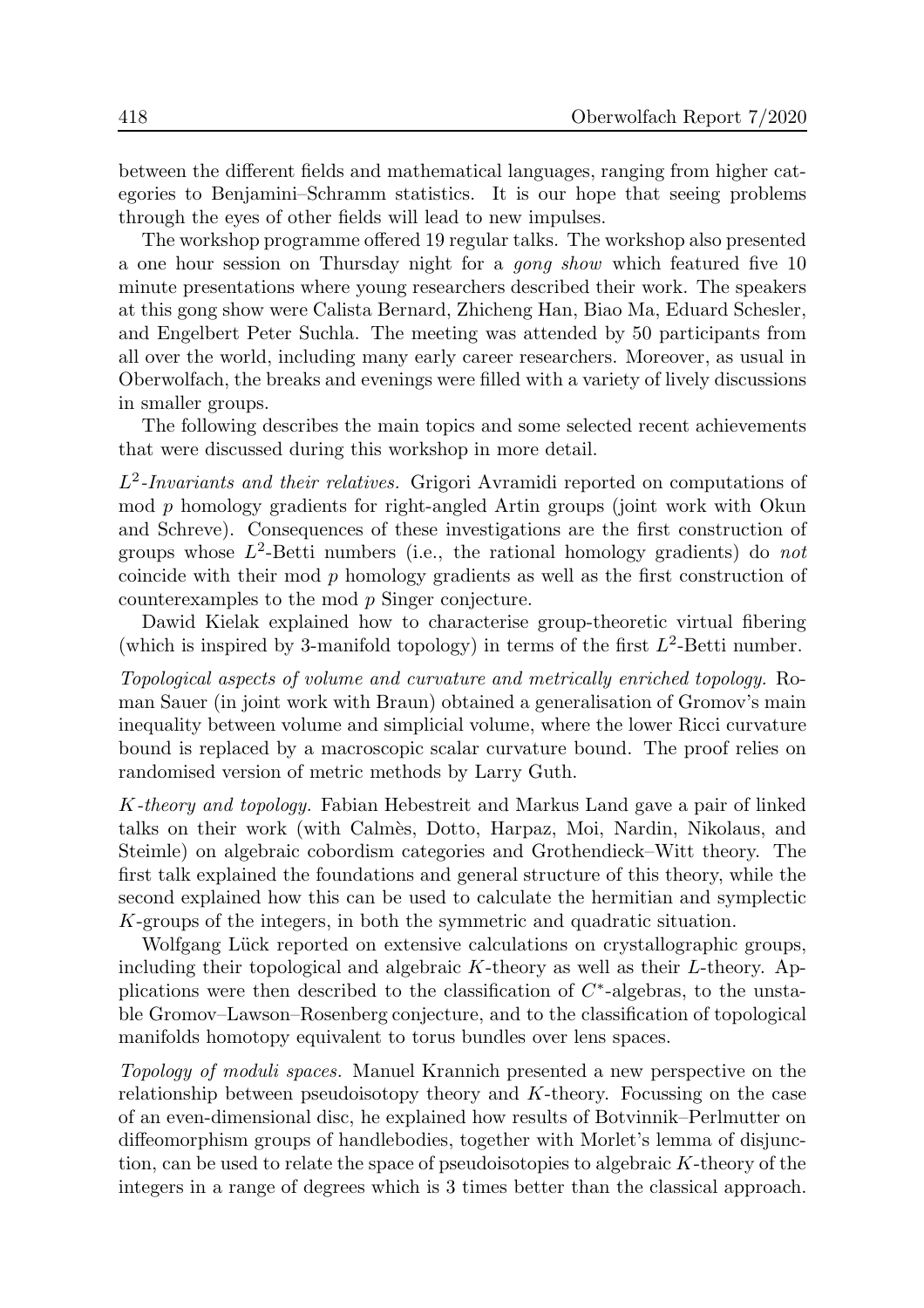Geometric group theory. Aspects of geometric group theory play an important role in several talks, in particular also on  $L^2$ -Betti numbers. Specific to geometric group theory was the talk of Martin Bridson which discussed rigidity aspects of the automorphism group of free groups, in particular new findings on the complex of free factors as a space with controlled topology on which this group acts, while Anna Erschler surveyed geometric group theoretical aspects of the Travelling Salesman Problem.

Acknowledgements: We are very grateful to the Mathematische Forschungsinstitut Oberwolfach for its hospitality and for providing such a friendly, efficient, and productive atmosphere. The MFO and the workshop organizers would like to thank the National Science Foundation for supporting the participation of junior researchers in the workshop by the grant DMS-1641185, "US Junior Oberwolfach Fellows". Moreover, the MFO and the workshop organizers would like to thank the Simons Foundation for supporting Dessislava Kochlokuvo in the "Simons Visiting Professors" program at the MFO.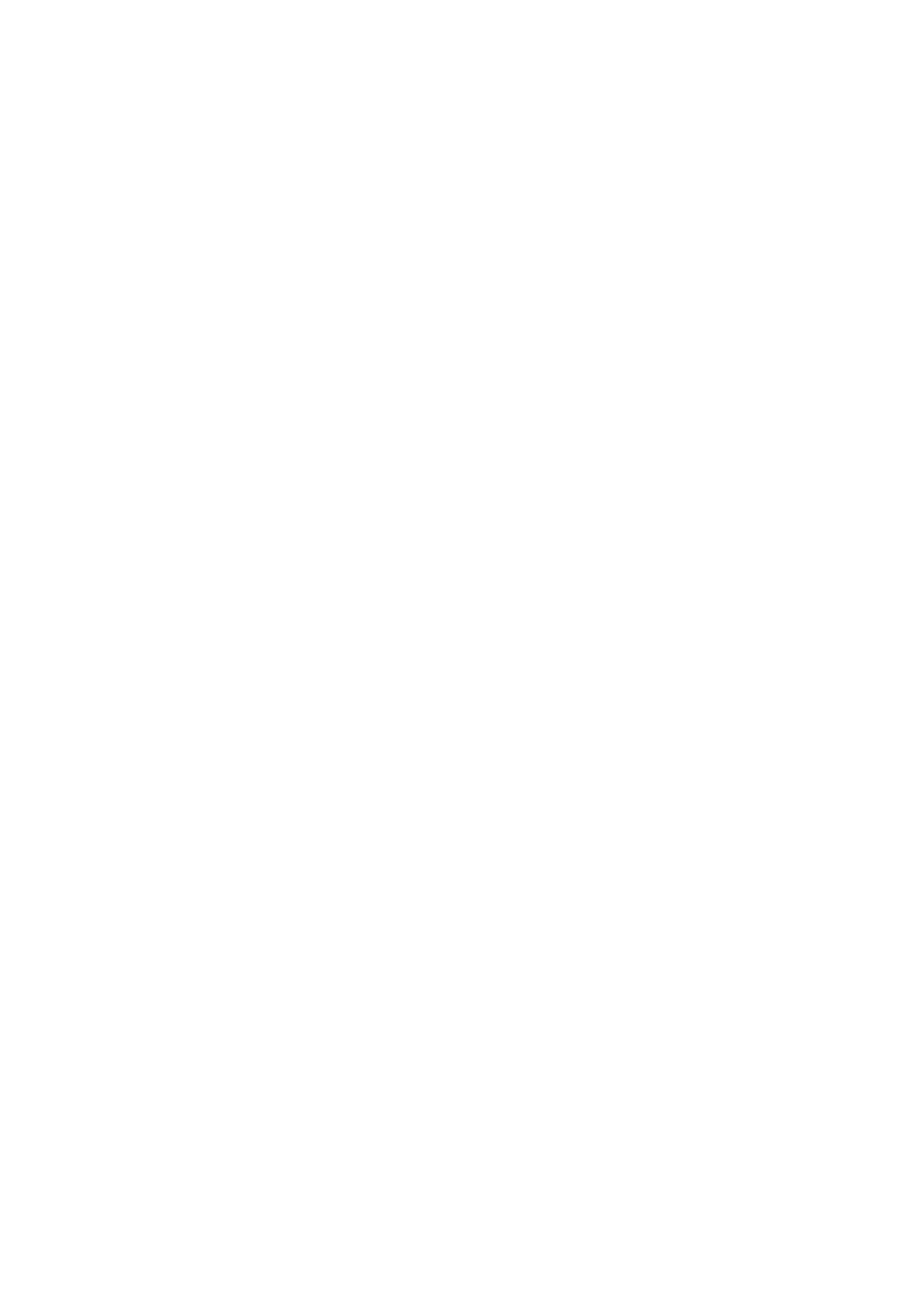# Workshop: Manifolds and Groups

# Table of Contents

| Grigori Avramidi                                                                                                                                                                                                                                                                                      |     |
|-------------------------------------------------------------------------------------------------------------------------------------------------------------------------------------------------------------------------------------------------------------------------------------------------------|-----|
| Bernhard Hanke<br>Positive scalar curvature on manifolds with odd order abelian fundamental                                                                                                                                                                                                           |     |
|                                                                                                                                                                                                                                                                                                       |     |
| Sebastian Hensel (joint with Jonathan Bowden, Richard Webb)<br>Quasimorphisms on surface diffeomorphism groups $\ldots \ldots \ldots \ldots \ldots$ 427                                                                                                                                               |     |
| Dawid Kielak                                                                                                                                                                                                                                                                                          |     |
| Manuel Krannich<br>$Pseudoisotopies of even discs, revisited \ldots \ldots \ldots \ldots \ldots \ldots \ldots \ldots \ldots 431$                                                                                                                                                                      |     |
| Fedor Manin (joint with Aleksandr Berdnikov)                                                                                                                                                                                                                                                          | 432 |
| Martin R. Bridson (joint with Mladen Bestvina, Richard D. Wade)<br>Rigidity, the complex of free factors, and the commensurator of $Aut(F)$                                                                                                                                                           | 434 |
| Nathalie Wahl (joint with Nancy Hingston)<br>Detecting second order intersections of loops with string topology $\ldots$ 436                                                                                                                                                                          |     |
| Fabian Hebestreit (joint with B. Calmès, E. Dotto, Y. Harpaz, M. Land,<br>K. Moi, D. Nardin, T. Nikolaus, W. Steimle)<br>The homotopy types of algebraic cobordism categories and<br>$Grothendieck-Witt$ theory $\ldots \ldots \ldots \ldots \ldots \ldots \ldots \ldots \ldots \ldots \ldots \ldots$ | 437 |
| Anna Erschler (joint with Ivan Mitrofanov)<br>Invariants of groups and metric spaces related to Travelling                                                                                                                                                                                            | 440 |
| Markus Land (joint with B. Calmès, E. Dotto, Y. Harpaz, F. Hebestreit,<br>K. Moi, D. Nardin, T. Nikolaus, W. Steimle)                                                                                                                                                                                 |     |
| Wolfgang Steimle (joint with Georgios Raptis)                                                                                                                                                                                                                                                         | 446 |
| Léo Bénard (joint with Jérôme Dubois, Michael Heusener and Joan Porti)<br>Asympotic of twisted Alexander polynomials and hyperbolic volume  447                                                                                                                                                       |     |
| Lukasz Grabowski (joint with Samuel Mellick)<br>On the cost of Benjamini Schramm statistics with the Kazhdan property                                                                                                                                                                                 | 449 |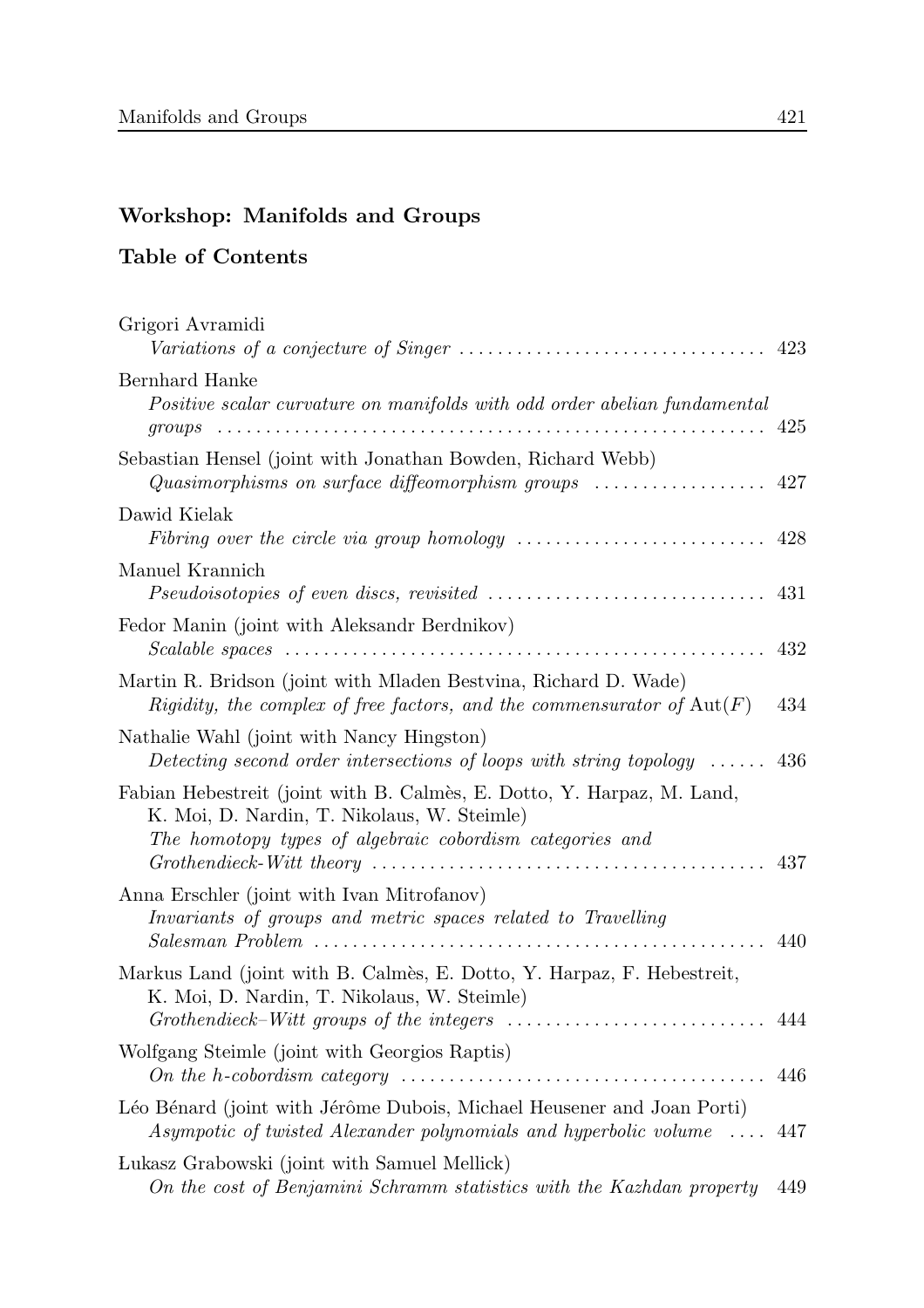| Mauricio Bustamante (joint with Bena Tshishiku)                                                                                                                                   |  |
|-----------------------------------------------------------------------------------------------------------------------------------------------------------------------------------|--|
| Marco Moraschini (joint with Daniel Fauser, Clara Löh and José Pedro<br>Quintanilha<br>Stable integral simplicial volume of 3-manifolds $\dots\dots\dots\dots\dots\dots\dots$ 452 |  |
| Roman Sauer (joint with Sabine Braun)<br>$Volume$ and macroscopic curvature $\ldots \ldots \ldots \ldots \ldots \ldots \ldots \ldots \ldots 454$                                  |  |
| Nansen Petrosyan (joint with Tomasz Prytuła)<br>Topological spines, minimal realizations and cohomology of strictly                                                               |  |
| Wolfgang Lück<br>The K-and L-theory of crystallographic groups and their applications to                                                                                          |  |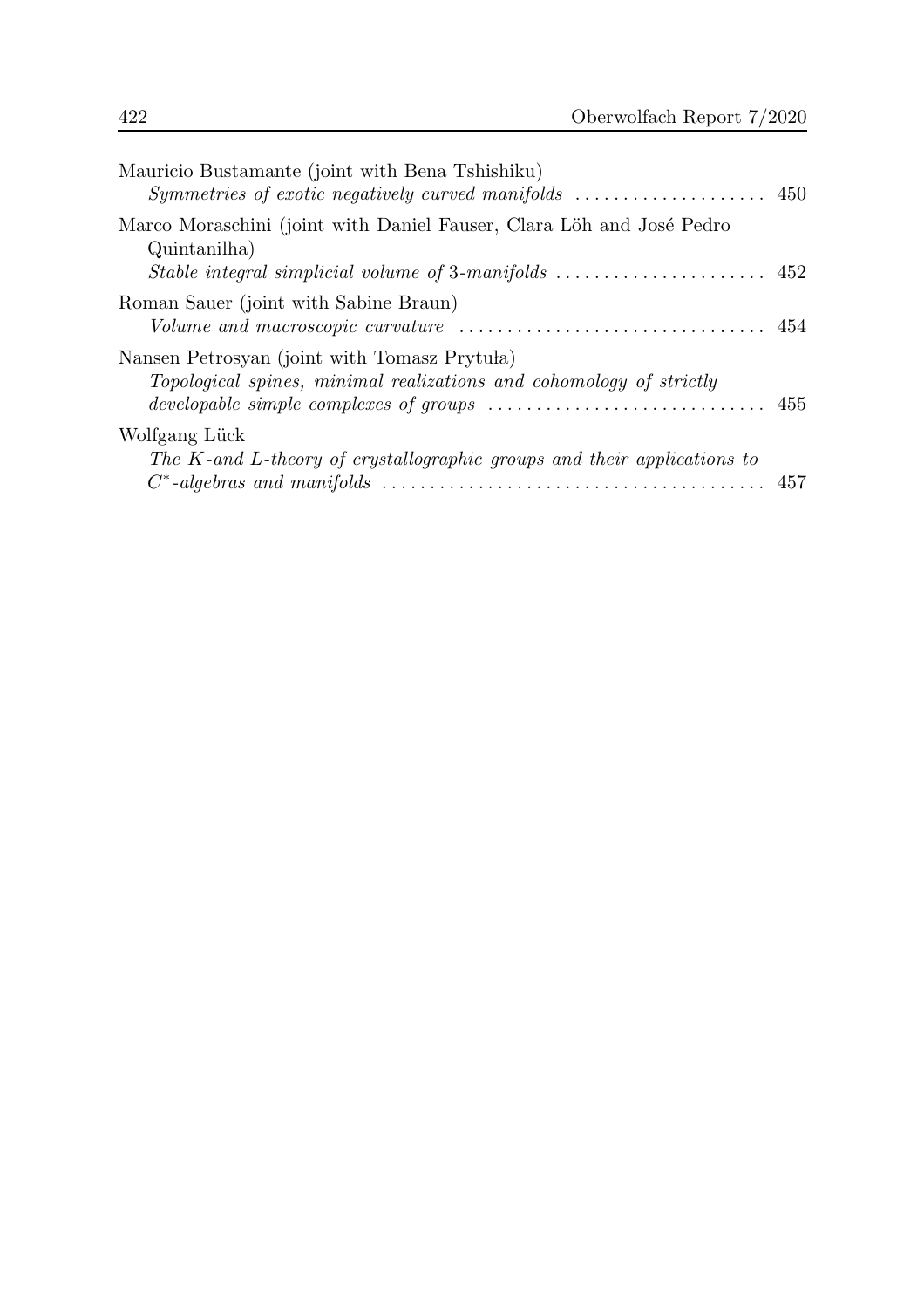## Abstracts

### Variations of a conjecture of Singer Grigori Avramidi

For a closed manifold M with contractible universal cover, the Singer conjecture predicts that the  $L^2$ -Betti numbers of M are concentrated in the middle dimension. In my talk I discussed what is known and unknown about this conjecture and explained why it does not have a rational analogue [Avr18]. I also explained how (following Davis, Okun, and Schreve [DO01, OS16]) to think of it as a conjecture about arbitrary discrete groups and described a variant for CAT(0) groups relating  $\mod 2$   $L^2$ -Betti numbers (interpreted dynamically as the entropy of the group acting on homology of the boundary) to van Kampen embedding obstructions of their boundaries that fits especially well with computations in right-angled Artin groups.

Boundary Singer Conjecture. Suppose that BΓ is a d-dimensional, finite complex and Γ is a residually finite CAT(0) or hyperbolic group. Let  $\partial \Gamma$  be a CAT(0) or hyperbolic boundary for this group. If the entropy of  $\Gamma$  acting on  $H^{st}_{d-1}(\partial\Gamma; \mathbb{F}_2)$ is positive, then  $\partial \Gamma$  does not embed in  $S^{2d-2}$ .

This conjecture is the question mark in the following schematic picture.



The left vertical arrow uses Lück's approximation theorem [L94] to think of  $L^2$ -Betti numbers as a limit of normalized Betti numbers of covers and compare it to the entropy (in the sense of [GS19]), which can be thought of as a limsup of normalized mod 2-Betti numbers of covers (also referred to as mod  $2 L^2$ -Betti numbers) in this case. The right vertical arrow is work of Bestvina, Kapovitch and Kleiner [BKK02] which produces thickening obtsructions for BΓ from embedding obstructions for the boundary ∂Γ.

The main piece of evidence for this conjecture comes from computations with right Artin groups. One can compute when the entropy is positive ([AOS20]) and when the van Kampen embedding obstruction does not vanish ([ADOS16]). The computations are quite different but the results are identical.

As mentioned before, the computation of entropy is really a computation of mod  $p L<sup>2</sup>$ -Betti numbers of right-angled Artin groups. We compute these completely.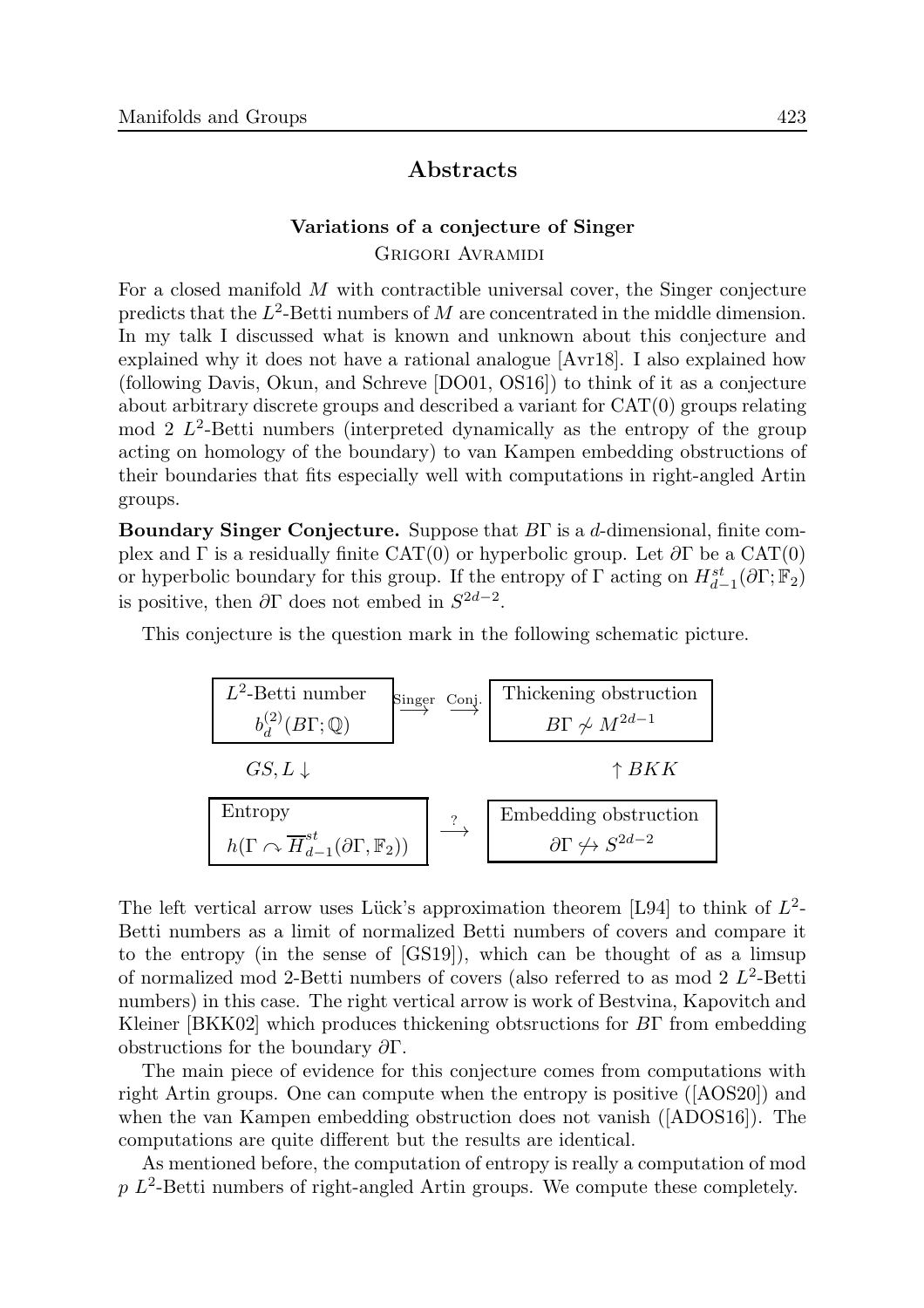**Theorem 1.** Let L be a flag complex,  $\Gamma = A_L$  the right-angled Artin group

 $A_L := \langle a_v, v \text{ vertex of } L | [a_v, a_w] = 1 \text{ if } v \text{ is adjacent to } w \rangle,$ 

 $\Gamma_n \leq \Gamma$  a chain of normal finite index subgroups and k any field (e.g.  $\mathbb{Q}$  or  $\mathbb{F}_p$ ). Then

$$
b_i^{(2)}(A_L;k) = \overline{b}_{i-1}(L;k),
$$

where on the right we have the reduced Betti numbers of  $L$  with coefficients in  $k$ .

In particular, the mod  $p L^2$ -Betti numbers of  $A_L$  do not depend on the chain  $\Gamma_n$  but do depend on the characteristic of the coefficient field k. For example, if L is a flag triangulation of  $\mathbb{R}P^2$  then we have

Corollary 2.  $b_3^{(2)}$  $j_3^{(2)}(A_{\mathbb{R}P^2};\mathbb{Q})=0$  and  $b_3^{(2)}$  $J_3^{(2)}(A_{\mathbb{R}P^2};\mathbb{F}_2)=1.$ 

It follows from this that such a group  $A_{\mathbb{R}P^2}$  has exponential homological torsion growth in degree two

$$
\limsup_{n} \frac{\log |H_2(\Gamma_n; \mathbb{Z})_{\text{tors}}|}{|\Gamma/\Gamma_n|} > 0
$$

answering a query of Bergeron for such a group.

In related work that was completed after the talk was given, we constructed for odd primes p closed locally CAT(0) manifolds with residually finite fundamental group and mod  $p L<sup>2</sup>$ -Betti numbers outside the middle dimension. These closed aspherical manifolds show that the Singer conjecture on Betti number growth and Lück's conjecture on torsion homology growth are incompatible in the  $CAT(0)$ setting, so at least one of them must be wrong. (See [AOS20] for details).

#### **REFERENCES**

- [ADOS16] G. Avramidi, M. W. Davis, B. Okun, and K. Schreve. The action dimension of rightangled Artin groups. Bull. Lond. Math. Soc., 48(1):115–126, 2016.
- [AOS20] G. Avramidi, B. Okun, and K. Schreve. Mod p and torsion homology growth in nonpositive curvature. arXiv preprint, 2003.01020.
- [Avr18] G. Avramidi. Rational manifold models for duality groups. Geom. Funct. Anal., 28(4):965–994, 2018.
- [BKK02] M. Bestvina, M. Kapovich, and B. Kleiner. Van Kampen's embedding obstruction for discrete groups. Inventiones mathematicae, 150(2):219–235, 2002.
- [DO01] M. W. Davis and B. Okun. Vanishing theorems and conjectures for the  $\ell^2$ -homology of right-angled Coxeter groups. Geom. Topol., 5:7–74, 2001.
- [GS19] D. Gaboriau and B. Seward. Cost,  $L^2$ -Betti numbers and the sofic entropy of some algebraic actions. Journal d'Analyse Mathématique, 139(1): 1–65, 2019.
- [L94] W. Lück. Approximating  $L^2$ -invariants by their finite-dimensional analogues. Geom. Funct. Anal., 4(4):455–481, 1994.
- [OS16] B. Okun and K. Schreve. The  $L^2$ -(co)homology of groups with hierarchies. Algebr. Geom. Topol., 16(5):2549–2569, 2016.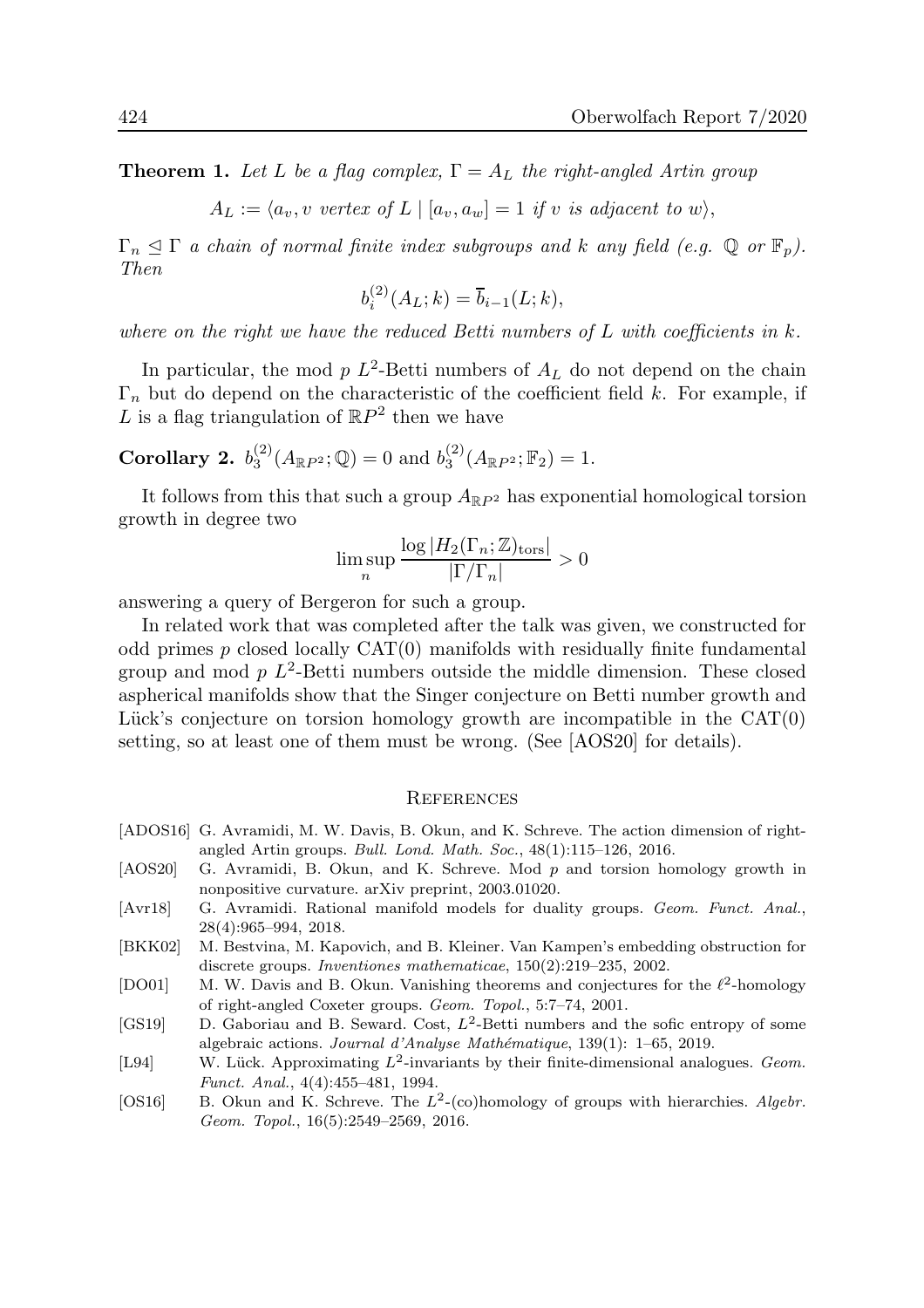# Positive scalar curvature on manifolds with odd order abelian fundamental groups

### Bernhard Hanke

This talk reports on the paper [1]. The classification of closed manifolds admitting Riemannian metrics of positive scalar curvature has been a major research topic for some decades. While for simply connected manifolds of dimension at least 5 a complete classification has been achieved by Gromov-Lawson (1980) and Stolz (1992) the picture remains largely unclear even for finite fundamental groups. The following conjecture of Rosenberg (1986) addresses a specific issue in this direction.

**Conjecture 1.** Let M be a closed connected smooth manifold with finite fundamental group of odd order. If the universal cover of M admits a positive scalar curvature metric, then M admits a positive scalar curvature metric.

Conjecture 1 holds for dim  $M \leq 2$  and for dim  $M = 3$  it follows from the geometrisation theorem. For dim  $M = 4$  counterexamples were constructed by Hanke-Kotschick-Wehrheim (2003) using Seiberg-Witten theory. Hence this case must be excluded. Rosenberg pointed out that Conjecture 1 is false without assuming that  $\pi_1(M)$  is of odd order. This and the failure of the conjecture in dimension 4 imply that the metric obtaind from  $\pi_1(M)$ -averaging a positive scalar curvature metric on the universal cover of  $M$  is in general not of positive scalar curvature. Conjecture 1 remains open in general in dimensions larger than 4.

**Definition 2.** Let p be a prime. A closed oriented manifold M of dimension d is call p-atoral if for all  $\ell \in \mathbb{N}, \ell \ge 1$ , and cohomology classes  $c_1, \ldots, c_d \in \mathrm{H}^1(M; \mathbb{Z}/p^\ell)$ we have

$$
(c_1 \cup \cdots \cup c_d)([M]) = 0 \in \mathbb{Z}/p^{\ell}.
$$

Otherwise M is called p-toral.

### Remark 3.

- The d-torus  $T^d = (S^1 \times \cdots \times S^1)^d$ ,  $d \geq 1$ , is p-toral for all p, and so are all closed manifolds which are oriented bordant, over the classifying space  $B(\mathbb{Z}/p)^d$ , to the canonical map  $T^d = B\mathbb{Z}^d \to B(\mathbb{Z}/p)^d$ .
- It may be that  $p$ -toral manifolds for odd  $p$  do not admit positive scalar curvature metrics. This would yield counterexamples to Conjecture 1.

In dimensions larger than or equal to 5 Conjecture 1 holds for p-atoral manifolds whose fundamental groups are elementary abelian  $p$ -groups  $(p \text{ odd})$ . This result is due to Botvinnik-Rosenberg (2002, 2005) and to the author (2016). The following is our main result. It resolves a problem stated in the 2002 paper of Botvinnik-Rosenberg.

Theorem 4. Let M be a closed connected smooth manifold of dimension at least 5 with odd order abelian fundamental group. Assume that M is non-spin and patoral for all primes p dividing the order of  $\pi_1(M)$ . Then M admits a Riemannian metric of positive scalar curvature.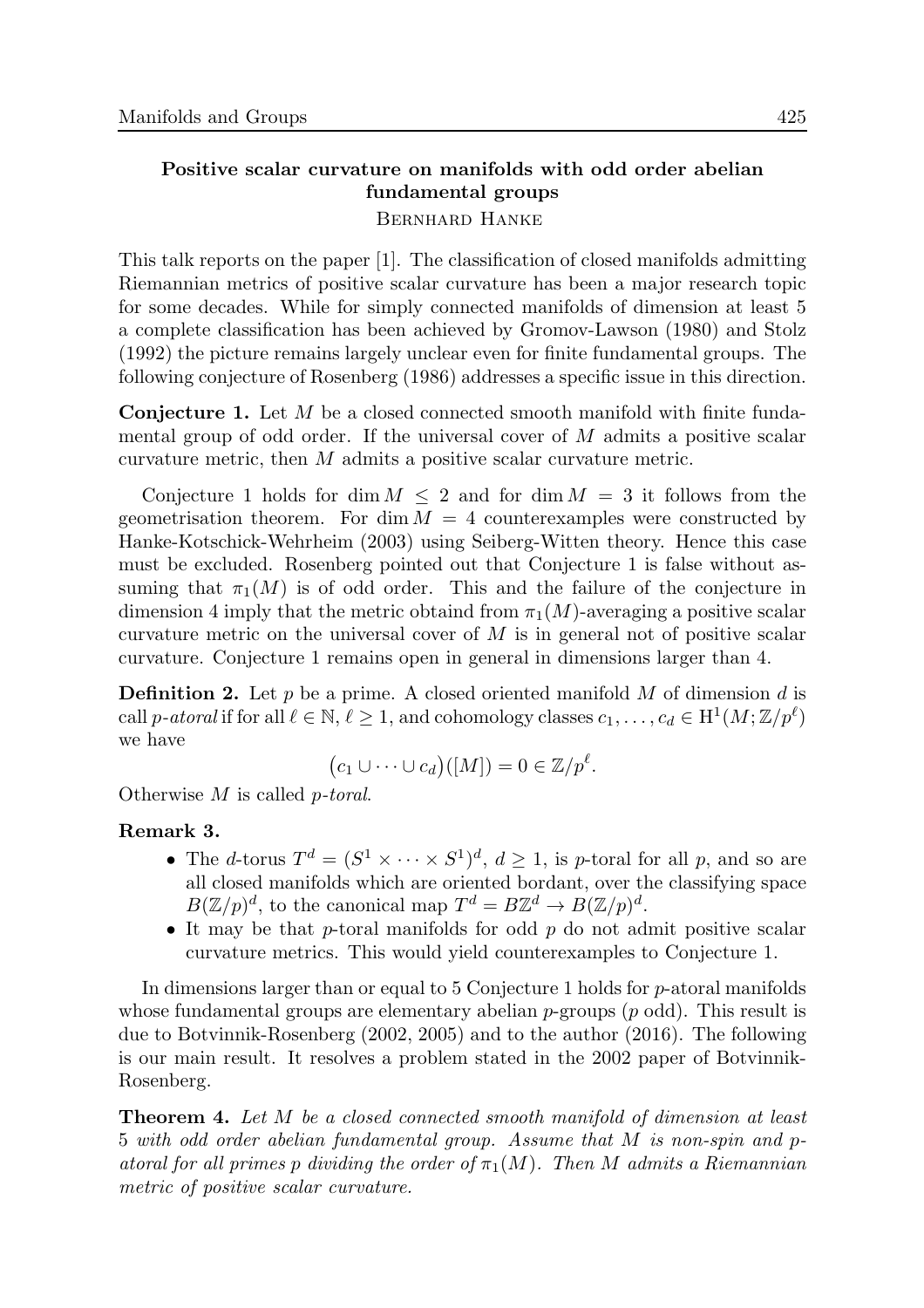In spirit of other existence results for positive scalar curvature metrics on high dimensional manifolds the proof of Theorem 4 is based on the propagation of positive scalar curvature metrics along surgeries of codimension at least 3. We combine this technique with the realization of singular homology classes by manifolds with Baas-Sullivan singularities. To this end we introduce and discuss the concept of positive scalar curvature metrics on manifolds with Baas-Sullivan singularities. Let  $\Omega_*^{SO}$ denote the oriented bordism ring and fix a family  $\mathcal{Q} = (Q_{4i})_{i>1}$  of closed oriented manifolds of dimension 4i whose bordism classes form a set of polynomial generators of  $\Omega_*^{\text{SO}}$ /torsion, and each of which is equipped with a metric of positive scalar curvature. Let  $\Omega_*^{\text{SO},\mathcal{Q}}(-)$  denote oriented bordism with singularities in  $\mathcal{Q}$ . Baas-Sullivan theory tells us that the natural transformation  $\Omega_*^{\text{SO},\mathcal{Q}}(-) \to \text{H}_*(-;\mathbb{Z})$  is an isomorphism after inverting 2. Given a topological space  $\overline{X}$  we define a subgroup  $H_*^{\mathcal{Q},+}(X;\mathbb{Z}) \subset H_*(X;\mathbb{Z})$ , called the *positive homology of* X with respect to Q. This group is generated by singular manifolds with Baas-Sullivan singularities admitting positive scalar curvature metrics. In particular, positive homology classes need not be representable by smooth manifolds.

**Theorem 5.** Let M be a closed connected oriented smooth manifold of dimension  $d \geq 5$  with odd order fundamental group and which is non-spin. Let  $\phi$ :  $M \to B\pi_1(M)$  be the classifying map. Then M admits a metric of positive scalar curvature, if and only if  $\phi_*([M]) \in H_d^{\mathcal{Q},+}$  $_{d}^{\mathcal{Q},+}(B\pi_1(M);\mathbb{Z}).$ 

It remains to show that under the conditions of Theorem 4 we have  $\phi_*([M]) \in$  ${\rm H}^{\mathcal{Q},+}_{d}$  $\mathcal{Q},^+(B\pi_1(M); \mathbb{Z})$ . For this goal we first study the positive homology  $H_*^{\mathcal{Q},+}(B\Gamma; \mathbb{Z})$ for finite abelian *p*-groups Γ. The homology of  $B\Gamma$  can inductively be computed by an exact Künneth sequence (with  $\alpha > 1$ )

$$
0 \to H_*(B\Gamma) \otimes H_*(B\mathbb{Z}/p^{\alpha}) \xrightarrow{\times} H_*(B\Gamma \times B\mathbb{Z}/p^{\alpha}) \longrightarrow \text{Tor}(H_*(B\Gamma), H_*(B\mathbb{Z}/p^{\alpha})) \to 0.
$$

The cross product can be realized by admissible products of manifolds with Baas-Sullivan singularities, and the same is true for the torsion product, which is related to a homological Toda bracket. By a variant of the well known "shrinking one factor" argument the cross product of two homology classes is positive, if one of the factors is positive. However we can in general show positivity of Toda brackets only if both of the factors are positive. This excludes Toda brackets involving one dimensional factors, represented by circles. Nevertheless we have the following result.

**Theorem 6.** Let p be an odd prime, and let  $\Gamma$  be a finite abelian p-group. Then all p-atoral classes in the image of  $\Omega_*^{SO}(B\Gamma) \to H_*(B\Gamma;\mathbb{Z})$  are positive.

The proof of this fact relies on the homology of abelian p-groups and the representability of certain homology classes in the classifying space of  $(\mathbb{Z}/p^{\alpha})^n$  by products of  $\mathbb{Z}/p^{\alpha}$ -lens spaces. Theorems 5 and 6 imply Theorem 4 by a relatively straightforward argument. We conjecture that Theorem 4 also holds for spin manifolds with vanishing  $\alpha$ -invariants. A proof should be based on real connective K-homology instead of ordinary homology.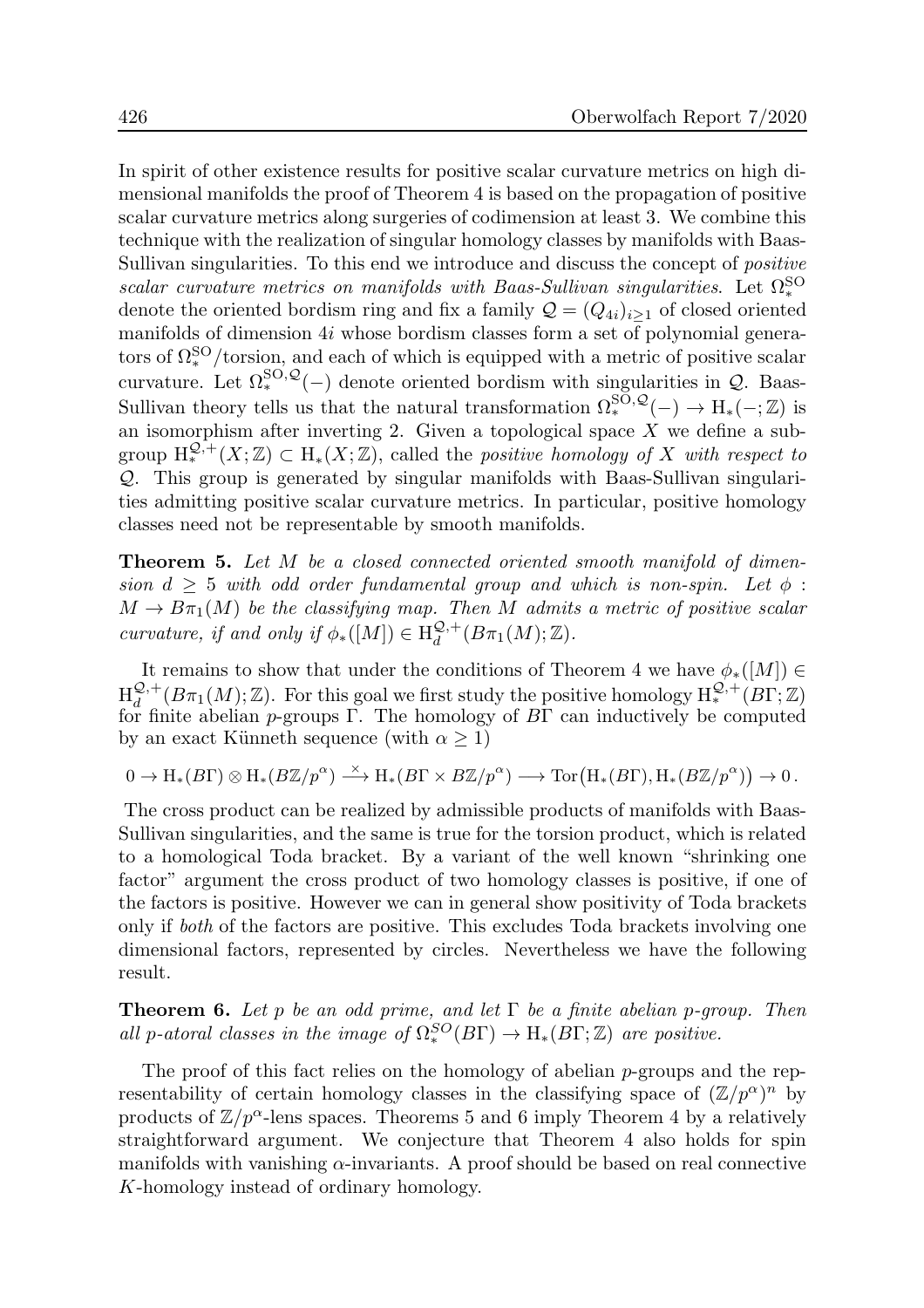#### **REFERENCES**

[1] B. Hanke, Positive scalar curvature on manifolds with odd order abelian fundamental groups, available at https://arxiv.org/abs/1908.00944, to appear in Geom. Topol.

### Quasimorphisms on surface diffeomorphism groups

Sebastian Hensel (joint work with Jonathan Bowden, Richard Webb)

Closed surfaces of genus  $q \geq 2$  are among the most fundamental and basic objects in geometry and topology. Although surfaces are easy to describe and have been studied intensively since the early twentieth century, their homeomorphism and diffeomorphism groups show remarkable depth and complexity, and are still a rich source of interesting open problems.

One can break the study of these groups into two complementary pieces: on the one hand, there is the discrete mapping class group given by the path components of the group of orientation preserving diffeomorphisms:

$$
Mcg(S) = \pi_0(\text{Diff}^+(S)),
$$

and on the other one hand, there is the *identity component*  $\text{Diff}_0(S)$  of diffeomorphisms which are isotopic to the identity.

Until now, these two pieces have been studied with very different methods: being finitely generated, the mapping class group fits into the realm of geometric group theory, and this perspective has lead to enormous advances over the last decades. The identity component is usually studied using geometric topology, and remains much more mysterious

The philosophy behind our result is that it is possible to transfer *geometric* methods (which have proven to be successful for mapping class groups) to the realm of diffeomorphism groups.

Concretely, we proved the following:

Theorem 1 (Bowden-Hensel-Webb). The space of unbounded quasimorphisms on  $Diff_0(S)$  is infinite-dimensional.

Prior to this theorem, the existence of a single unbounded quasimorphism on either  $\text{Diff}_0(S)$  was unknown, and their existence is in fact somewhat surprising, given previous results. Namely, up to now the behaviour in higher dimensions was much better understood – and it is very different from the surface case. By classical results of Mather and Thurston, the identity component of the diffeomorphism group  $\text{Diff}_0(M)$  is perfect for any compact manifold. For all manifolds of dimension not equal to 2 or 4 these groups are even uniformly perfect (Burago-Ivanov-Polterovich, Tsuboi), meaning that any element can be written as a product of commutators of uniformly bounded length. This means in particular that these groups cannot admit any unbounded quasimorphisms.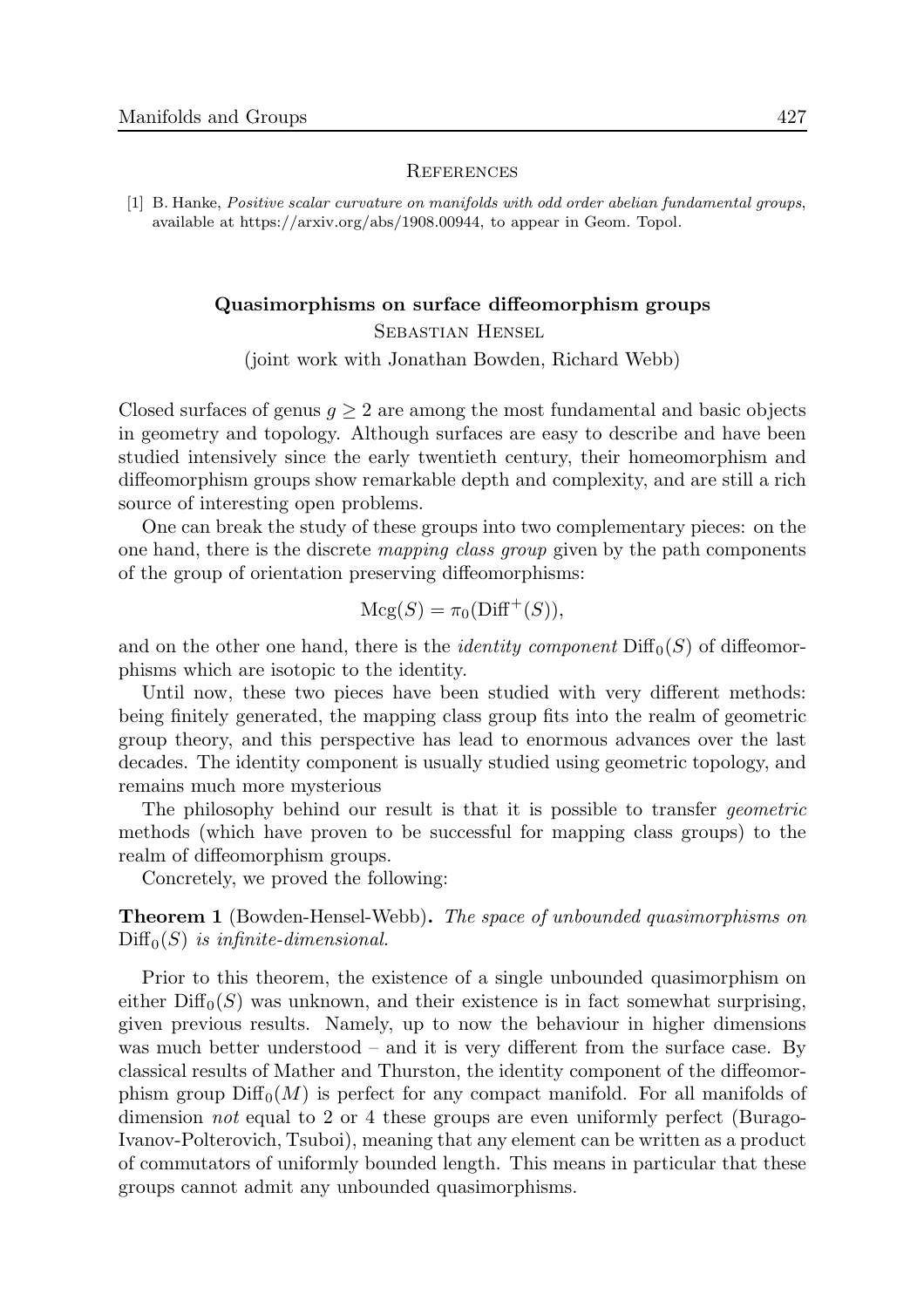We also note that Theorem 1 has important implications for *geometric* properties of surface homeomorphism and diffeomorphism groups. Namely, Burago-Ivanov-Polterovich asked if there are any unbounded conjugation-invariant norms on these groups. Theorem 1 then answers this in the positive and in particular the (strong) fragmentation norm on this group is unbounded.

To prove Theorem 1, we construct a variant of the curve graph which works in this setting. Curve graphs are a central tool in the study of mapping class groups. They were originally introduced by Harvey, but their full potential has been observed by Masur and Minsky, who showed that they are Gromov hyperbolic, and that they can be used to hierarchically encode the geometry of mapping class groups.

Vertices of the (usual) curve graph correspond to isotopy classes of simple closed curves on the surface, with edges corresponding to disjointness (up to isotopy). By definition, the group  $\text{Diff}_0(S)$  will act trivially on the curve graph. We define a fine curve graph, whose vertices correspond to curves (as opposed to isotopy classes) and edges to actual disjointess.

We show that the fine curve graph is hyperbolic, and in fact connect its geometry to that of "usual" curve graphs of punctured surfaces. We then construct a large class of diffeomorphisms which act as hyperbolic isometries on the fine curve graph. Using a construction by Bestvina–Fujiwara we then construct quasimorphisms which are unbounded on cyclic subgroups generated by these elements.

## Fibring over the circle via group homology Dawid Kielak

Perhaps the most naive question that one might ask when introduced to (compact, connected, oriented) 3-manifolds for the first time is: what are the examples? An extremely simple-minded way of producing many examples is to take a 2-manifold, i.e., a surface  $\Sigma$ , and take a product with a circle, namely  $\Sigma \times \mathbb{S}^1$ . A slightly more involved variation on this idea is to add a twist – one way of thinking about  $\Sigma \times \mathbb{S}^1$ is that it is obtained from  $\Sigma \times [0,1]$  by gluing  $\Sigma \times \{0\}$  to  $\Sigma \times \{1\}$  via the identity homeomorphism. One can take a different homeomorphism  $f \in \text{Homeo}^+(\Sigma)$  and use it instead of the identity when gluing. This way we obtain the mapping torus  $\Sigma^*$  of f. It is immediate that such a mapping torus is a 3-manifold. (Throughout, we will implicitly assume that  $\Sigma$  is a surface of genus at least 2.)

**Definition 1.** We say that a 3-manifold M fibres if and only if we have  $M \cong \Sigma *_{f}$ for some surface  $\Sigma$  and its homeomorphism f.

As we have all learned from Thurston, 3-manifolds are best looked at through their geometry. So what kind of geometry do fibring 3-manifolds carry?

**Theorem 2** (Thurston [13]). A 3-manifold  $M \cong \Sigma *_{f}$  is hyperbolic, that is, can be endowed with a Riemannian metric of constant sectional curvature −1, if and only if f is pseudo-Anosov.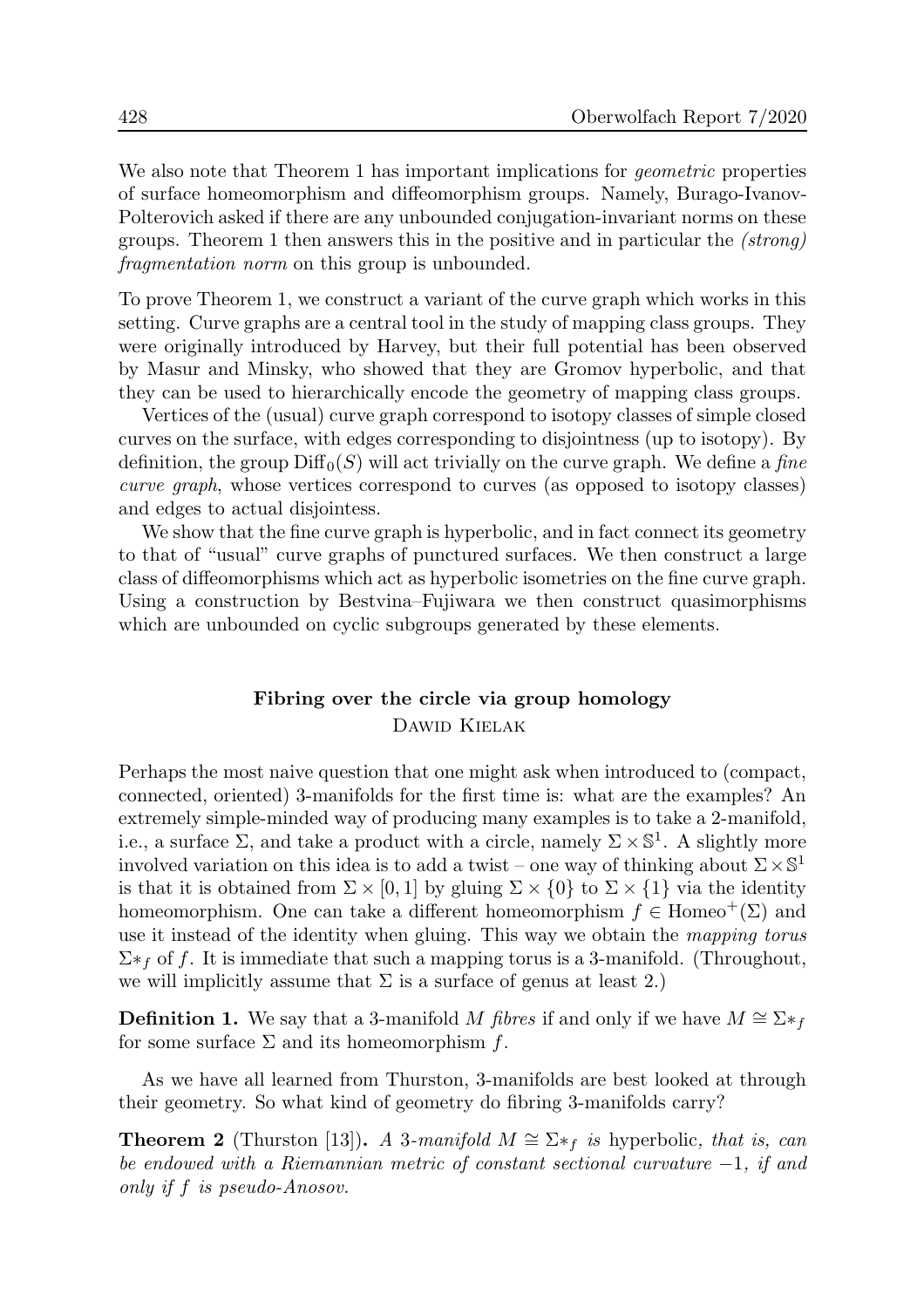Being pseudo-Anosov means precisely not being isotopic to a homeomorphism of finite order, or to one that permutes a finite system of disjoint closed geodesics on Σ. Among homeomorphisms of Σ, pseudo-Anosovs are generic.

Now that we know how to construct many 3-manifolds, including many hyperbolic ones, we may ask: are there any we cannot produce this way?

**Theorem 3** (Agol [2]; Thurston's Virtually Fibred Conjecture). Every hyperbolic 3-manifold M admits a finite cover which fibres.

We will sketch the proof, in two steps.

**Step 1:** Let  $G = \pi_1(M)$ . By a result of Kahn–Marković [6], M contains sufficiently many surface subgroups to use a theorem of Bergeron–Wise [3] and conclude that G acts freely and cocompactly on a  $CAT(0)$  cube complex X. We then use Agol's result [2] and find a finite-index subgroup  $H \leq G$  which acts on X specially in the sense of Haglund–Wise. Next, a paper of Haglund–Wise  $[5]$  tells us that H is a subgroup of a RAAG (right-angled Artin group), and therefore of a right-angled Coxeter group. Now Agol [1] tells us that H (and hence  $G$ ) is virtually RFRS.

Step 2: We have learned that G is virtually RFRS. Let us recall the definition.

**Definition 4.** A finitely generated group  $G$  is *residually finite rationally solvable* (or RFRS) if and only if it admits a chain of subgroups

$$
G=G_0\geq G_1\geq \cdots
$$

satisfying

- for every *i*, the subgroup  $G_i$  is a normal subgroup of finite index of  $G$ ,
- $\bigcap_i G_i = \{1\},\$
- every surjection  $G_i \to G_i/G_{i+1}$  factors through  $\mathbb{Z}^{n_i}$  for some  $n_i$ .

The following result connects the RFRS property back to fibring, and finishes step 2 of our proof.

**Theorem 5.** Let M be an irreducible 3-manifold with non-trivial, RFRS fundamental group. Then M is virtually fibred if and only if the Euler characteristic  $\chi(M)$  vanishes.

A result of Lott–Lück [9] tells us that  $\chi(M) = 0$  is equivalent to the vanishing of the first  $L^2$ -Betti number  $\beta_1^{(2)}$  $I_1^{(2)}(M)$ , which depends only on  $G = \pi_1(M)$ , and can be denoted by  $\beta_1^{(2)}$  $\binom{2}{1}(G).$ 

A result of Stallings [12] on the other hand says that an irreducible 3-manifold M fibres if and only if its fundamental group  $G = \pi_1(M)$  algebraically fibres, that is, G admits an epimorphism to  $\mathbb Z$  with a finitely generated kernel. We may thus rephrase Agol's theorem as follows.

**Theorem 6.** Let G be a non-trivial RFRS group, which is the fundamental group of an irreducible 3-manifold. Then G is virtually algebraically fibred if and only if  $\beta_1^{(2)}$  $j_1^{(2)}(G)=0.$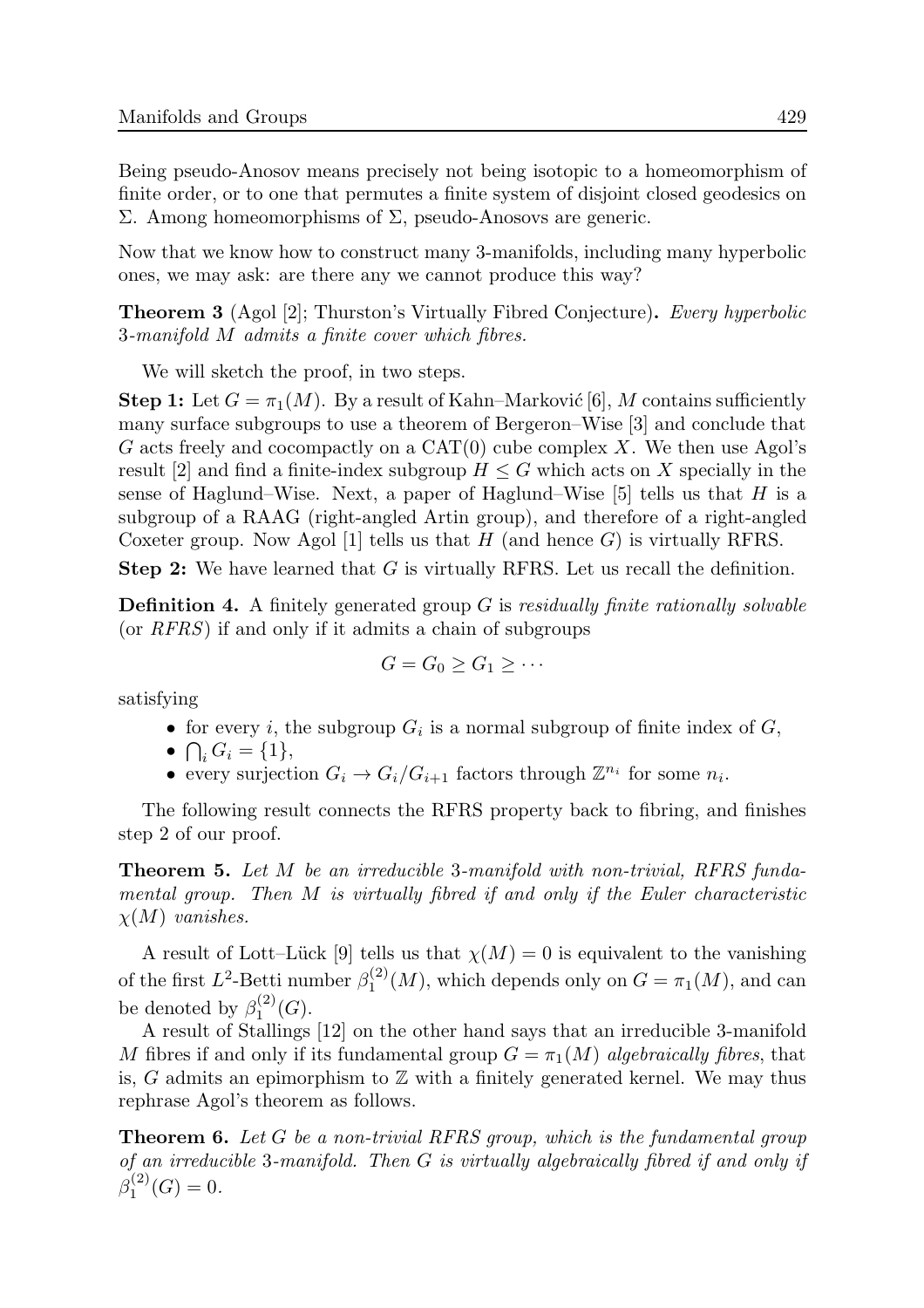Phrased like this, an immediate question arises: how important is it for G to be the fundamental group of a 3-manifold? It turns out that this is not important at all.

**Theorem 7** ([7]). Let G be a finitely generated non-trivial RFRS group. Then  $G$ is virtually algebraically fibred if and only if  $\beta_1^{(2)}$  $j_1^{(2)}(G)=0.$ 

There are two ingredients that come into the proof of the above result. The first is the Atiyah conjecture, and more specifically the fact that RFRS groups are residually {torsion-free nilpotent} (this is easy to see from the definition), that for such groups the Atiyah conjecture was proven by Schick [10], and hence that the  $L^2$ -Betti numbers of G are computed by the  $\mathcal{D}(G)$ -dimensions of  $H_{\bullet}(G; \mathcal{D}(G)),$ where  $\mathcal{D}(G)$  is the Linnell skew-field – this last fact was shown by Linnell [8].

The second ingredient is the theorem of Sikorav [11], who showed that the kernel of an epimorphism  $\phi: G \to \mathbb{Z}$  is finitely generated if and only if  $H_1(G; \widehat{\mathbb{Z}G}^{\phi}) =$  $H_1(G; \widehat{\mathbb{Z}G}^{-\phi}) = 0$ , where  $\widehat{\mathbb{Z}G}^{\psi}$  denotes the Novikov ring with respect to  $\psi \colon G \to \mathbb{Z}$ . The two ingredients connect virtual fibring and  $L^2$ -Betti numbers to group homology, and in [7] a connection on the level of rings is exhibited between  $\mathcal{D}(G)$ and  $\widehat{\mathbb{Q}G}^{\phi}$ . An observant reader will notice that the coefficients in the Novikov ring changed from  $\mathbb Z$  to  $\mathbb Q$ . For homology in dimension 1 this change is inconsequential.

There is a higher dimensional version of Sikorav's theorem due to Schweizer [4], which connects the vanishing of  $H_i(G; \mathbb{Q} \otimes_{\mathbb{Z}} \widehat{\mathbb{Z} G}^{\pm \phi})$  to the kernel of  $\phi$  being of type  $FP_i(\mathbb{Q})$ . In [7] however we are working with  $\widehat{\mathbb{Q}G}^{\phi}$  rather than  $\mathbb{Q} \otimes_{\mathbb{Z}} \widehat{\mathbb{Z}G}^{\phi}$ , and these are not the same rings. Nevertheless, at this point one can formulate the following natural conjecture.

**Conjecture 8.** Let G be a RFRS group of type  $\text{FP}_n(\mathbb{Q})$ . Then G admits a finite index subgroup H and an epimorphism  $\phi: H \to \mathbb{Z}$  with kernel of type  $\text{FP}_n(\mathbb{Q})$  if and only if  $\beta_i^{(2)}$  $i_i^{(2)}(G) = 0$  for every  $i \leq n$ .

#### **REFERENCES**

- [1] I. Agol, Criteria for virtual fibering, J. Topol., **1** (2008), no. 2, 269–284.
- [2] I. Agol, The virtual Haken conjecture, With an appendix by Agol, Daniel Groves, and Jason Manning, Doc. Math. 18 (2013), 1045–1087.
- [3] N. Bergeron, D. T. Wise, A boundary criterion for cubulation, Amer. J. Math. 134 (2012), no. 3, 843–859.
- [4] R. Bieri, Deficiency and the geometric invariants of a group, With an appendix by Pascal Schweitzer, J. Pure Appl. Algebra 208 (2007), no. 3, 951–959.
- [5] F. Haglund, D. T. Wise, Special cube complexes, Geom. Funct. Anal., 17 (2008), no. 5, 1551–1620.
- [6] J. Kahn, V. Markovic, Immersing almost geodesic surfaces in a closed hyperbolic three manifold, Ann. of Math. (2) 175 (2012), no. 3, 1127–1190
- [7] D. Kielak, Residually finite rationally solvable groups and virtual fibring, to appear in J. Amer. Math. Soc.
- [8] P. Linnell, Division rings and group von Neumann algebras, Forum Math. 5 (1993), no. 6, 561–576.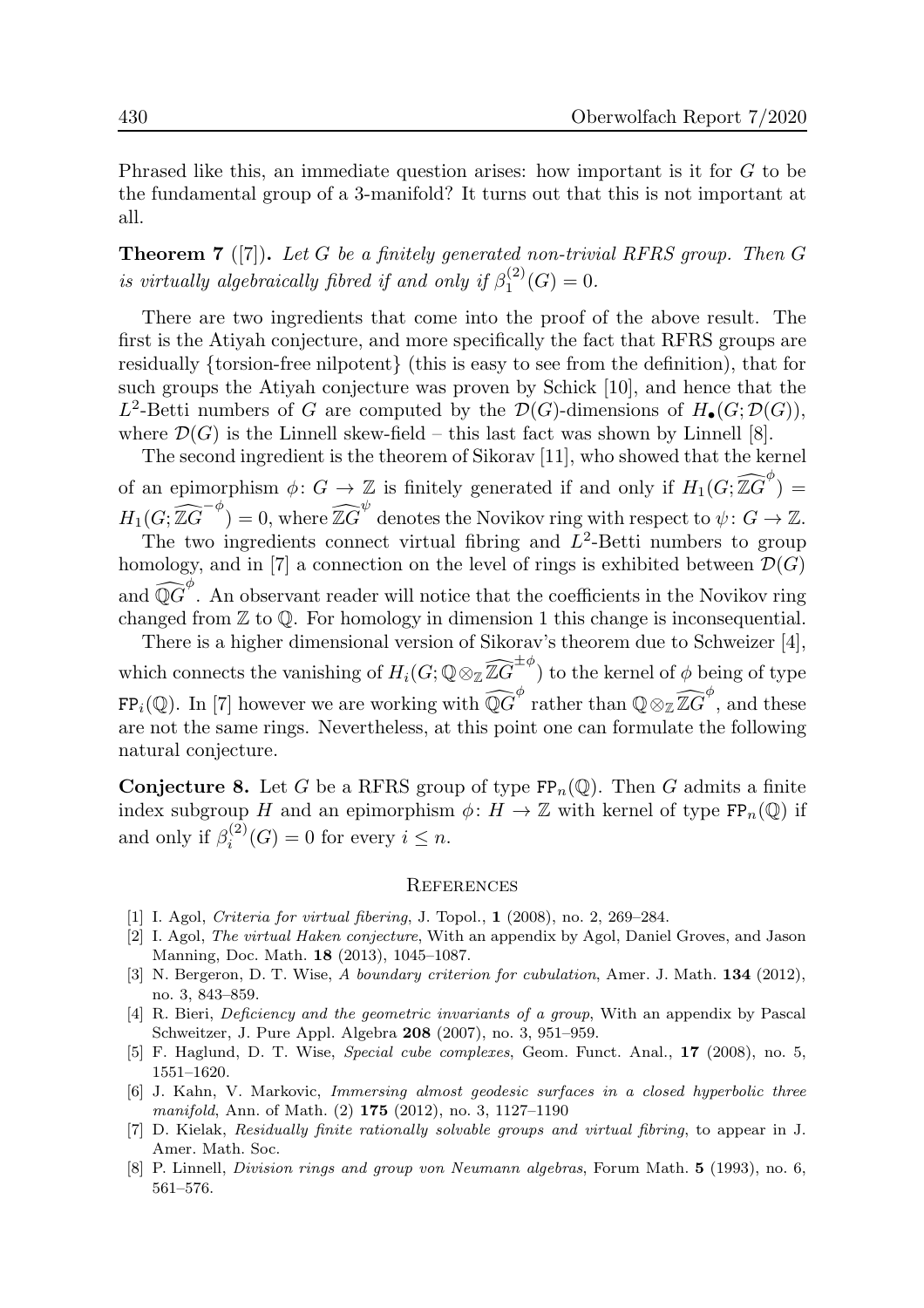- [9] J. Lott, W. Lück,  $L^2$ -topological invariants of 3-manifolds, Invent. Math. **120** (1995), no. 1, 15–60.
- [10] T. Schick, Erratum: "Integrality of  $L^2$ -Betti numbers", Math. Ann. **322** (2002), no. 2, 421–422.
- [11] J.-C. Sikorav, Homologie de Novikov associée à une classe de cohomologie réelle de degré un, Thèse Orsay  $(1987)$
- [12] J. Stallings, On fibering certain 3-manifolds, Topology of 3-manifolds and related topics (Proc. The Univ. of Georgia Institute, 1961), Prentice-Hall, Englewood Cliffs, N.J., 95–100.
- [13] W. P. Thurston, Hyperbolic Structures on 3-manifolds, II: Surface groups and 3-manifolds which fiber over the circle, arXiv:9801045.

## Pseudoisotopies of even discs, revisited Manuel Krannich

The subject of *pseudoisotopy* or *h-cobordism theory* is the study of the homotopy type of the topological group

 $C(M) = \{ \phi \colon M \times [0,1] \stackrel{\cong}{\to} M \times [0,1] \mid \phi|_{M \times 0 \cup \partial M \times [0,1]} = \mathrm{id} \}$ 

of *pseudoisotopies* of a compact smooth manifold  $M$  in the smooth topology. In my talk, I explained the following result from  $[5]$ , which provides a *p*-local identification of this homotopy type in the case of a closed 2n-dimensional disc  $D^{2n}$  in terms of the algebraic K-theory spectrum  $K(\mathbb{Z})$  of the integers in a range up to roughly the dimension for primes p that are large with respect to the degree and the dimension.

**Theorem 1.** For  $n > 3$ , there exists a zig-zag

 $BC(D^{2n}) \longrightarrow \cdots \longleftarrow \Omega_0^{\infty+1}K(\mathbb{Z})$ 

whose maps are p-locally  $min(2n-4, 2p-4-n)$ -connected for primes p.

So far, the relation of the homotopy type of spaces of pseudoisotopies with algebraic K-theory was studied via a combination of a stability result of Igusa [4] and foundational work of Waldhausen [7] and Waldhausen, Jahren, and Rognes [8]. The proof of the theorem above is independent of this approach and provides a new method to access spaces of pseudosisotopies of even-dimensional discs, which does not involve stabilising the dimension, yields a better range in many cases, and is homological (see [5] for an explanation). The most recent ingredient that goes into the proof of this result is Botvinnik and Perlmutter's computation of the stable homology of the moduli space of high-dimensional handlebodies [2].

Rationally and combined with a result of Randal-Williams [6] and Borel's work on the stable cohomology of arithmetic groups [1], our theorem results in the following partial computation of the rational homotopy groups of the group  $\text{Diff}_{\partial}(D^{2n+1})$ of diffeomorphisms of an odd-dimensional disc fixing the boundary pointwise.

Corollary 2. There exists an isomorphism

$$
\pi_*\mathrm{BDiff}_{\partial}(D^{2n+1})\otimes\mathbb{Q}\cong K_{*+1}(\mathbb{Z})\otimes\mathbb{Q}\cong\begin{cases}\mathbb{Q} & \text{if } * \equiv 0 \pmod{4} \\ 0 & \text{otherwise}\end{cases} \quad \text{for } 0 < * < 2n-5.
$$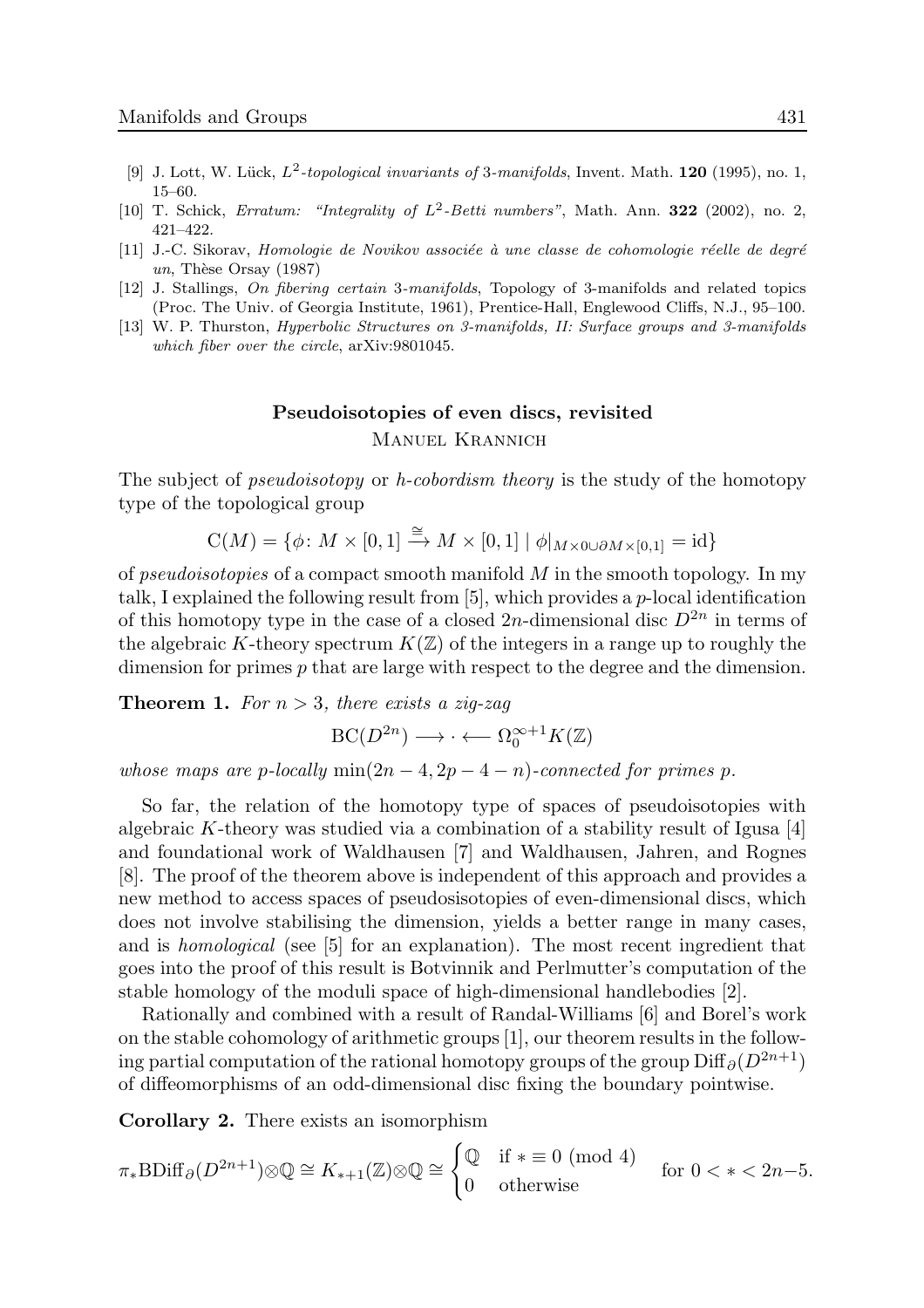### Remark 3.

- (1) In a range of degrees up to approximately  $2n/3$ , these groups were previously known as a result of a computation of Farrell and Hsiang [3], who combined Waldhausen's approach to pseudoisotopy theory with the study of a certain involution, neither of which the proof of the corollary requires.
- (2) From work of Watanabe [9] on the value of certain characteristic classes constructed by Kontsevich on disc bundles, one can deduce that the range in the corollary is optimal up to at most three degrees.

#### **REFERENCES**

- [1] A. Borel, *Stable real cohomology of arithmetic groups*, Ann. Sci. Ecole Norm. Sup. (4)  $7$ (1974), 235–272 (1975).
- [2] B. Botvinnik and N. Perlmutter, Stable moduli spaces of high-dimensional handlebodies, J. Topol. 10 (2017), no. 1, 101–163.
- [3] F. T. Farrell and W. C. Hsiang, On the rational homotopy groups of the diffeomorphism groups of discs, spheres and aspherical manifolds, Algebraic and geometric topology (Proc. Sympos. Pure Math., Stanford Univ., Stanford, Calif., 1976), Part 1, Proc. Sympos. Pure Math., XXXII, Amer. Math. Soc., Providence, R.I., 1978, pp. 325–337.
- [4] K. Igusa, The stability theorem for smooth pseudoisotopies, K-Theory 2 (1988), no. 1-2, vi+355.
- [5] M. Krannich, A homological approach to pseudoisotopy theory. I, arXiv:2002.04647, 2020.
- [6] O. Randal-Williams, An upper bound for the pseudoisotopy stable range, Math. Ann. 368 (2017), no. 3-4, 1081–1094.
- [7] F.Waldhausen, Algebraic K -theory of spaces, Algebraic and geometric topology (New Brunswick, N.J., 1983), Lecture Notes in Math., vol. 1126, Springer, Berlin, 1985, pp. 318– 419.
- [8] F.Waldhausen, B. Jahren, and J. Rognes, Spaces of PL manifolds and categories of simple maps, Annals of Mathematics Studies, vol. 186, Princeton University Press, Princeton, NJ, 2013.
- [9] T.Watanabe, On Kontsevich's characteristic classes for higher dimensional sphere bundles, I: The simplest class, Math. Z. 262 (2009), 683–712.

#### Scalable spaces

#### Fedor Manin

#### (joint work with Aleksandr Berdnikov)

As part of his foundational work in rational homotopy theory, Sullivan defined a notion of a *formal* space, that is, one whose rational homotopy type is a "formal" consequence" of its rational cohomology algebra. For a manifold  $M$ , this means that its cohomology algebra is quasi-isomorphic (that is, related by a zig-zag of maps which are the identity on cohomology) to its algebra of differential forms. An equivalent condition turns out to be the existence of an infinite sequence of integers p and maps  $M \to M$  which induce multiplication by  $p^n$  on  $H^n(M; \mathbb{Q})$ [7]. A strengthened version of this notion turns out to play an important role in quantitative homotopy theory. This program, laid out by Gromov in several places in the 1990's, most notably [4], is concerned with understanding questions such as the following: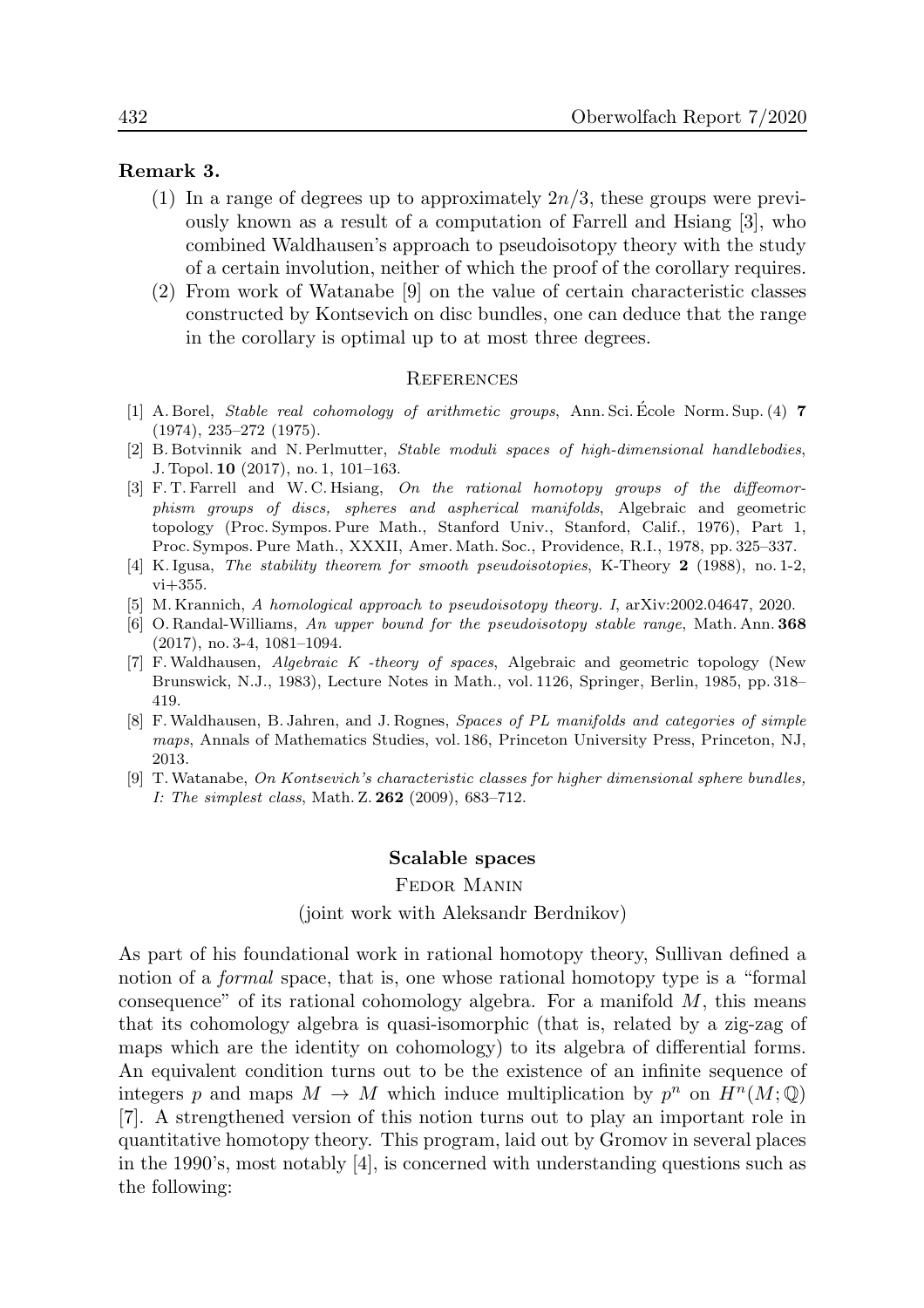- (1) How can we estimate the geometric "complexity" of the "most efficient" representative of a homotopy class of maps? How does this complexity scale with the algebraic "size" of the homotopy class?
- (2) If two maps are in the same homotopy class, how does the complexity of the "most efficient" homotopy between them depend on the complexity of the maps?

Most often, complexity (or efficiency) is measured using the Lipschitz constant. In the simply connected world, the answers to these questions are closely tied to rational homotopy theory, as has already been explored in e.g. [3], [2], [6]. Our latest work [1] shows that spaces satisfying a metric version of formality (one significantly weaker than the Riemannian formulation studied by Kotschick [5] and others) exhibit particularly nice answers to these questions.

**Theorem 1.** The following are equivalent for a simply connected piecewise Riemannian finite simplicial complex or compact Riemannian manifold  $Y$ :

- (i) There is a homomorphism  $H^*(Y) \to \Omega_b^*$  $\ _{b}^{\ast}Y$  of differential graded algebras which sends each cohomology class to a representative of that class. (Here  $\Omega_{\rm b}^*$  $\nu_{\flat}^{*}Y$  denotes the flat forms, an algebra of not-necessarily-smooth differential forms studied by Whitney.)
- (ii) There is a constant  $C(Y)$  and infinitely many (indeed, a logarithmically dense set of)  $p \in \mathbb{N}$  such that there is a  $C(Y)(p + 1)$ -Lipschitz self-map which induces multiplication by  $p^n$  on  $H^n(Y; \mathbb{R})$ .
- (iii) Y is formal, and for all finite simplicial complexes  $X$ , nullhomotopic  $L$ -Lipschitz maps  $X \to Y$  have  $C(X, Y)(L+1)$ -Lipschitz nullhomotopies.
- (iv) Y is formal, and for all  $n < \dim Y$ , homotopic L-Lipschitz maps  $S^n \to Y$ have  $C(X, Y)(L+1)$ -Lipschitz homotopies.

We call spaces satisfying  $(i)$ – $(iv)$  scalable, after the scaling maps of  $(ii)$ . It is worth noting that scalability is an invariant of rational homotopy type and that conditions (i) and (ii) can each be read as strengthenings of the equivalent conditions defining formality. Examples include symmetric spaces (where one can realize (i) by sending every class to its harmonic representative, as noted already by Sullivan) but also many others. For example,  $(\mathbb{C}P^2)^{\#3} \# (\overline{\mathbb{C}P^2})^{\#3}$  is scalable while  $(\mathbb{C}P^2)^{\#4}$  is not;  $(S^8 \times S^8)^{\#6435}$  is scalable while  $(S^8 \times S^8)^{\#6436}$  is not. The examples we have so far suggest the following line of inquiry:

Question 2. Is scalability an R-homotopy invariant? For that matter, is a space Y scalable if and only if there is a dga embedding  $H^*(Y; \mathbb{R}) \to \bigwedge^* \mathbb{R}^N$  for some N (a finitary, purely local criterion)?

Spaces that are formal but not scalable display some subtle properties. For example, the "distortion conjecture" of Gromov from [4] would imply in particular that if M is a punctured simply connected n-manifold and  $\alpha \in \pi_{n-1}(M)$  is the homotopy class of the puncture, then  $k\alpha$  has a representative with Lipschitz constant  $O(k^{1/n})$ —significantly more efficient than the obvious "wrap k times around the puncture", which would have Lipschitz constant  $\sim k^{1/(n-1)}$ . We show that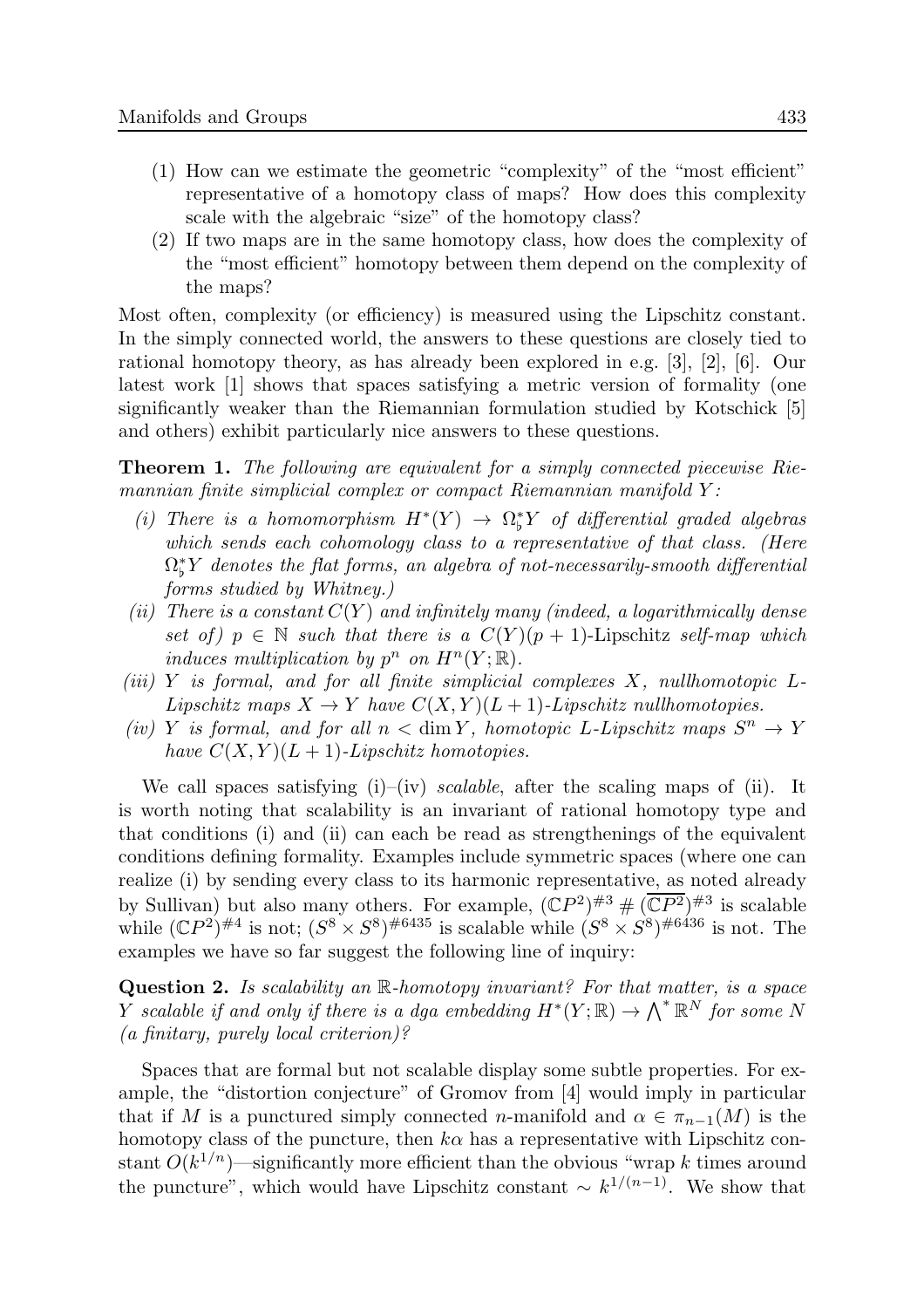Gromov's conjecture holds for scalable spaces, while giving the following counterexample in general:

**Theorem 3.** Let M be the punctured  $S^2 \times (\mathbb{C}P^2)^{\#4}$ . Then if  $\alpha \in \pi_5(M)$  is the class of the puncture, then the growth of  $Lip(k\alpha)$  (the optimal Lipschitz constant of a representative of  $k\alpha$ ) is  $\omega(k^{1/6})$ .

However, this bound is tantalizingly incomplete, disproving Gromov's conjecture while giving no further information.

**Question 4.** What is the true distortion of the element  $\alpha$  above? Can one find a lower bound which grows strictly faster than  $k^{1/6}$ , or an upper bound lower than the obvious  $k^{1/5}$ ?

Finally, it is unclear how linearity of nullhomotopies plays out in non-formal spaces. We have an example of a space which is non-formal and otherwise satisfies condition (iv), but not condition (iii) of the main theorem.

Question 5. *Does condition* (iii) *imply formality?* 

The answer to this, whether positive or negative, is likely to rely on highly algebraic phenomena.

#### **REFERENCES**

- [1] A. Berdnikov and F. Manin, Scalable spaces, arXiv preprint 1912.00590.
- [2] G. R. Chambers, D. Dotterrer, F. Manin, and Sh. Weinberger, Quantitative null-cobordism, JAMS 31 (2018), no. 4, 1165–1203.
- [3] S. Ferry and Sh. Weinberger, Quantitative algebraic topology and lipschitz homotopy, PNAS 110 (2013), no. 48, 19246–19250.
- [4] M. Gromov, Quantitative homotopy theory, Invited Talks on the Occasion of the 250th Anniversary of Princeton University (H. Rossi, ed.), Prospects in Mathematics, 1999, pp. 45– 49.
- [5] D. Kotschick, On products of harmonic forms, Duke Math. J. **107** (2001), no. 3, 521–531.
- [6] F. Manin, *Plato's cave and differential forms*, Geom. Top. **23** (2019), no. 6, 3141-3202.
- [7] H. Shiga, Rational homotopy type and self maps, J. Math. Soc. Japan 31 (1979), no. 3, 427–434.

### Rigidity, the complex of free factors, and the commensurator of  $Aut(F)$

MARTIN R. BRIDSON (joint work with Mladen Bestvina, Richard D. Wade)

There is a well established and powerful three-way analogy between mapping class groups of compact surfaces, automorphism groups of free groups, and lattices in semisimple Lie groups, particularly  $SL(n, \mathbb{Z})$ . Classical rigidity results concerning lattices have provided inspiration for the exploration of different manifestations of rigidity among mapping class groups and automorphism groups of free groups, and the results presented in this talk contribute to this topic.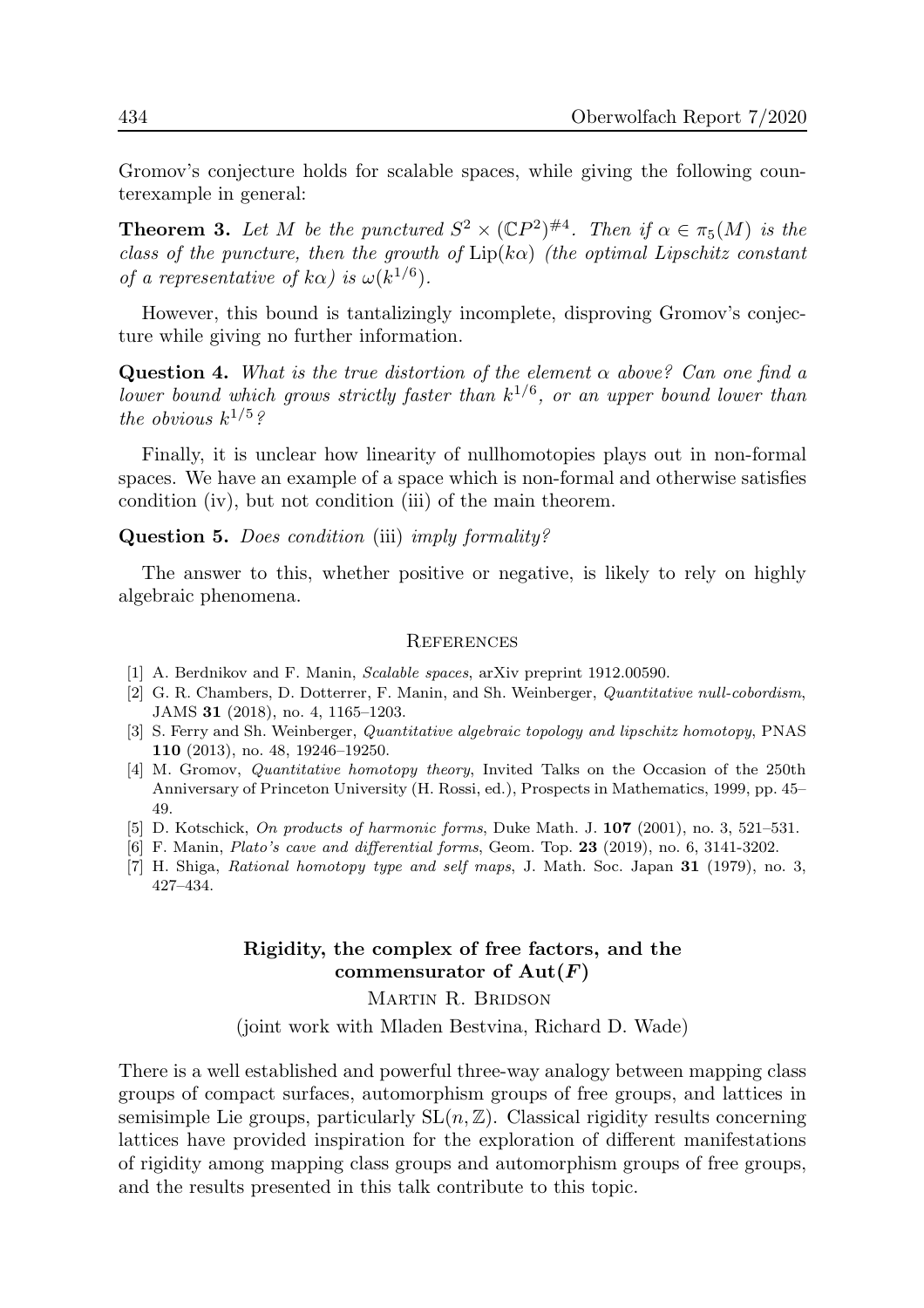One type of rigidity result involves the identification of natural exact models for the groups being studied. The fundamental theorem of projective geometry provides a prototype for such theorems, and Tits' Theorem showing that all automorphisms of thick buildings arise from the underlying algebraic group extends this. In the setting of mapping class groups, Ivanov's Theorem shows that for a closed surface S of genus at least 3, the action of the mapping class group on the complex of curves C gives an isomorphism  $Mod(S) \to Aut(\mathcal{C})$ , where  $Aut(\mathcal{C})$  is the group of simplicial automorphisms. From this result, Ivanov deduced that the natural map from  $Mod(S)$  to its abstract commensurator is an isomorphism.

Recall that the abstract commensurator  $Comm(\Gamma)$  of a group  $\Gamma$  is the group formed by equivalence class of isomorphisms between finite-index subgroups of Γ, where two isomorphisms are equivalent if they agree on a common subgroup of finite index. A celebrated theorem of Margulis states that a lattice  $\Gamma$  in a semisimple Lie group is arithmetic if and only if the image of the map  $\Gamma \rightarrow$  $Comm(\Gamma)$ , given by conjugation, has finite index.

For Aut $(F_n)$ , the automorphism group of a free group of rank n, a natural analogue of the curve complex is the complex of free factors  $\mathcal{F}_n$ . This is the geometric realisation of the poset of free factors  $A < F_n$  ordered by inclusion. There is a natural action of  $\text{Aut}(F_n)$  on  $\mathcal{F}_n$  and of  $\text{Out}(F_n)$  on  $[\mathcal{F}_n] = \mathcal{F}_n/\text{Inn}(F_n)$ .

The following theorem was proved by myself and Mladen Bestvina a few years ago and will appear on the arxiv shortly.

**Theorem 1.** The natural maps  $\text{Aut}(F_n) \to \text{Aut}(\mathcal{F}_n)$  and  $\text{Out}(F_n) \to \text{Aut}(\mathcal{F}_n)$ are isomorphisms for  $n > 3$ .

We had hoped that this would lead directly to a proof of commensurator rigidity for  $Out(F_n)$  and  $Aut(F_n)$ , in the manner of Ivanov's theorem, but this proved difficult. By different means, Farb and Handel ( $n \geq 4$ ) and Horbez and Wade ( $n \geq 4$ ) 3) proved that the natural map  $\text{Out}(F_n) \to \text{Comm}(Out(F_n))$  is an isomorphism for  $n > 3$ .

In a recent work, Ric Wade and I classify the subgroups of  $Aut(F_n)$  that are direct products of r non-abelian free groups, where  $r = 2n - 3$  is maximal. By combining knowledge of these subgroups with Theorem 1 and ideas from its proof we are able to prove:

**Theorem 2.** For  $n \geq 3$ , the natural map  $\text{Aut}(F_n) \to \text{Comm}(Out(A_n))$  is an isomorphism.

The proof shows that  $Aut(F_n)$  is also the abstract commensurator of various of its natural subgroups.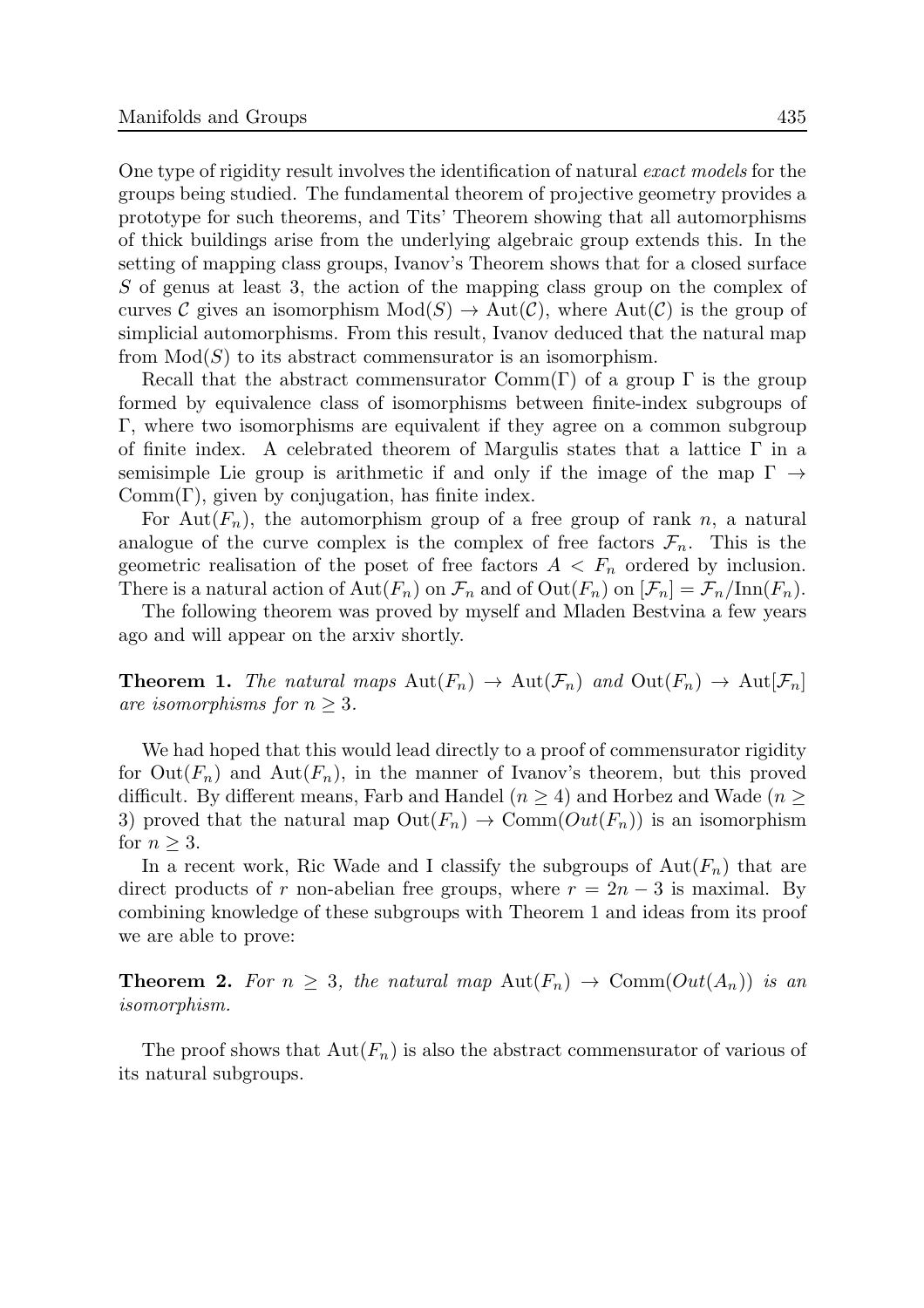# Detecting second order intersections of loops with string topology Nathalie Wahl

(joint work with Nancy Hingston)

Let M be a closed, oriented manifold of dimension n, with  $LM = \text{Maps}(S^1, M)$ its free loop space. We consider the two following string topology operations on the homology of LM:

- The Chas-Sullivan product  $H_*(LM \times LM) \stackrel{\wedge}{\to} H_{*-n}(LM);$
- The string coproduct  $H_*(LM) \overset{\vee}{\to} H_{*+1-n}(LM \times LM);$

where the coproduct is the "extension by zero" on the constant loops of the Goresky-Hingston coproduct, as considered in [1]. In [1, Rem 3.21], it is shown that these operations do not satisfy the following Frobenius identity:

 $\vee (A \wedge B) \neq (\vee A) \wedge B) + A \wedge (\vee B).$ 

The failure of this identity can be considered as a new operation

$$
H_*(LM \times LM) \longrightarrow H_{*+1-2n}(LM \times LM),
$$

defined as the difference between the left hand side and the right hand side in the above equation. We show that this operation detects second order intersections of loops in the following sense:

**Theorem 1.** Let  $A, B \in H_*(LM)$  be homology classes that admit chain representatives  $\hat{A}, \hat{B}$  in smooth loops, such that for each  $\alpha$  in the image of  $\hat{A}$  and  $\beta$  in the image of  $\hat{B}$ , if  $\alpha(0) = \beta(0)$ , then the derivatives  $\alpha'(0)$  and  $\beta'(0)$  are transverse, i.e. they span a 2–dimensional subspace of  $T_{\alpha(0)}M = T_{\beta(0)}M$ . Then the Frobenius *identity does hold for the pair*  $(A, B)$ , *i.e.* 

$$
\vee (A \wedge B) = (\vee A) \wedge B) + A \wedge (\vee B).
$$

This result can be reformulated as follows:

**Corollary 2.** If  $A, B \in H_*(LM)$  are such that  $\vee(A \wedge B) \neq (\vee A) \wedge B) + A \wedge (\vee B)$ , then  $A$  and  $B$  do not admit transverse representatives in the sense of the theorem.

For example, let  $S<sup>n</sup>$  be a sphere of odd dimension  $n \geq 3$ , and consider a generator  $\Theta \in H_{3n-2}(LS^n) \cong \mathbb{Z}$ . The class  $\Theta$  can be represented in smooth loops by the class of all circles, great and small, where a circle is the intersection of a hyperplane with the sphere. In [1, Rem 3.21], we showed that the above identity fails for the pair  $(\Theta, \Theta)$ . Applying our result, we can conclude that the class  $\Theta$ cannot be made transverse to itself, in the sense we have described. And one can quickly check that the representative of the class  $\Theta$  as all circles, great and small, is in fact far from being transverse to itself.

#### **REFERENCES**

[1] N. Hingston and N. Wahl, Products and coproducts in string topology, preprint 2017 (arXiv:1709.06839).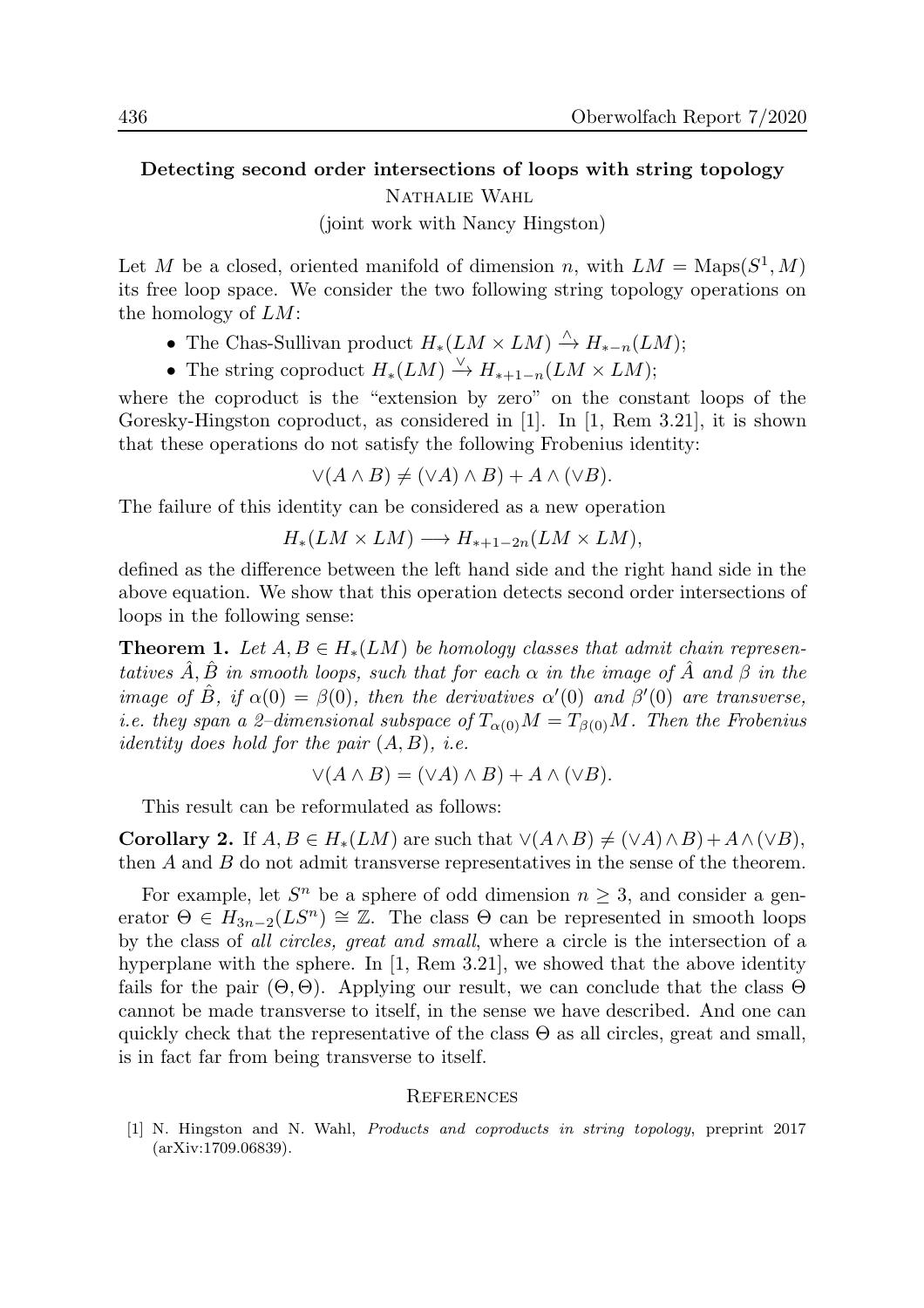### The homotopy types of algebraic cobordism categories and Grothendieck-Witt theory

Fabian Hebestreit

(joint work with B. Calm`es, E. Dotto, Y. Harpaz, M. Land, K. Moi, D. Nardin, T. Nikolaus, W. Steimle)

Through the work of Galatius, Madsen, Randal-Williams, Tillmann and Weiss there has been a significant increase in the understanding of the continuous group (co)homology of diffeomorphism groups (in even dimensions not 4), see for example [2, 3, 6]. In the simplest case, namely that of the manifolds

$$
W_g^{2n} = (S^n \times S^n)^{\sharp g},
$$

the calculations are based on equivalences

(1) 
$$
\left(\coprod_{g\in\mathbb{N}}\mathrm{BDiff}(W_g,\mathrm{D}^{2n})\right)^{\mathrm{grp}}\longrightarrow \Omega|\mathrm{Cob}_{2n}^{\theta_n}|\longrightarrow \Omega^{\infty}\mathrm{MT}\theta_n
$$

The left hand term consists of classifying space of diffeomorphisms fixing a specified disc pointwise. Because of these discs the indicated collection admits a welldefined connected sum operation turning it into an  $E_{2n}$ -space (i.e. a somewhat commutative topological monoid). The superscript indicates its (homotopical) group completion. The homology of the left hand side is then related to the homologies of the individual terms  $BDiff(W_q, D^{2n})$  by the group completion theorem of McDuff–Segal. In particular, information about the (co)homology of these classifying spaces can be obtained by studying the (co)homology of the left hand term. In the middle term  $Cob_d^{\theta}$  is the cobordism ( $\infty$ -)category associated to a ddimensional vector bundle  $\theta$ : It has as objects closed  $d-1$ -dimensional manifolds equipped with a bundle map  $TM \oplus \mathbb{R} \to \theta$  and as morphisms cobordisms of such manifolds. Its higher structure is arranged so that

$$
\operatorname{Hom}_{\operatorname{Cob}_d^{\theta}}(M, N) \simeq \coprod_{W \colon M \rightsquigarrow N} \operatorname{BDiff}_\partial^{\theta}(W),
$$

with the right hand side denoting diffeomorphisms whose differential is compatible with the  $\theta$ -structure (which in general is additional structure, but let me not dwell on that point). In particular, denoting by  $\theta_n$  the pullback of the universal vector bundle along the connective cover

$$
\tau_{>n}(\text{BO}(2n)) \longrightarrow \text{BO}(2n)
$$

then the forgetful map

$$
\text{BDiff}^{\theta_n}(W_g, \mathcal{D}^{2n}) \longrightarrow \text{BDiff}(W_g, \mathcal{D}^{2n})
$$

is an equivalence by obstruction theory, and we obtain maps

 $\text{BDiff}(W_g, \mathcal{D}^{2n}) \longrightarrow \text{Hom}_{\text{Cob}_{2n}^{\theta_n}}(\emptyset, \emptyset) \longrightarrow \Omega|\text{Cob}_{2n}^{\theta_n}|,$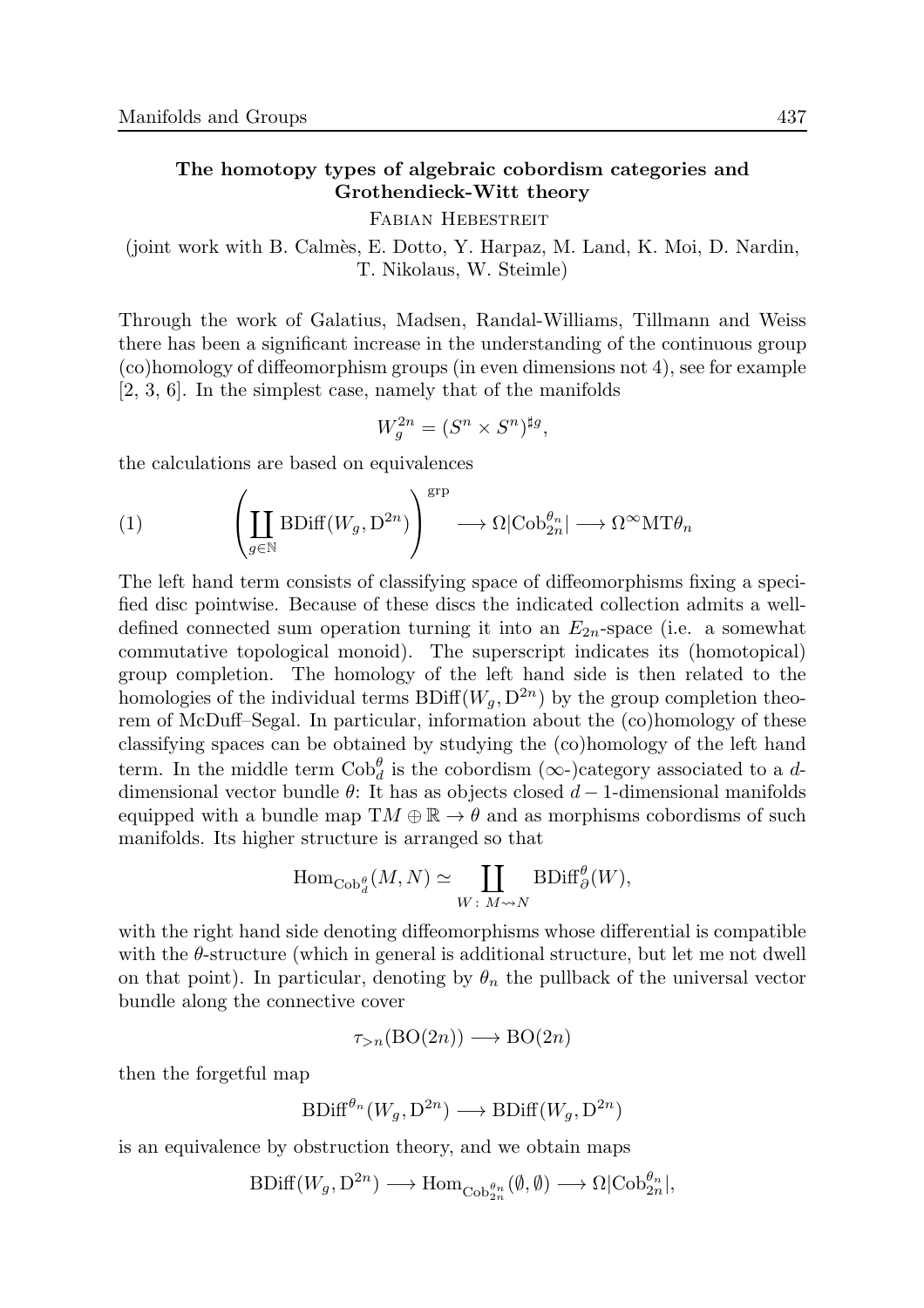since every endomorphism in a category defines a loop in its realisation. As the target is a group complete monoid this map induces the left map in the original sequence (1) by the universal property of group completions.

The second map in (1) is a parametrised refinement of the Pontryagin-Thom construction, and generally MT $\theta$  is the Thom spectrum of the  $-d$ -dimensional virtual bundle  $-\theta$ . The cohomology of its infinite loop space is then accessible through the Thom isomorphism and standard methodology of algebraic topology.

In (homotopical) algebra the left hand term has an analogue: Fix a ring  $R$ , commutative for ease of presentation. Then

$$
\left(\coprod_P \mathrm{BGl}(P)\right)^{\mathrm{grp}}=\mathbf{k}(R),
$$

is Quillen's algebraic K-theory space, where P runs over  $Proj(R)$ , the finitely generated projective R-modules; the left hand side is then an  $E_{\infty}$ -space under direct sum of modules. K-theory spaces are of great interest in both geometric topology and number theory: As an illustration, on the one hand low-dimensional K-groups house invariants such as Wall's finiteness obstruction and Whitehead's torsion, and on the other the abelianised absolute Galois-group of local, global or finite fields can be extracted from a mix of their K-theory and topological cyclic homology (this recently lead to a conceptually new proof of Artin's reciprocity law in [1]). As another example the Kummer–Vandiver conjecture on class numbers of cyclotomic fields is famously equivalent to  $\pi_{4k}k(\mathbb{Z}) = 0$ , the last remaining unknown part of  $k(\mathbb{Z})$ .

Analogous to the algebraic K-theory one can define the Grothendieck–Witt space of R and a form parameter  $\Lambda$  (i.e. a choice of symmetric, quadratic, antisymmetric, even...) by

$$
\left(\coprod_{(P,q)}\mathrm{BO}(P,q)\right)^{\mathrm{grp}}=\mathrm{gw}(R,\Lambda),
$$

where  $(P, q)$  runs over the unimodular  $\Lambda$ -forms on a finitely generated projective R-module. By work of Karoubi and Schlichting [4, 7] the spaces  $\text{gw}(R,\Lambda)$  are fairly well understood if 2 is a unit in  $R$ , in which case, however, much subtlety in the theory of forms is lost. They considered the hyperbolisation map

$$
k(R)_{hC_2} \longrightarrow gw(R,\Lambda),
$$

essentially assigning to a projective module P the unimodular form on  $P \oplus P^*$ given by evaluation. The result is that its cofibre (as  $E_{\infty}$ -spaces) has 4-periodic homotopy groups which are given by certain flavours of Witt groups and thereby comparatively easy to compute. An extension of such a fibre sequence to general R had been variously conjectured, but no concrete suggestion for the cofibre term exists in the literature.

In the talk I explained that to a general pair  $(R, \Lambda)$  one can associate a Poincaré category, a concept due to Lurie [5]. It consists of a stable  $\infty$ -category C together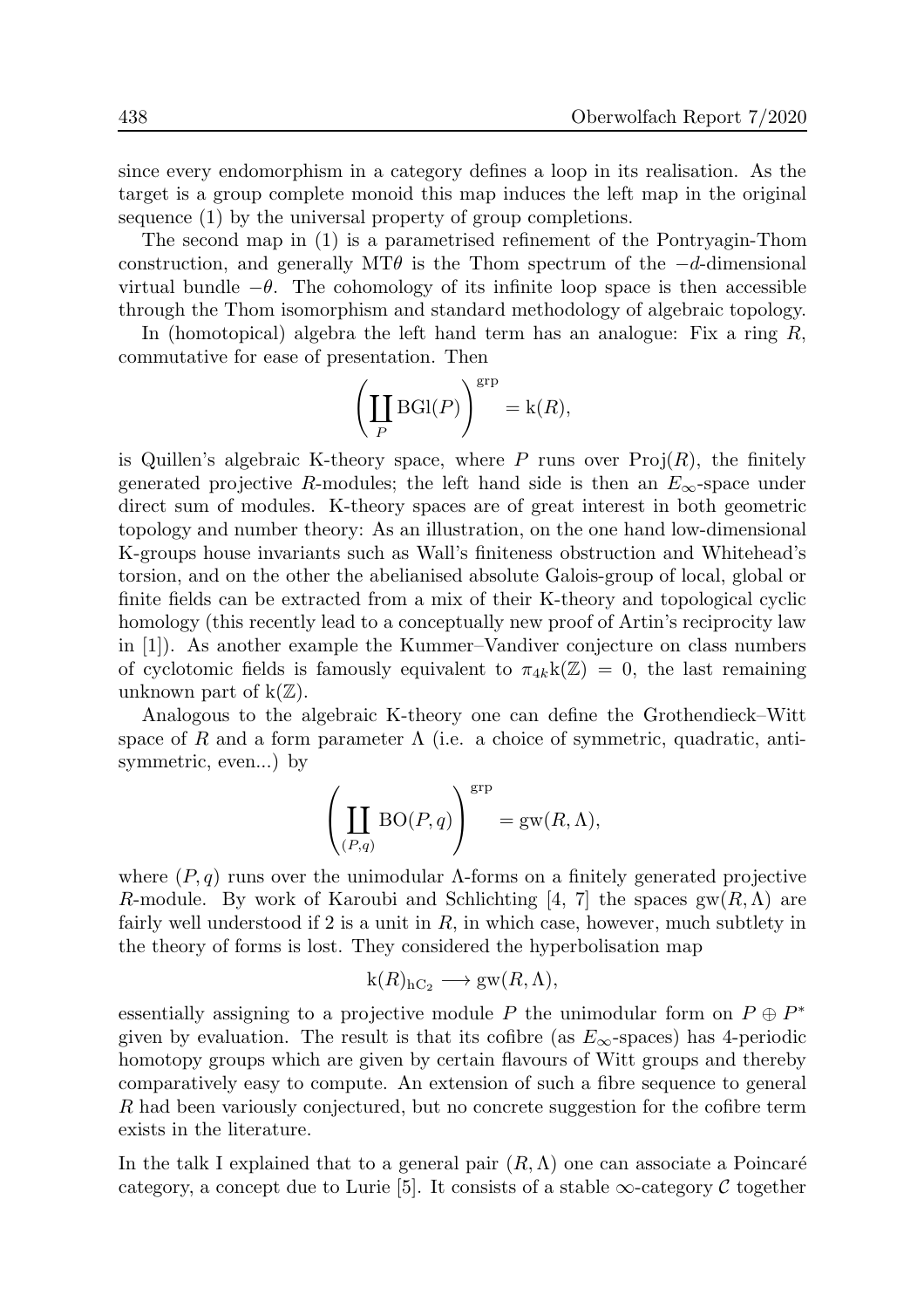with a quadratic functor  $\mathcal{Q}: C^{op} \to \mathcal{E}_{\infty}$ -Grp to the category of coherently commutative and associative monoids in spaces. The latter is to be thought of as associating to an object  $X \in \mathcal{C}$  some flavour of hermitian forms on X. There is a non-degeneracy condition placed on  $(C, Q)$ , giving in particular rise to duality self-equivalence  $D_{\mathcal{Q}}: C^{op} \to \mathcal{C}$ . The underlying category associated to R is then  $D<sup>perf</sup>(R)$  consisting of perfect chain complexes over R, and the quadratic functor  $\mathcal{Q}_R^{\Lambda}$  is the animation (or in more classical terminolgy the non-abelian derived functor) of the functor

 $Proj(R)^{op} \longrightarrow Ab$ ,  $P \longmapsto \{\text{not necessarily unimodular }\Lambda\text{-forms on }P\}.$ 

To the data of such a Poincaré category  $(C, \mathcal{Q})$  there is then associated a space of Poincaré forms in  $(C, Q)$ : It consists of pairs  $(X, q)$ , where  $X \in \mathcal{C}$  and  $q \in \mathcal{Q}(X)$ , for which an associated map

$$
q_{\sharp} \colon X \longrightarrow D_{\mathcal{Q}}(X)
$$

is an equivalence. In particular, the definitions are arranged so that any unimodular  $\Lambda$ -form over R gives rise to a Poincaré object in  $(D^{\text{perf}}(R), \mathcal{Q}_R^{\Lambda})$ . To the data of a Poincaré category  $(C, Q)$  one can, following Lurie and Ranicki, assign an Ltheory spectrum  $L(\mathcal{C}, \mathcal{Q})$  and furthermore, the K-theory spectrum  $K(\mathcal{C})$  acquires a C<sub>2</sub>-action through the duality  $D_{\mathcal{Q}}$ .

Adding to this list of invariants I constructed in the talk for a Poincaré category a cobordism ( $\infty$ -)category Cob( $\mathcal{C}, \mathcal{Q}$ ) and a Grothendieck–Witt spectrum  $GW(\mathcal{C}, \mathcal{Q})$ , such that there are maps

(2) 
$$
gw(R,\Lambda) \longrightarrow \Omega|\text{Cob}(D^{\text{perf}}(R),\mathcal{Q}_R^{\Lambda})|,
$$

and

(3) 
$$
|\text{Cob}(\mathcal{C}, \mathcal{Q})| \longrightarrow \Omega^{\infty - 1} \text{GW}(\mathcal{C}, \mathcal{Q})
$$

completely analogous to those considered in (1) in the setting of diffeomorphisms. As the main result of my talk I presented the following pair of results, which put the algebraic situation into striking analogy with the geometric one sketched at the beginning:

**Theorem 1** (H–Steimle). The map  $(2)$  is an equivalence for all rings R and form parameters Λ.

**Theorem 2** (#9). For every Poincaré category  $(C, Q)$ 

- i) the map  $(3)$  is an equivalence,
- ii) there is a natural cartesian square

$$
GW(\mathcal{C}, \mathcal{Q}) \longrightarrow L(\mathcal{C}, \mathcal{Q})
$$
  
\$\downarrow\$ E  

$$
K(\mathcal{C})^{hC_2} \longrightarrow K(\mathcal{C})^{tC_2},
$$

and therefore

iii) a fibre sequence

$$
K(\mathcal{C})_{hC_2} \longrightarrow GW(\mathcal{C}, \mathcal{Q}) \longrightarrow L(\mathcal{C}, \mathcal{Q}).
$$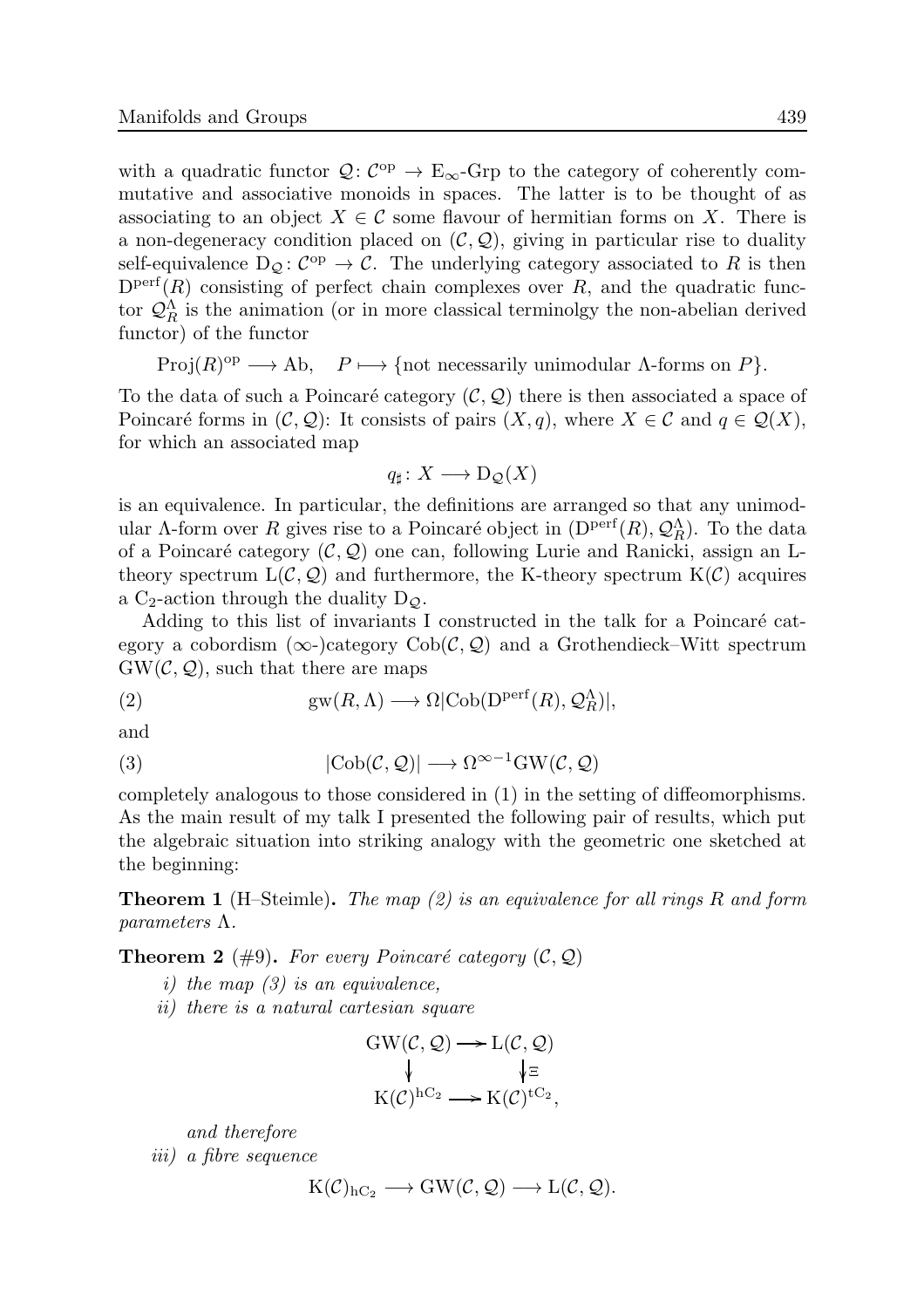Abbreviating  $L(D^{perf}(R), \mathcal{Q}_{R}^{\Lambda})$  to  $L(R, \Lambda)$  one thus obtains a fibre sequence

 $k(R)_{hC_2} \longrightarrow gw(R,\Lambda) \longrightarrow \Omega^{\infty}L(R,\Lambda)$ 

for general R and  $\Lambda$ .

In a follow-up talk Markus Land presented an analysis of the terms  $L(R,\Lambda)$  for various choices of  $\Lambda$  leading, in particular, to a complete calculation of  $\text{gw}(\mathbb{Z},\Lambda)$ in terms of the almost completely known algebraic K-groups of the integers. Let me here just mention, that the spectra  $L(R,\Lambda)$  are not generally 4-periodic if 2 is not a unit in  $R$ , and therefore not quite equivalent to any of Ranicki's classical L-theory spectra.

#### **REFERENCES**

- [1] D. Clausen, A K-theoretic approach to Artin maps, arxiv no: 1703.07842
- [2] S. Galatius, I. Madsen, U. Tillmann, M. Weiss, The homotopy type of the cobordism category, Acta Mathematica 202 (2009), 195–239.
- [3] S. Galatius, O. Randal-Williams, Stable moduli space of high-dimensional manifolds, Acta Mathematica 212 (2014), 257–377.
- [4] M. Karoubi, *Théorie de Quillen et homologie du groupe orthogonal*, Annals of Mathematics 112 (1980), 207–257.
- [5] J. Lurie, Algebraic L-theory and Surgery, lecture notes available at https://www.math.ias.edu/ lurie/287x.html
- [6] I. Madsen, M. Weiss, The stable moduli space of Riemann surfaces: Mumford's conjecture, Annals of Mathematics 165 (2007), 843–941.
- [7] M Schlichting, *Hermitian K-theory of exact categories*, Journal of K-theory 5 (2010), 105– 165.

### Invariants of groups and metric spaces related to Travelling Salesman Problem

Anna Erschler

(joint work with Ivan Mitrofanov)

In [1] We study asymptotic invariants of metric spaces and infinite groups related to (universal) Travelling Salesman Problem (TSP).

Let  $(M, d)$  be a metric space and T be a linear order on M. For a finite subset  $X \subset M$  we consider the restriction of the order T on X, and enumerate the points of  $X$  accordingly:

 $x_1 \leq_T x_2 \leq_T x_3 \leq_T \cdots \leq_T x_k$ 

where  $k = \#(X)$ . We denote by  $l_T(X)$  the length of the corresponding path

$$
l_T(X) := d(x_1, x_2) + d(x_2, x_3) + \cdots + d(x_{k-1}, x_k).
$$

Denote by  $l_{\text{opt}}(X)$  the minimal length of a path passing through all points of X, we choose this path among  $k!$  paths visiting exactly once points of X.

**Definition 1.** For the ordered metric space  $M = (M, d, T)$  we define the *Ordering* Ratio function

$$
\mathrm{OR}_{M,T}(k) := \sup_{X \subset M \mid 2 \le \#(X) \le k} \frac{l_T(X)}{l_{\mathrm{opt}}(X)}.
$$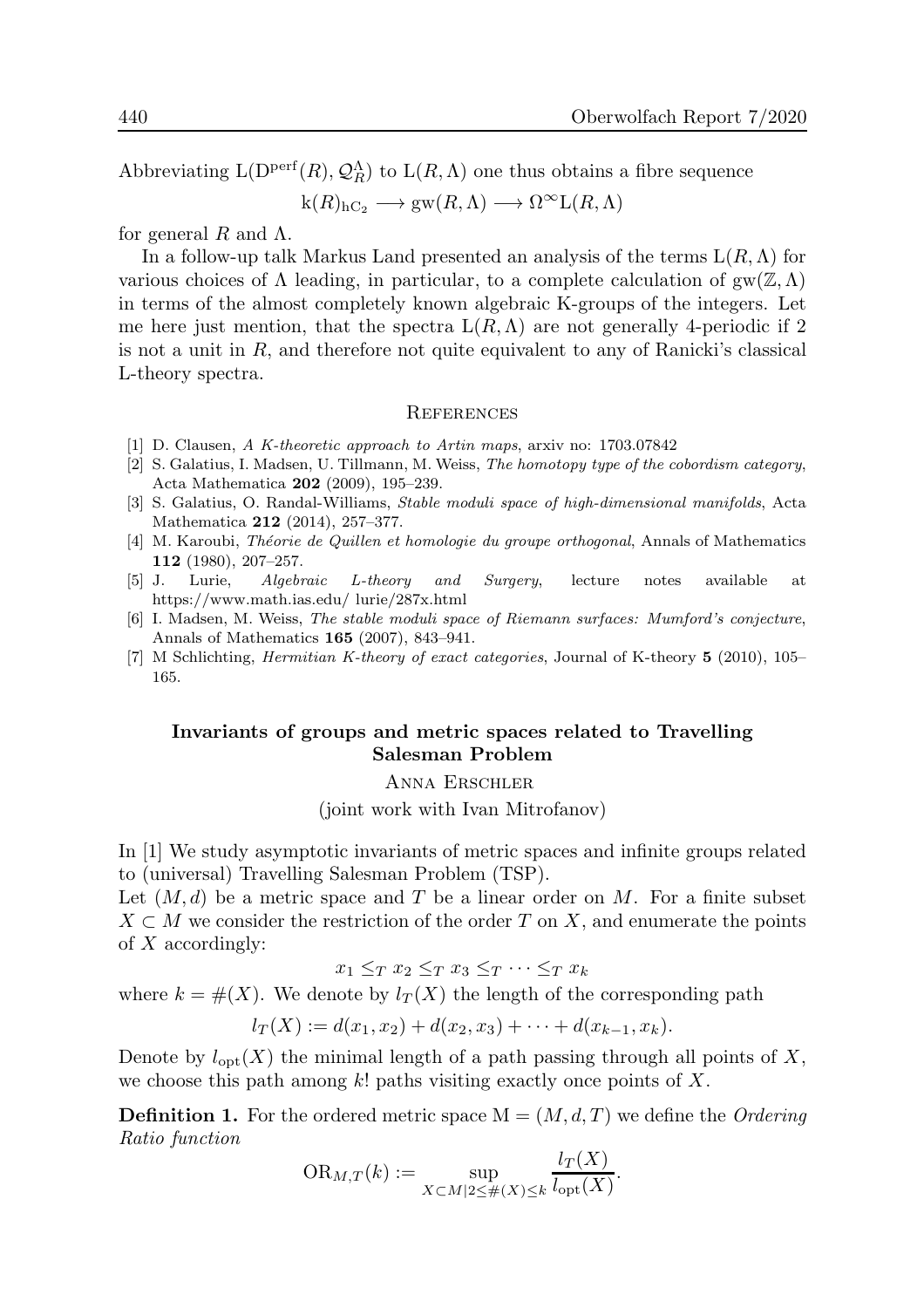For an (unordered) metric space  $(M, d)$  we also define the *Ordering Ratio Function* as

$$
\mathrm{OR}_M(k) := \inf_T \mathrm{OR}_{M,T}(k).
$$

The ratio between the value provided by an algorithm and its actual value is called competitive ratio in computer science literature, so our function OR corresponds to the competitive ratio for Universal Travelling Salesman Problem, for the problem that searches the dependence on the number of points  $k$ . Recall a metric space M is uniformly discrete, if there exists  $\delta > 0$  such that for all pairs of points  $x \neq y$  the distance between x and y is at least  $\delta$ . We show that for uniformly discrete spaces the asymptotic class of the Ordering Ratio function behaves good with respect to quasi-isometries. In contrast with previous works on competitive ratio of Universal Travelling Salesmans Problem, we are interested not only in this asymptotic behaviour but also in particular values of  $OR(k)$ . We will in particular study Travelling Salesman girth of an order:

**Definition 2.** Let  $M$  be a metric space,  $T$  be an order on  $M$ . We say that the Traveling Salesman girth  $TSgirth_{(M,T)} = s$  if s is the smallest integer such that  $OR_{(M,T)}(s) < s - 1$ . If such s does not exist, we say that  $T\text{Sgirth}_M = \infty$ .

The Travelling Salesman girth describes the minimal value k where for which using the given order to solve TSP has some efficiency. The word "girth" is chosen with some analogy with girth of a group  $G$  with respect to a finite generating set S, that is, the smallest length of a non-trivial loop in the Cayley graph. It is clear that the girth  $g$  of a group is related to the smallest value  $k$  such that the growth function of  $(G, S)$  is strictly smaller than the growth function of the group with the same number of generators; indeed,  $k = \lceil \frac{g}{2} \rceil$  $\frac{g}{2}$ . Likewise, the Travelling Salesman Girth is the smallest number of points for which  $OR(k)$  is strictly smaller than its maximal possible value  $(k-1)$  From definition, it is clear that if M has at least two points then TSgirth  $(M, T) \geq 3$  and it is easy to see that TSgirth $_{(M,T)} = 3$  if M is finite. It is also not difficult to see that a bounded degree infinite graph  $M$ has the Travelling Salesman girth equal to 3 if and only if M is quasi-isometric to a ray or a line. We characterize finitely generated groups with small  $(\leq 4)$ Travelling Salesman Girth:

**Theorem 3** (Theorem A). Let G be a finitely generated group. G admits an order T with  $\text{TSgirth}_{(G,T)} \leq 4$  if and only if G is virtually free.

The idea to solve a Travelling Salesman problem on a set  $M$  by ordering all its points, and then, given a finite set of  $M$ , to visit them with respect to this order, is introduced by Bartholdi and Platzman [BP82], [PB89]. Their observation was that this approach works good for subspaces of a plain lattice, significantly faster than general algorithms for finite graphs. Their argument implies a logarithmic upper bound for the function  $OR(k)$ . There exist spaces where the function OR is even better. Namely, it is not difficult to check that  $OR(k)$  is bounded by constant 2 for metric trees.

We prove that this best possible situation  $(OR(k))$  is bounded by above by a constant) holds true for hyperbolic spaces.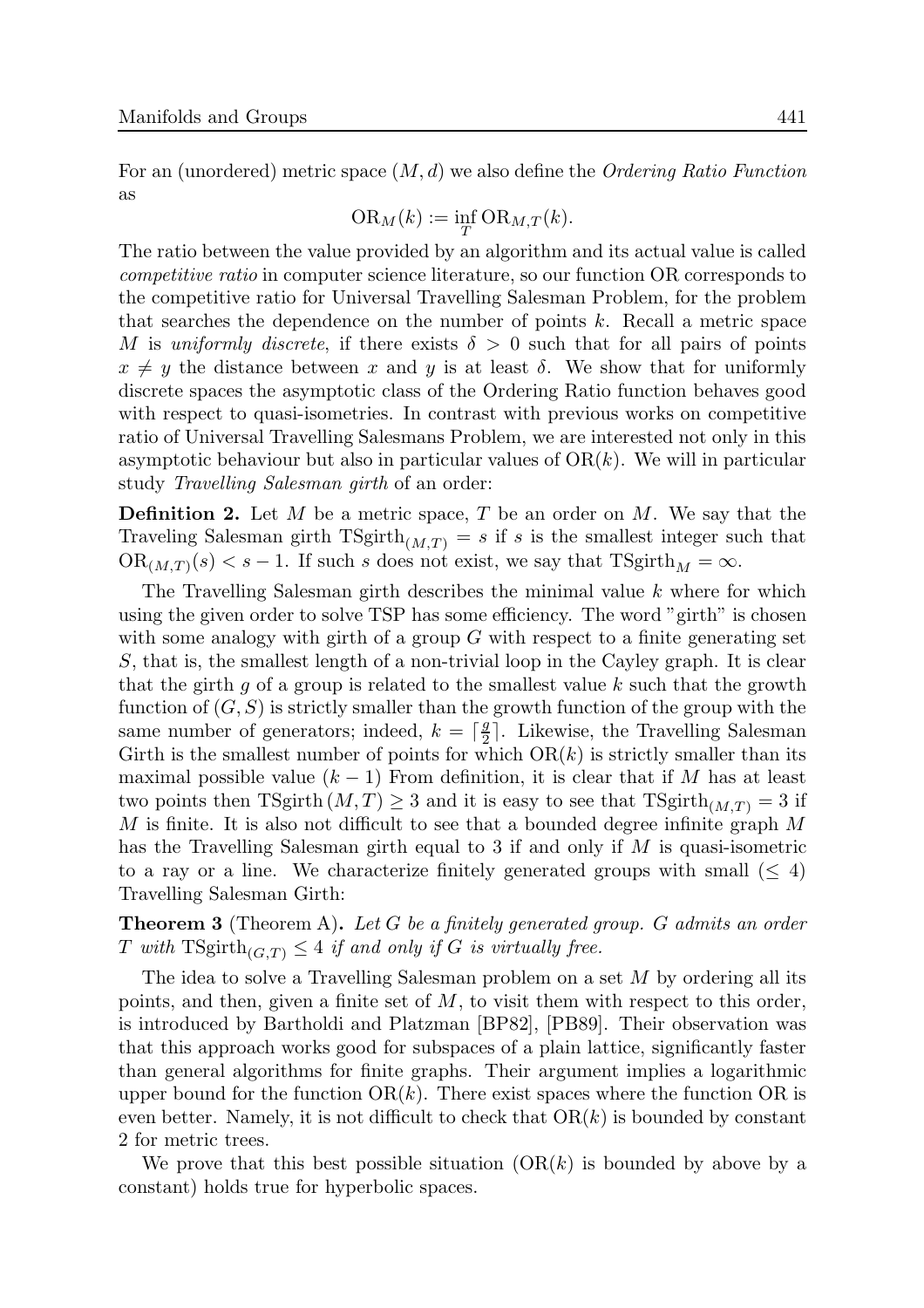**Theorem 4** (Theorem B). Let M be a  $\delta$ -hyperbolic graph of bounded degree. Then there exists an order  $T$  and a constant  $C$  such that for all  $k$ 

$$
\mathrm{OR}_{M,T}(k) \leq C.
$$

Since by a theorem of Bonk and Schramm [BS00] any  $\delta$ -hyperbolic space of bounded geometry can be quasi-isometrically imbedded to  $\mathbb{H}^d$ , taking in account Lemma about quasi-isometric imbeddings, the main goal in the proof of Theorem is to prove it for subsets of  $\mathbb{H}^d$ . We do it by choosing an appropriate tiling of this space, an appropriate tree and we study the hierarchical order with respect to this tree.

While in the original paper of Bartholdi and Platzman it was suggested that such efficient behaviour holds for  $\mathbb{Z}^d$ , as we have already mentioned, it is known that it is not the case (unless  $d = 1$ ).

**Theorem 5** (Theorem C). If M is a metric space of finite Assouad Nagata dimension, then

$$
\mathrm{OR}_M(k) \le C \ln k.
$$

Moreover, if the Assouad Nagata dimension of M is at most m and if for all  $r > 0$  the space M admits a covering, satisfying the assumption of the definition of AN dimension, with m-dimension control function at most  $Kr$ , then the positive constant C can be chosen depending only on m and K.

The worst possible case for solving Universal TSP are spaces with linear  $OR(k)$ . An example of sequence of finite graph with linear  $OR(k)$  is constructed in Gorodezky et al [GKSS10], see also Bhalgat et al [BCK11] who show that a sequence of Ramanujan graphs with large of bounded diameter-by-girth ratio has this property. Since a result of Osajda allows to imbed subsequences of graphs with large girth into Cayley Graphs, combining his result with that of [GKSS10] we can conclude that there exist groups with linear  $OR(k)$ . It can be deduced from Lusternik Schnirelman theorem that any ordering of an  $\varepsilon$  net of a sphere  $S^k$  contains snakes (zigzags) on  $k + 2$  points, alternating between neighborhoods of nearly antipodal points. Combining it with the control of Ordering Ratio function for weak imbeddings of spheres we get

Theorem 6 (Theorem D). If a space M admits a weakly imbedded sequence of arbitrarily large spheres, then for any order  $T$  on  $M$  and any  $k$ 

$$
\mathrm{OR}_{M,T}(k) = k - 1
$$

While we give the definition of a space to contain weakly arbitrarily large spheres and a stronger notion to contain weakly arbitrarily large cubes, we mention here that the class of such spaces includes spaces admitting uniform imbeddings of  $\mathbb{Z}^d$ . In particular, this condition holds for any finitely generated group  $G$  that contains  $\mathbb{Z}^{\infty}$  as a subgroup. Further examples of spaces that weakly contain arbitrarily large cubes (and spheres) are  $\mathbb{Z}^2 \wr A$ , for example  $\mathbb{Z}^2 \wr \mathbb{Z}/2\mathbb{Z}$  and more generally  $B \nmid A$ , where B is an infinite group of not linear growth and A is any finite or infinite group containing at least two elements. In view of the results mentioned above we ask: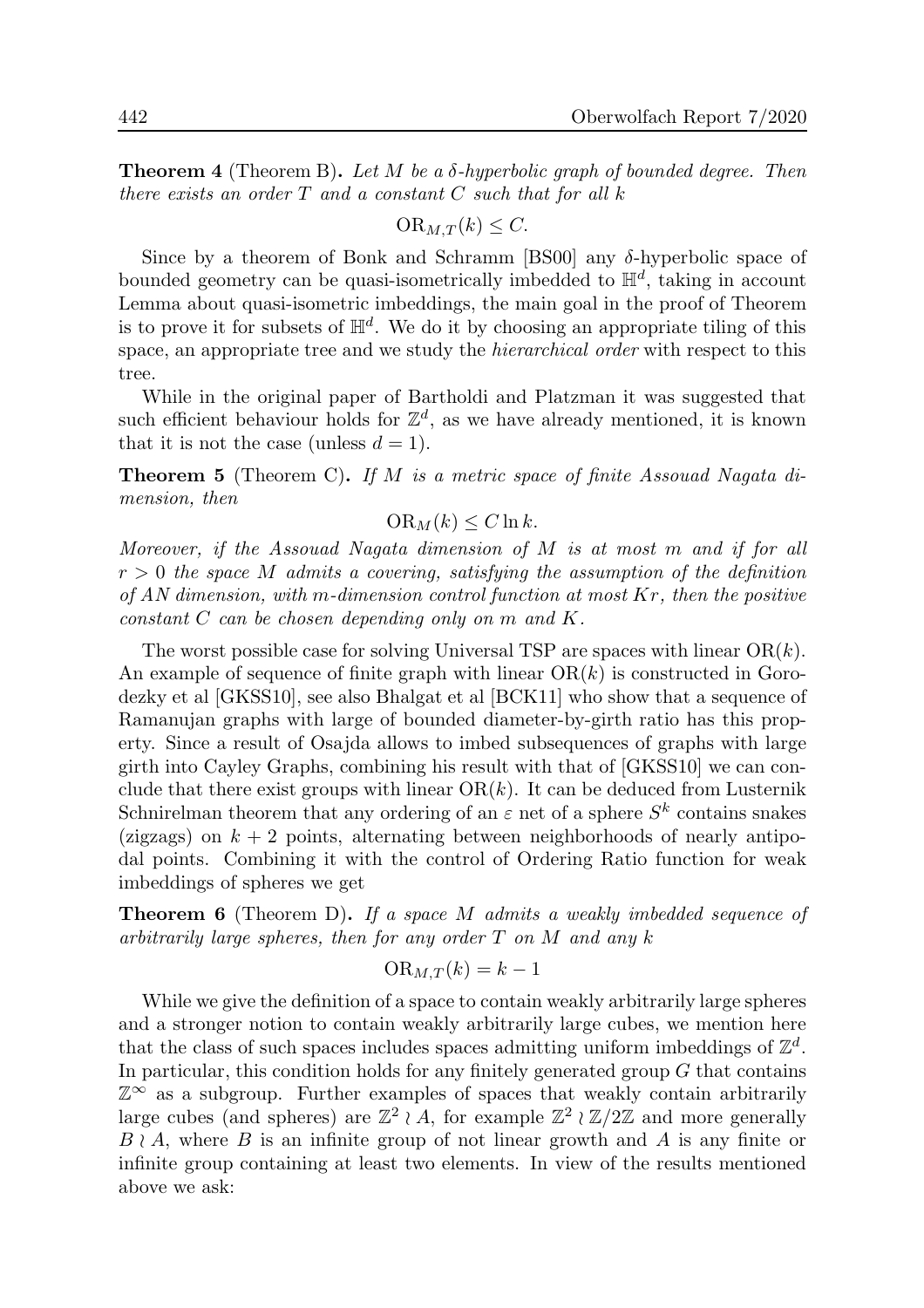Question 7. Let M be a metric space of infinite Assouad Nagata dimension. Is it true that the Travelling Salesman girth of M is infinite?

Observe that if the answer to this question is positive, this would provide a positive answer to the following

Question 8 (Gap Problem for existence of orders). Let M be an uniformly discrete metric space. Is it true that either for any order T on M and all  $k > 1$  it holds  $OR_{M,T}(k) = k - 1$  or there exists an order T such that for all  $k \geq 1$  it holds  $OR_{M,T}(k) \leq$  Const ln k?

Given a metric space, one can formulate a stronger Gap problem, which describes behavior of all orders (rather then searches an order on the space). Our next result below solves this problem for spaces with doubling property:

**Theorem 9.** Theorem  $E[Gap$  for Ordering ratio functions on spaces with doubling Let M be a metric space with doubling and  $T$  be an order on  $M$ . Then either for all s it holds

$$
\mathrm{OR}_{T,M}(s+1) = s
$$

or there exists C (depending only on the doubling constant of M, s and  $\varepsilon$  such that  $OR_{M,T}(s+1) = s - \varepsilon$ ) such that

$$
\mathrm{OR}_{M,X}(s) \le C \ln s
$$

#### **REFERENCES**

- [BCK11] Anand Bhalgat, Deeparnab Chakrabarty, and Sanjeev Khanna. Optimal lower bounds for universal and differentially private Steiner trees and TSPs. In Approximation, randomization, and combinatorial optimization, volume 6845 of Lecture Notes in Comput. Sci., pages 75–86. Springer, Heidelberg, 2011.
- [BP82] J.J Bartholdi and L.K Platzman. An O(N log N) planar travelling salesman heuristic based on spacefilling curves. Oper. Res. Lett., 1(4):121–125, sep 1982.
- [BS00] M. Bonk and O. Schramm. Embeddings of Gromov hyperbolic spaces. Geom. Funct. Anal., 10(2):266–306, jun 2000.
- [GKSS10] Igor Gorodezky, Robert D. Kleinberg, David B. Shmoys, and Gwen Spencer. Improved lower bounds for the universal and a priori TSP. In Approximation, randomization, and combinatorial optimization, volume 6302 of Lecture Notes in Comput. Sci., pages 178–191. Springer, Berlin, 2010.
- [PB89] Loren K. Platzman and John J. Bartholdi. Spacefilling curves and the planar travelling salesman problem. J. ACM, 36(4):719–737, oct 1989.
- [1] A. Erschler, I. Mitrofanov Ordering Ratio function and Travelling Salesman girth of groups and spaces, in preparation.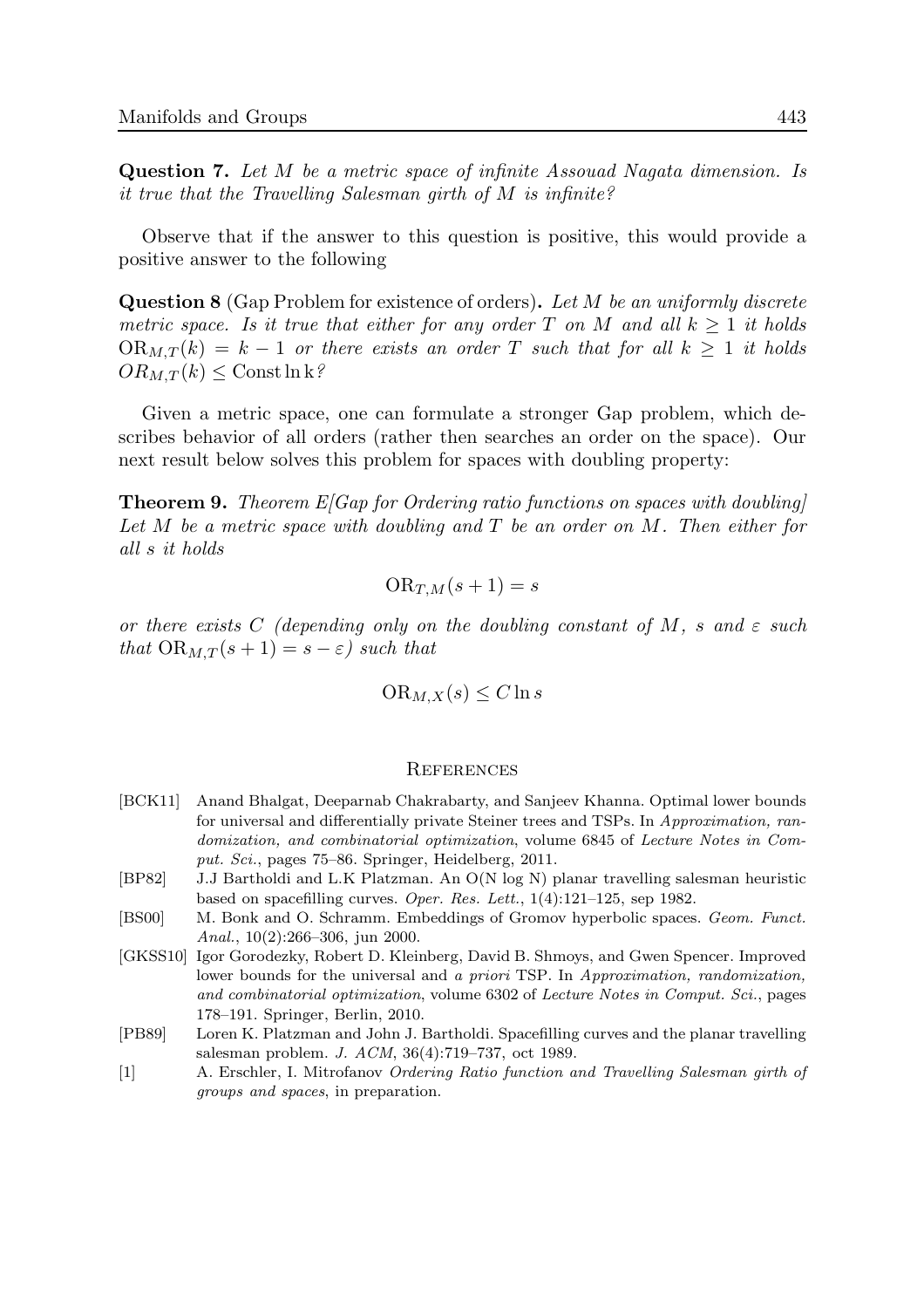### Grothendieck–Witt groups of the integers

Markus Land

(joint work with B. Calm`es, E. Dotto, Y. Harpaz, F. Hebestreit, K. Moi, D. Nardin, T. Nikolaus, W. Steimle)

This talk was a follow up to a previous talk given by Fabian Hebestreit. One of the main results explained in Hebestreit's talk was a fibre sequence of spectra

(1) 
$$
K(\mathcal{C})_{hC_2} \longrightarrow \text{GW}(\mathcal{C}, \mathcal{Q}) \longrightarrow \text{L}(\mathcal{C}, \mathcal{Q})
$$

associated to each Poincaré  $\infty$ -category (C, Q). The purpose of my talk was to make this more explicit in an example and indicate how it leads to the calculation of the Grothendieck–Witt groups of  $\mathbb Z$  in its various flavours:

**Theorem 1.** We have the following table of Grothendieck–Witt groups of  $\mathbb{Z}$ .

| m                                                      |                                                      |                       |                   |    |                      |                           |                    | - |
|--------------------------------------------------------|------------------------------------------------------|-----------------------|-------------------|----|----------------------|---------------------------|--------------------|---|
| $\mathbf{M}^{\sigma}$<br>G VV<br>╨<br>$\boldsymbol{n}$ | $\pi$<br>╜                                           | $\pi$<br>ر ۱<br>$\mu$ | $\pi$<br>، ا<br>╨ | 77 | $\mathcal{F}$        |                           | ◡                  |   |
| $\mathcal{L}$<br>$\mathsf{KSp}_{n\setminus\mathbb{Z}}$ | 77<br>$\mathcal{T}$<br>്റ<br>$\oplus$<br>╜<br>╨<br>∼ | 77                    | $\tau$<br>╨       | П. | $\mathcal{L}$<br>/ ∩ | $\tau$<br>$\sqrt{2}$<br>∸ | $\mathcal{T}$<br>╨ |   |

Let us consider a discrete ring  $R$  with an involution. Associated to this ring we may consider its category of perfect complexes  $\text{Perf}(R) = \mathcal{D}^{\omega}(R)$  also known as the compact objects in the derived  $\infty$ -category of R. Concretely, objects in this category are represented by chain complexes of finitely generated projective R-modules which are non-zero only in a finite range of degrees. In particular, there is a canonical functor  $\text{Proj}_R^{\text{fg}} \to \text{Perf}(R)$  obtained by viewing a finitely generated projective module as a complex concentrated in degree zero. In order to promote this category to a Poincaré  $\infty$ -category we need to equip it with a Poincaré structure, i.e. with a non-degenerate quadratic functor. Any such gives rise to a duality equivalence  $D: \operatorname{Perf}(R)^\text{op} \stackrel{\simeq}{\to} \operatorname{Perf}(R)$ . Let us now only consider those non-degenerate quadratic functors whose associated duality is the standard one:  $D(M) = \text{Hom}_{R}(M, R)$ . We have the following characterization of such Poincaré structures on  $\text{Perf}(R)$ :

**Lemma 2.** Poincaré structures on Perf(R) with associated duality  $D(M)$  =  $\text{Hom}_R(M, R)$  are determined by an R module N and a map  $N \to R^{tC_2}$  of Rmodules.

Here  $R^{tC_2}$  is an object of  $\mathcal{D}(R)$  and denotes the Tate construction of the  $C_2$ action induced by the involution on  $R$ . The homology groups of this complex are the Tate cohomology of  $C_2$  acting on R. It is an R-module in a non-trivial way: There is a map  $R \to (R \otimes R)^{tC_2}$  called the Tate-diagonal [1]. Furthermore,  $R^{tC_2}$ is an  $(R \otimes R)^{tC_2}$ -module as R is an  $(R \otimes R)$ -module since R is equipped with an involution.

**Definition 3.** We call the Poincaré structure associated to the map  $\tau_{\geq 0}(R^{tC_2}) \to$  $R^{tC_2}$  the genuine Poincaré structure of the ring R. The associated quadratic functor will be denoted by  $\mathcal{Q}^g$ : Perf $(R)^\text{op} \to \text{Sp}$ .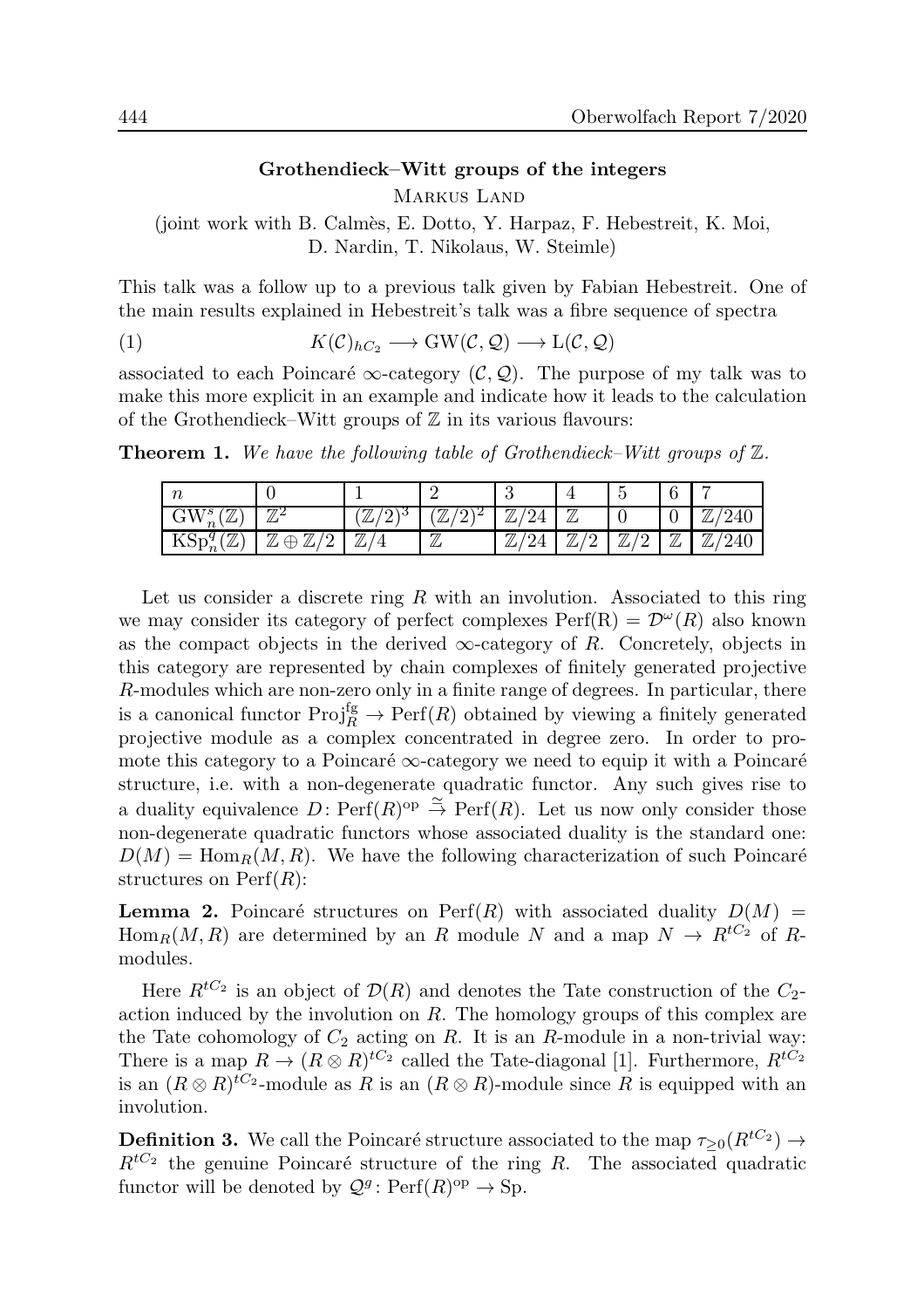I discussed the following characterisation of this genuine Poincaré structure:

**Proposition 4.** The restriction of the functor  $Q<sup>g</sup>$  along the canonical inclusion  $\text{Proj}_{R}^{\text{fg}} \to \text{Perf}(R)$  takes a finitely generated projective module P to the (Eilenberg– Mac Lane spectrum on the) abelian group  $\text{Hom}_{R\otimes R}(P\otimes P, R)^{C_2}$  of symmetric bilinear forms on P. It is uniquely characterized by this property, and is the nonabelian derived functor in the sense of Dold–Puppe of  $P \mapsto \text{Hom}_{R \otimes R}(P \otimes P, R)^{C_2}$ .

It is a theorem of Hebestreit–Steimle that  $GW(Perf(R), \mathcal{Q}^g)$  recovers the group completion of the symmetric monoidal groupoid of non-degenerate symmetric bilinear forms on R, as indicated in Hebestreit's talk. In the following Corollary, I simply write the symbol  $\mathbb Z$  for the Poincaré  $\infty$ -category (Perf $(\mathbb Z), \mathcal Q^g$ ).

**Corollary 5.** For  $n \geq 0$  there is an isomorphism

$$
\mathrm{GW}_n(\mathbb{Z})[\tfrac{1}{2}] \cong K_n(\mathbb{Z})[\tfrac{1}{2}]_{C_2} \oplus L_n(\mathbb{Z})[\tfrac{1}{2}].
$$

I then explained how to use algebraic surgery to prove the following theorem.

**Theorem 6.** Let R be a ring with involution. Then the homotopy groups of  $\mathrm{L}(\mathrm{Perf}(R),\mathcal{Q}^g)$  can be expressed as follows:

$$
\pi_k(\mathcal{L}(\text{Perf}(R), \mathcal{Q}^g)) \cong \begin{cases} \mathcal{L}_k^{\text{short}}(R) & \text{for } k \ge 0\\ \mathcal{W}_{k+2}^{\text{ev}}(R, -) & \text{for } k = -1, -2\\ \mathcal{W}_k^q(R) & \text{for } k \le -3 \end{cases}
$$

Here,  $W_*^{\text{ev}}(R,-)$  denotes the Witt groups of unimodular even, antisymmetric  $forms\ \ and\ formations,\ \ and\ \ {\rm W\{}^q_*(R)\ \ denotes\ \ the\ \ Witt\ groups\ \ of\ \ unimodular\ qua$ dratic forms and formations. The groups  $L_k^{\text{short}}(R)$  denote the symmetric algebraic L-groups of Ranicki [2] and are such that  $L_k^{\text{short}}$  $\chi_k^{\text{short}}(R) \cong W_0^s(R)$  where the latter denotes the Witt group of unimodular symmetric forms.

The non-negative symmetric L-groups of the integers have been calculated by Ranicki, so we obtain for  $n \geq 0$ 

$$
L_n^{\text{short}}(\mathbb{Z}) \cong \begin{cases} \mathbb{Z} & \text{if } n \equiv 0(4) \\ \mathbb{Z}/2 & \text{if } n \equiv 1(4) \\ 0 & \text{else.} \end{cases}
$$

To then calculate the Grothendieck–Witt groups of the integers (including the 2-torsion), one considers the canonical pullback square associated to the fibre sequence (1):



Using localization and dévissage in L-theory, we can show that the right vertical map in this diagram induces a 2-adic equivalence on connective covers. Hence the same is true for the left vertical map: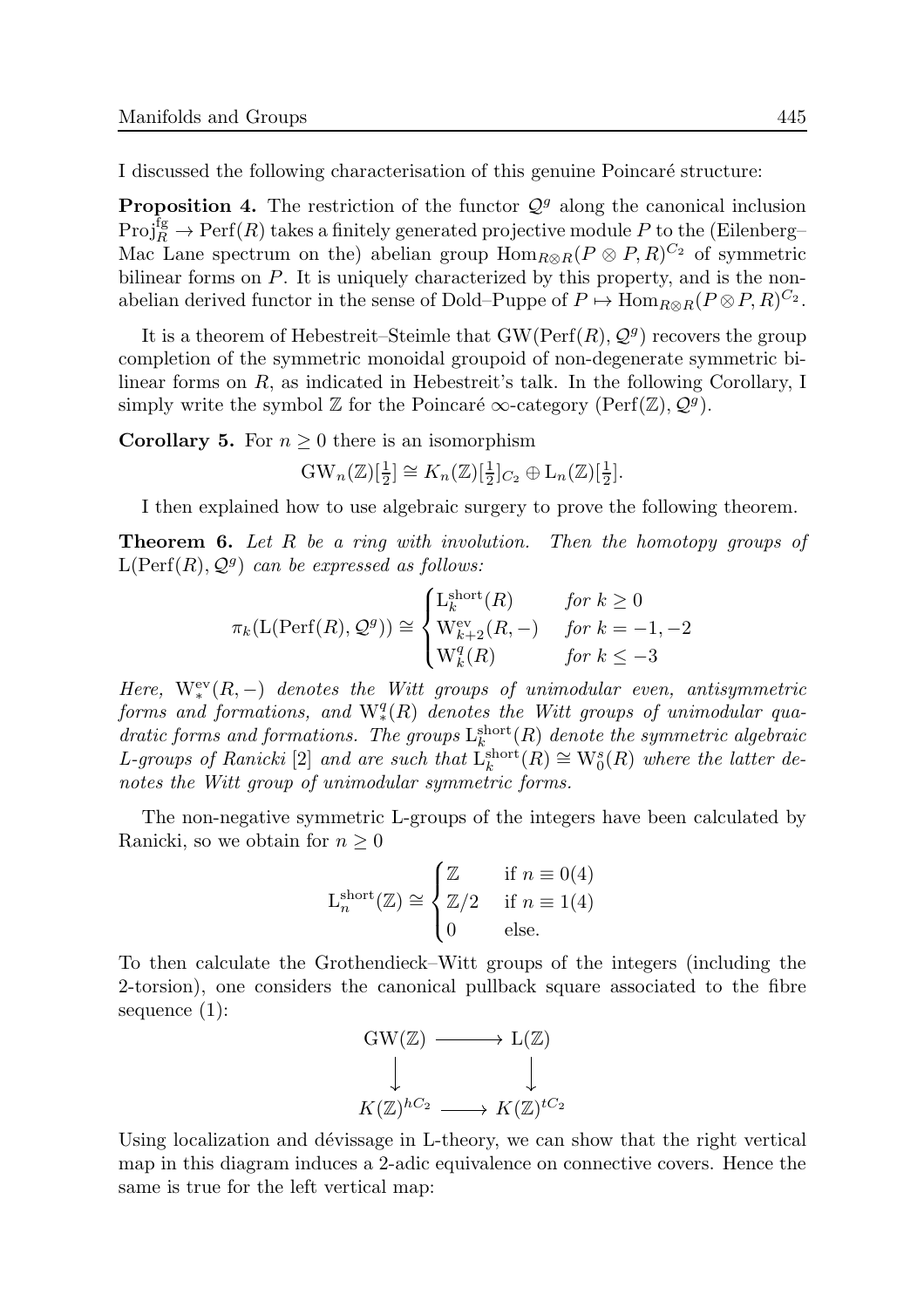**Corollary 7.** The map  $GW(\mathbb{Z}) \to K(\mathbb{Z})^{hC_2}$  induces an equivalence on connective covers.

From this, one can calculate the Grothendieck–Witt group of the integers, conditional on the Kummer–Vandiver conjecture in general, and unconditional in a range far beyond the table displayed above. This relies on the understanding of the algebraic K-theory of the integers, which by the proven Quillen–Lichtenbaum conjecture is controlled by étale cohomology. I mention that these calculations have also recently been achieved by Schlichting [3], conditional on work to appear which also proves the existence of the pullback diagram we have used.

#### **REFERENCES**

- [1] T. Nikolaus and P. Scholze, On topological cyclic homology, Acta Math. 221 (2018), 203– 409.
- [2] A. Ranicki, The algebraic theory of surgery. I Foundations, Proc. London Math. Soc. 3 (1980), 193–283.
- [3] M. Schlichting, Symplectic and orthogonal K-groups of the integers, C. R. Math. Acad. Sci. Paris 357 (2019), 686–690.

#### On the h-cobordism category

Wolfgang Steimle (joint work with Georgios Raptis)

The h-cobordism category, denoted by  $\text{Cob}_d^{\sim}$ , is a topological category which is (roughly) defined as follows: An object is a compact  $(d-1)$ -dimensional manifold M, possibly with boundary; the topology on the set of objects is defined in such a way that the space of objects becomes a classifying space for bundles of  $(d-1)$ dimensional smooth manifolds. A morphism from  $M$  to  $N$  is an cobordism

$$
M \xrightarrow{\simeq} W \xleftarrow{\simeq} N
$$
  

$$
\uparrow \qquad \qquad N
$$
  

$$
\partial M \xrightarrow{\simeq} \partial_h W \xleftarrow{\simeq} \partial N
$$

between the manifolds with boundary  $M$  and  $N$  (a smooth manifold with corners at  $\partial M$  and  $\partial N$ ), which is an h-cobordism in the sense that all labeled maps are homotopy equivalences. The set of morphisms is also topologized in a way that it becomes a classifying space of h-cobordism bundles. Composition is defined by glueing of cobordisms. There is a variation of this definition, denoted  $\text{Cob}\tilde{\theta}$ , where objects and morphisms carry generalized orientations, that is, vector bundle maps from the tangent bundle to a fixed d-dimensional vector bundle  $\theta$ . Our main result relates the classifying space of this category to Waldhausen's space  $H(M)$ of h-cobordisms on a given compact manifold M. A point in this space is an hcobordism W from M to some compact manifold N, which is  $\partial$ -trivial in the sense that the "horizontal" boundary piece  $\partial_h W$  of W is identified with the cylinder  $M \times [0, 1]$  (so, in particular,  $\partial M$  is identified with  $\partial N$ ).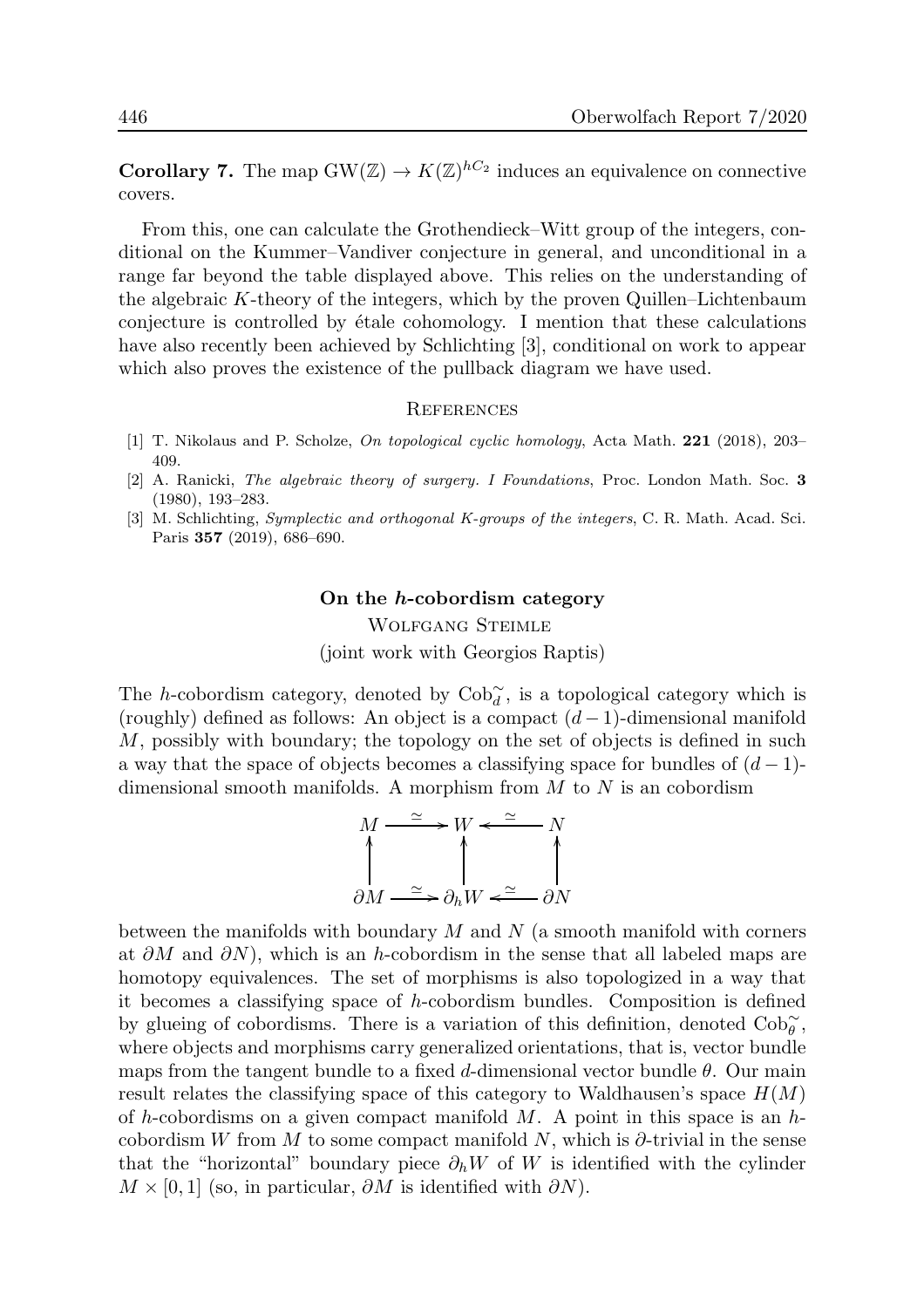**Theorem 1** ([1]). Let  $d \geq 7$ , and let M be an object of  $\text{Cob}_{\theta}^{\sim}$ . For any ∂-trivial h-cobordism  $(W; M, N)$  on M, there is a homotopy fiber sequence

$$
\mathrm{Emb}_{\theta}^{\sim}(M,N)\rightarrow \Omega_M B\, \mathrm{Cob}_{\theta}^{\sim} \rightarrow H(M),
$$

where the loop space is based at M, and the homotopy fiber is taken over  $(W; M, N)$ in  $H(M)$ .

Here, the first space in the sequence is the space of  $\theta$ -h-embeddings from M into N, where "h" refers to the requirement that the complement of the embedding be an h-cobordism, and " $\theta$ " refers to the datum of an additional identification between the  $\theta$ -structures on M and N. For the specific tangential structure  $\theta_M$ given by the tangent bundle of  $M$  itself, we obtain from Theorem 1 the following result:

**Theorem 2** ([1]). Let  $d \geq 7$  and let M be a compact connected smooth  $(d-1)$ manifold of handle dimension k, regarded as an object of  $\mathrm{Cob}^{\sim}_{\theta_M}$ . There is a  $(d-2k-2)$ -connected map

$$
\Omega_M B \, {\rm Cob}_{\theta_M}^\sim \to H(M).
$$

From the stable parametrized h-cobordism theorem [3], we deduce from Theorem 2:

**Corollary 3.** Let M be a compact connected smooth  $(d-1)$ -manifold. There is a homotopy equivalence

$$
\operatorname{hocolim} _n \Omega_{M \times D^n} B \operatorname{Cob}_{\theta_{M \times D^n}}^{\sim} \simeq \Omega \operatorname{Wh}^{\operatorname{diff}}(M).
$$

Here,  $\text{Wh}^{\text{diff}}(M)$  denotes the Diff Whitehead space of M [2], a space defined through algebraic  $K$ -theory, which only depends on the homotopy type of  $M$ .

#### **REFERENCES**

- [1] G. Raptis and W. Steimle, On the h-cobordism category. I, arXiv:1805.04395, to appear in Int. Math. Res. Not.
- [2] F. Waldhausen, Algebraic K-theory of spaces, in: Algebraic and geometric topology (New Brunswick, N.J., 1983), Springer Lecture Notes in Math. 1126, 318–419. Springer, Berlin, 1985.
- [3] F. Waldhausen, B. Jahren, J. Rognes, Spaces of PL manifolds and categories of simple maps. Annals of Mathematics Studies, 186. Princeton University Press, Princeton, NJ, 2013.

# Asympotic of twisted Alexander polynomials and hyperbolic volume LÉO BÉNARD

(joint work with Jérôme Dubois, Michael Heusener and Joan Porti)

We study a family of polynomial invariants of hyperbolic 3-manifolds: the twisted Alexander polynomials. Twisted Alexander polynomials of knots have been defined by Lin [4] and Wada [6]. Kitano [3] showed that they are Reidemeister torsions, generalizing Milnor's theorem on the (untwisted) Alexander polynomial [5]. Here we take the Reidemeister torsion approach to define the twisted Alexander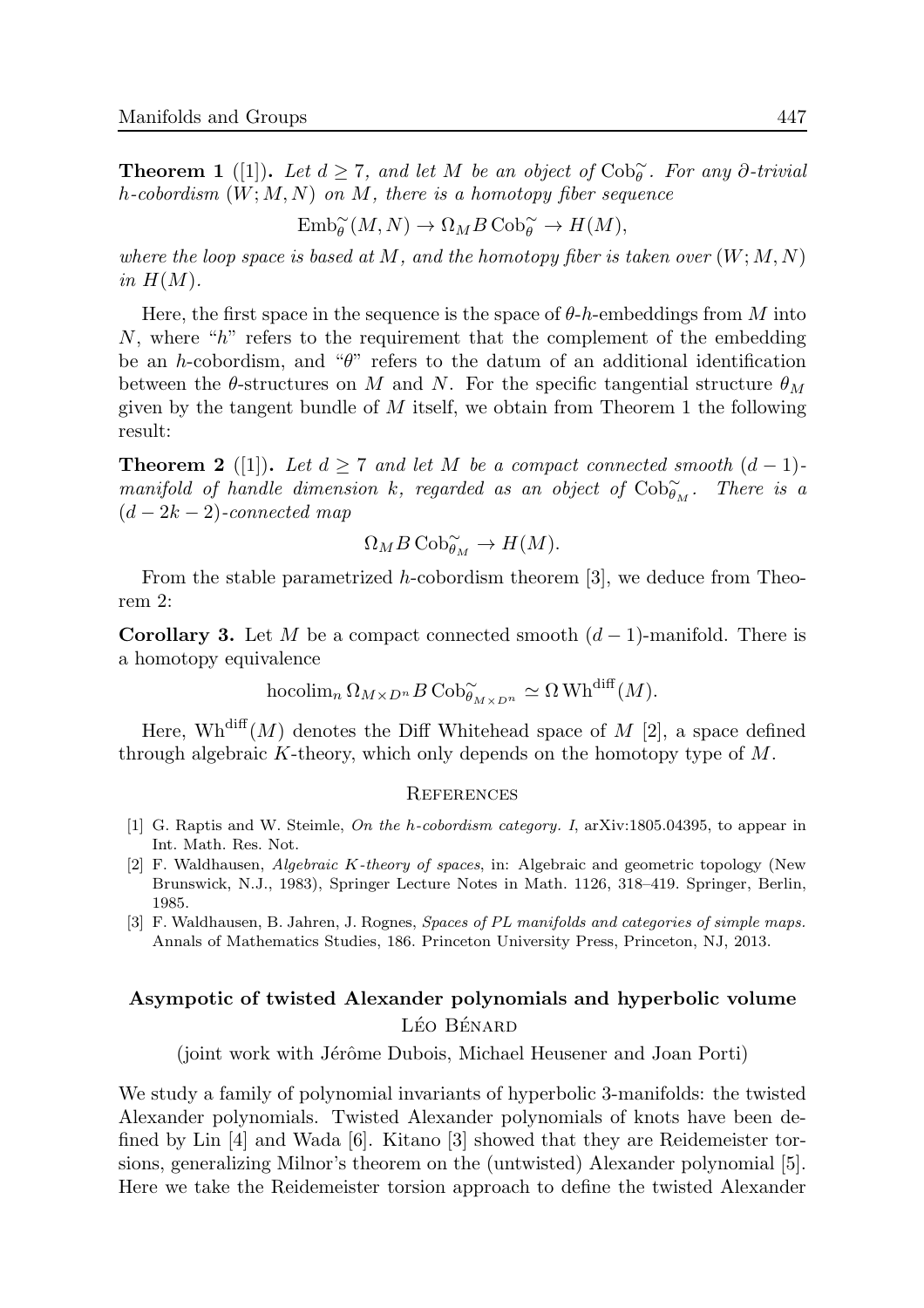polynomial for oriented, cusped, hyperbolic three-manifolds of finite volume. An orientable hyperbolic three-manifold has a natural representation of its fundamental group into  $PSL_2(\mathbb{C})$ , the hyperbolic holonomy that is unique up to conjugation. The holonomy representation lifts to  $SL_2(\mathbb{C})$ , and a lift is unique up to multiplication with a representation into the center of  $SL_2(\mathbb{C})$ . The corresponding twisted Alexander polynomial has been considered, among others, by Dunfield, Friedl and Jackson in [1]. Here we compose the lift of the holonomy representation with the irreducible representation of  $SL_2(\mathbb{C})$  in  $SL_n(\mathbb{C})$ , the  $(n-1)$ -th symmetric power, and study its asymptotic behavior. Although in the paper we consider non-compact, orientable, hyperbolic three-manifolds of finite volume in general, here we discuss only the case of a hyperbolic knot complement  $S^3 \setminus K$ for simplicity. Let  $\rho_n: \pi_1(S^3 \setminus K) \to SL_n(\mathbb{C})$  be the composition of a lift of the holonomy with the  $(n-1)$ -th symmetric power  $SL_2(\mathbb{C}) \to SL_n(\mathbb{C})$ . Let  $\Delta_K^{\rho_n}$  denote the Alexander polynomial of K twisted by  $\rho_n$ , which equals Wada's definition for n even, but it is Wada's polynomial divided by  $(t-1)$  when n is odd, so that its evaluation at  $t = 1$  does not vanish. The set of unit complex numbers is denoted by  $\mathbb{S}^1 = {\zeta \in \mathbb{C} \mid |\zeta| = 1}.$  The following is a particular case of the main result of this paper.

**Theorem 1.** For any  $\zeta \in \mathbb{S}^1$ ,

$$
\lim_{n \to \infty} \frac{\log |\Delta_K^{\rho_n}(\zeta)|}{n^2} = \frac{1}{4\pi} \operatorname{vol}(S^3 \setminus K)
$$

uniformly on  $\zeta$ .

The definition of twisted Alexander polynomial as a Reidemeister torsion requires a vanishing theorem in cohomology. Its proof mimics the classical vanishing theorem on  $L^2$ -cohomology of Matsushima–Murakami, as we explain in an Appendix. As a direct consequence of this vanishing theorem, we obtain that the twisted Alexander polynomials have no roots on the unit circle:

# **Theorem 2.** For any  $\zeta \in \mathbb{S}^1$ ,  $\Delta_K^{\rho_n}(\zeta) \neq 0$ .

We apply this theorem to study the dynamics of a pseudo-Anosov diffeomorphism on the variety of representations. Let  $\Sigma$  be a compact orientable surface, possibly with boundary and with negative Euler characteristic. For a pseudo-Anosov diffeomorphism  $\phi \colon \Sigma \to \Sigma$ , consider its action on the relative variety of (conjugacy classes of) representations  $\phi^*: \mathcal{R}(\Sigma, \partial \Sigma, \mathrm{SL}_n(\mathbb{C})) \to \mathcal{R}(\Sigma, \partial \Sigma, \mathrm{SL}_n(\mathbb{C}))$ . The mapping torus  $M(\phi)$  is a hyperbolic manifold of finite volume and its holonomy restricts to a representation of  $\pi_1(\Sigma)$  in  $SL_2(\mathbb{C})$  whose conjugacy class is fixed by  $\phi^*$ . In particular the conjugacy class of the composition  $[\rho_n]$  =  $[\text{Sym}^{n-1} \text{ohol}|_{\pi_1(\Sigma)}]$  in  $\mathcal{R}(\Sigma, \partial \Sigma, \text{SL}_n(\mathbb{C}))$  is fixed by  $\phi^*$ . We prove:

**Theorem 3.** The tangent map of  $\phi^*$  at  $[\rho_n]$  on  $\mathcal{R}(\Sigma, \partial \Sigma, SL_n(\mathbb{C}))$  has no eigenvalues of norm one. Namely, of  $\phi^*$  has hyperbolic dynamics at  $[\rho_n]$ .

For  $n = 2$  and  $\partial \Sigma = \emptyset$ , this was proved by M. Kapovich in [2]. The first part of the talk will be mainly about motivations and context, and we present informally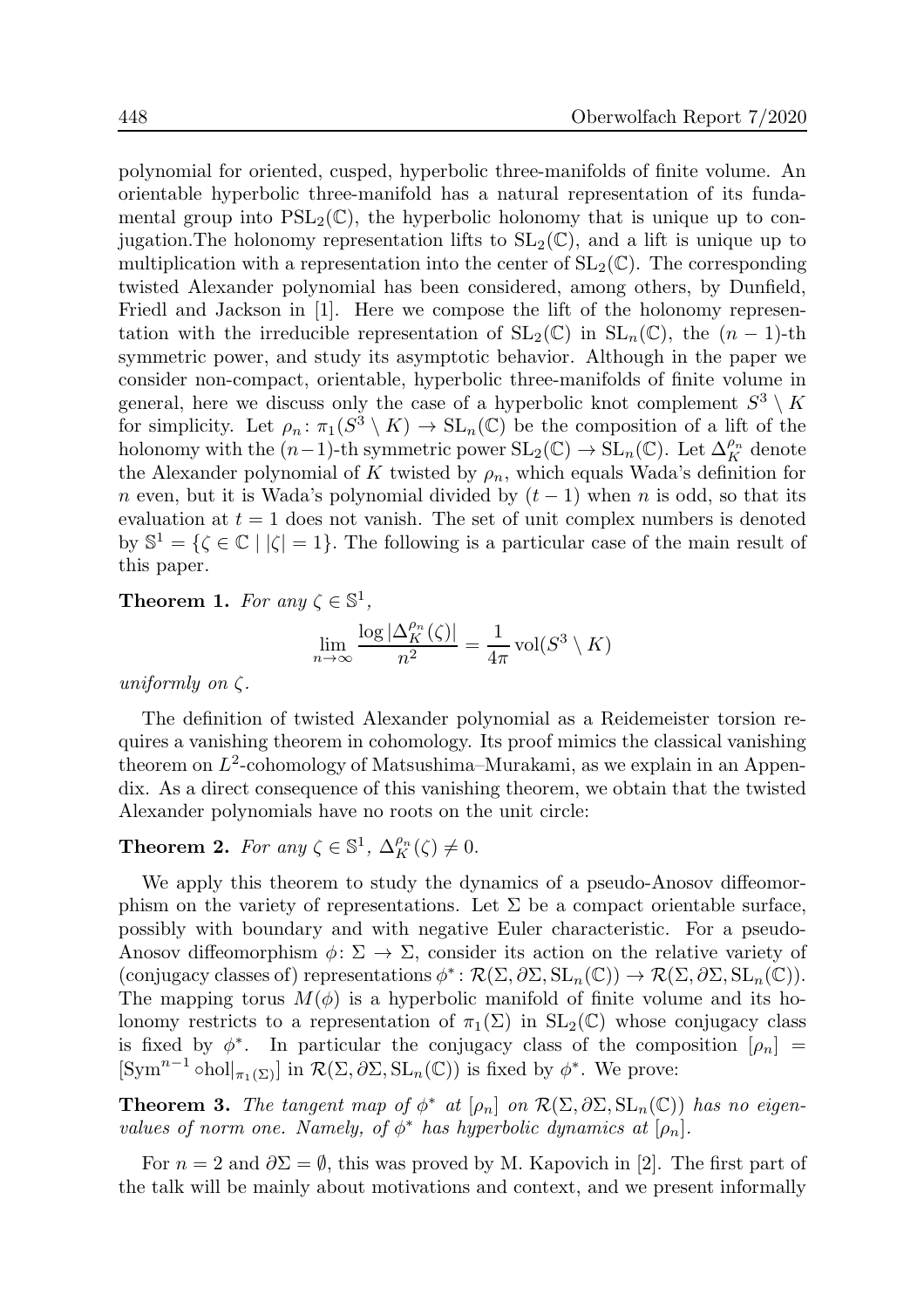some of our results. Then we will try to explain part of the proof of Theorem 1. The core of the proof deals with the study of the analytic torsion of some compact hyperbolic manifolds, and we will explain how they are related, and some of the techniques used to obtain the desired asymptotic.

#### **REFERENCES**

- [1] N. Dunfield, S. Friedl, and N. Jackson, Twisted Alexander polynomials of hyperbolic knots., Experimental Mathematics 21 (1962), 329–352.
- [2] M. Kapovich, On the dynamics of pseudo-Anosov homeomorphisms on representation varieties of surface groups, Ann. Acad. Sci. Fenn. Math. 23 (1998), 83–100.
- [3] T. Kitano, Twisted Alexander polynomial and Reidemeister torsion., Pac. J. Math. 31 (1994), 523–532.
- [4] X.S. Lin, Representations of knot groups and twisted Alexander polynomials, Acta Mathematica Sinica. English Series 17 (2001), 361–380.
- [5] J. Milnor, A duality theorem for Reidemeister torsion, Ann. of Math. (2) **76** (1962), 137–147.
- [6] M. Wada, Twisted Alexander polynomial for finitely presentable groups, Topology 33 (1994), 241–256.

### On the cost of Benjamini Schramm statistics with the Kazhdan property

Lukasz Grabowski

(joint work with Samuel Mellick)

This is report on an on-going joint work with S. Mellick. Recently T. Hutchcroft and G. Pete showed that the cost of any infinite Kazhdan group is 1. We generalise this result to the context of graphings. Our proof is noticably simpler than the original proof of Hutchcroft and Pete even for graphings arising from actions of countable Kazhdan groups, in particular our arguments do not use any "hard" probability theory. The main ingredient in our approach is the analysis of the connectivity properties of partitions of the vertex space of a graphing, which are "Cheeger-optimal", i.e. minimise the amount of edges present between the parts of a partition.

We work in the context of Benjamini-Schramm statistics, which are convenient "group-like" objects roughly equivalent to "invariant random subgroups". In particular we give examples of Benjamini-Schramm statistics with the Kazhdan property which do not arise from actions of countable Kazhdan groups, by considering point processes on lattice-free Kazhdan Lie groups. Of some interest might be also a seemingly new characerisation of Kazhdan equivalence relations, as studied by M. Pichot.

Our work is partially motivated by the following "Lueck approximation type" question: Let  $d \in \mathbb{N}$  with  $d \geq 3$ , and let  $M_n$  be a sequence of triangulated compact d-dimensional manifolds, such that the 1-skeleta of the triangulations have uniformly bounded vertex degrees and which converge to a triangulation of  $R<sup>d</sup>$  in the sense of Benjamini-Schramm (informally speaking, this means that " $M<sub>n</sub>$ is a sequence of compact manifolds with growing injectivity radia"). Is it true that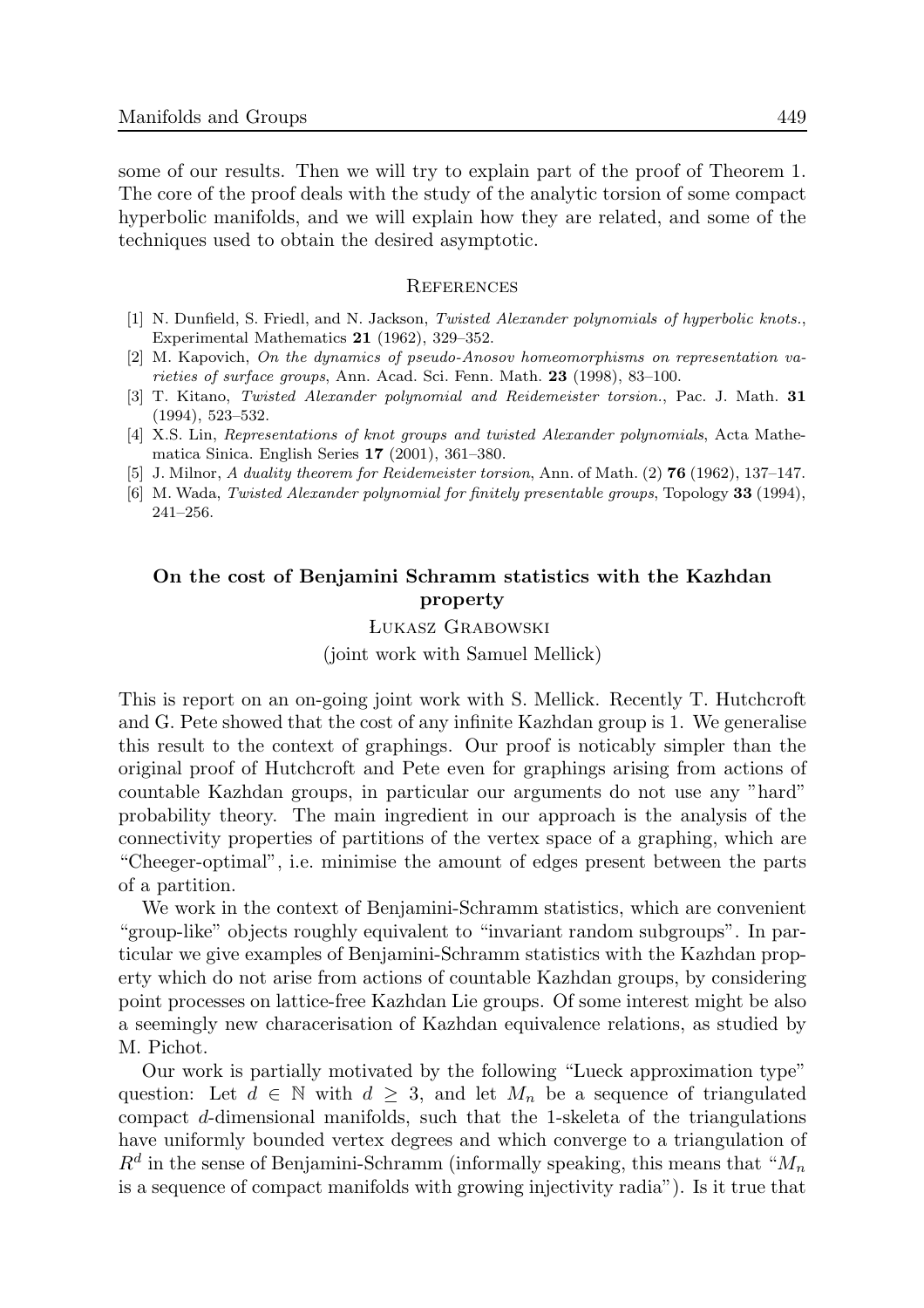$\lim_{n \to \infty} \frac{\dim H_1(M_n)}{|M_n|} = 0$ ? Here  $|M_n|$  is the number of vertices in the triangulation of  $M_n$ .

The answer is known to be positive for example when  $d = 3$  and  $M_n$  is a sequence of covers of a fixed compact aspherical manifold M which converges to the universal cover of M. When  $d > 3$  and  $M_n$  is a sequence of covers of a fixed compact aspherical manifold  $M$ , then the question above is equivalent (by the standard Lueck approximation theorem) to the "Singer conjecture in degree 1", i.e. the statement that the first  $L^2$ -cohomology group of the universal cover of M is trivial.

Our results imply that the question above has positive answer in the special case when the limiting Benjamini-Schramm statistics has the Kazhdan property.

#### **REFERENCES**

- [1] T. Hutchcroft, G. Pete, *Kazhdan groups have cost 1*, arXiv preprint available at https: //arxiv.org/abs/1810.11015
- [2] M. Pichot, Conditions simpliciales de rigidité pour les relations de type  $II_1$ , C. R. Acad. Sci. Paris, Ser. I 337 (2003).

# Symmetries of exotic negatively curved manifolds MAURICIO BUSTAMANTE (joint work with Bena Tshishiku)

Let M be a closed hyperbolic manifold of dimension n and fundamental group  $\pi$ . Viewed as a Riemannian manifold and in dimensions larger than 2, the Rigidity Theorem of Mostow implies that the isometries of M are captured entirely by those of its fundamental group. More precisely, the isometry group of M is isomorphic to the outer automorphism group  $\mathrm{Out}(\pi)$  of  $\pi$ . When M is viewed only as a smooth manifold, its group of isometries is the full group of diffeomorphisms of  $M$ , but now the map

(1) 
$$
\Psi_M : \text{Diff}(M) \to \text{Out}(\pi)
$$

which takes a diffeomorphism to the automorphism of  $\pi$  that it induces, is no longer an isomorphism. Nontheless it is a split surjection by the theorem of Mostow. In my talk, I presented results about the map  $(1)$  for manifolds N homeomorphic but not diffeomorphic to  $M$ . This has to do with the question of how much symmetry such exotic manifold N can have. Our results appear in [2].

**Theorem 1.** Fix an n, and assume that either n is even or the order of the group  $\Theta_n$  of homotopy n-spheres is not a power of 2. For all  $d > 0$ , there exists a closed hyperbolic manifold M and a manifold N homeomorphic but not diffeomorphic to M such that  $|\text{Isom}(M)| = |\text{Out}(\pi)| \geq d$  and  $\Psi_N : \text{Diff}(N) \to \text{Out}(\pi)$  is a split surjection. A section to  $\Psi_N$  can be chosen to have image isomorphic with the isometry group of some negatively curved metric on N

**Remark 2.** Farrell and Jones [3] proved that  $\Psi_N$  is not onto in general.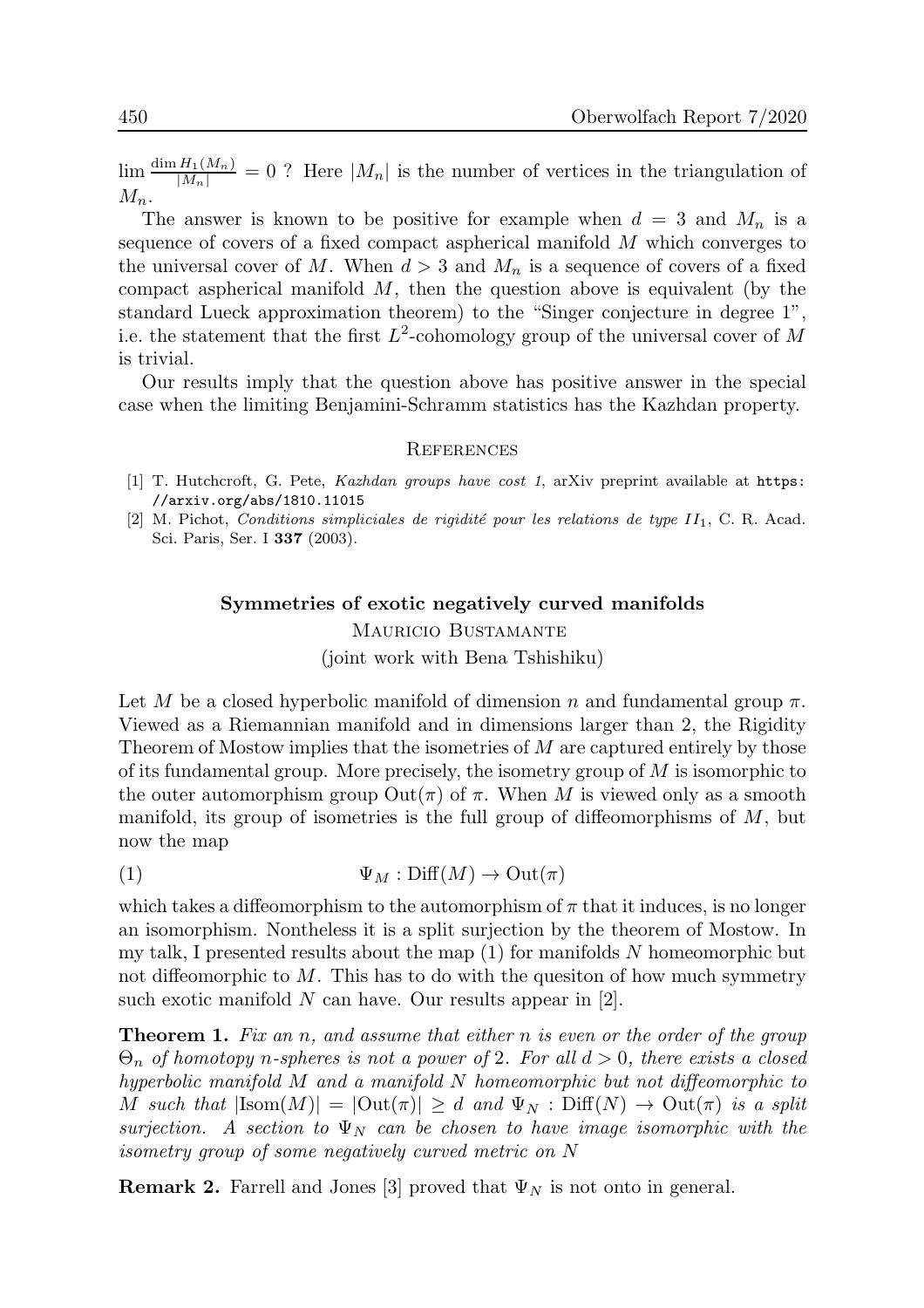**Theorem 3.** Fix an n such that  $\Theta_{n-1} \neq 0$ . For all  $d > 0$ , there exists a closed hyperbolic manifold M, and a manifold N homeomorphic but not diffeomorphic to M such that  $|\text{Im}\Psi_N|\leq \frac{1}{d}|\text{Out}(\pi)|$ 

The proof of Theorem 1 relies on work of Belolipetsky and Lubotzky [1], where they show that for every finite group F and integer  $n \geq 2$ , there exist infinitely many n-dimensional hyperbolic manifolds M whose isometry group is isomorphic to  $F$ . This is used to produce hyperbolic manifolds  $M$  with isometry group isomorphic to F, and a smooth action of F on an exotic N of the form  $M \# \Sigma \# \cdots \# \Sigma$ , where the number of sumands  $\Sigma \in \Theta_n$  satisfies certain divisibility condition with respect to  $|F|$ . B. Tshishiku and I showed, in addition, that among those manifolds  $M$ , there are infinitely many which are stably parallelizable and have very large injectivity radius. This guarantees that  $N$  is indeed non-diffeomorphic to  $M$ and admits a negatively curved metric with respect to which F acts by isometries. The asymmetric manifolds of Theorem 3, are of the form

$$
N = M_{c,\varphi} = M \setminus S^1 \times \mathrm{int}(D^{n-1}) \cup_{id_{S^1} \times \varphi} S^1 \times D^{n-1}
$$

where  $[\varphi] \neq 0 \in \pi_0\text{Diff}(S^{n-2}) \simeq \Theta_{n-1}$  and c is some simple closed geodesic in M with trivial normal bundle (which we identify with  $S^1 \times D^{n-1}$ ). For this type of manifold we find an obstruction to lifting an element in  $Out(\pi)$  to  $Diff(N)$ . An instance of this obstruction is as follows. Suppose that there is a cyclic group of order d acting by isometries on M. If this group is generated by an isometry  $\alpha$ , then one can show that the smooth manifolds  $M_{c,\varphi}, \ldots, M_{\alpha^{d-1}(c),\varphi}$  define *concordant* smooth structures on M. Smoothing theory tells us that concordance classes of smooth structures on  $M$  are in bijective correspondence with the set (in fact, abelian group)  $[M, Top/O]$  of homotopy classes of maps from M to Top/O. This is the abelian group in which the desired obstruction lies. It turns out that the smooth structures defined by  $M_{c,\varphi}, \ldots, M_{\alpha^{d-1}(c),\varphi}$  are not concordant to each other, provided M is stably parallelizable. Hence to show the second theorem one has to find hyperbolic manifolds with large finite cyclic groups in their isometry groups. For this, we use a theorem of Lubotzky [4] where they produce hyperbolic manifolds whose fundamental group surjects onto a free group.

#### **REFERENCES**

- [1] M. Belolipetsky; A. Lubotzky Finite groups and hyperbolic manifolds, Invent. Math. 162 (2005), 459–472.
- [2] M. Bustamante; B. Tshishiku Symmetries of exotic negatively curved manifolds, to appear in Journal of Differential Geometry.
- [3] F.T. Farrell; L.E. Jones, *Smooth nonrepresentability of* Out  $\pi_1 M$ , Bull. London Math. Soc. 22 (1990), 485–488.
- [4] A. Lubotzky, Free quotients and the first Betti number of some hyperbolic manifolds, Transform. Groups 1(1-2) (1996), 71–82.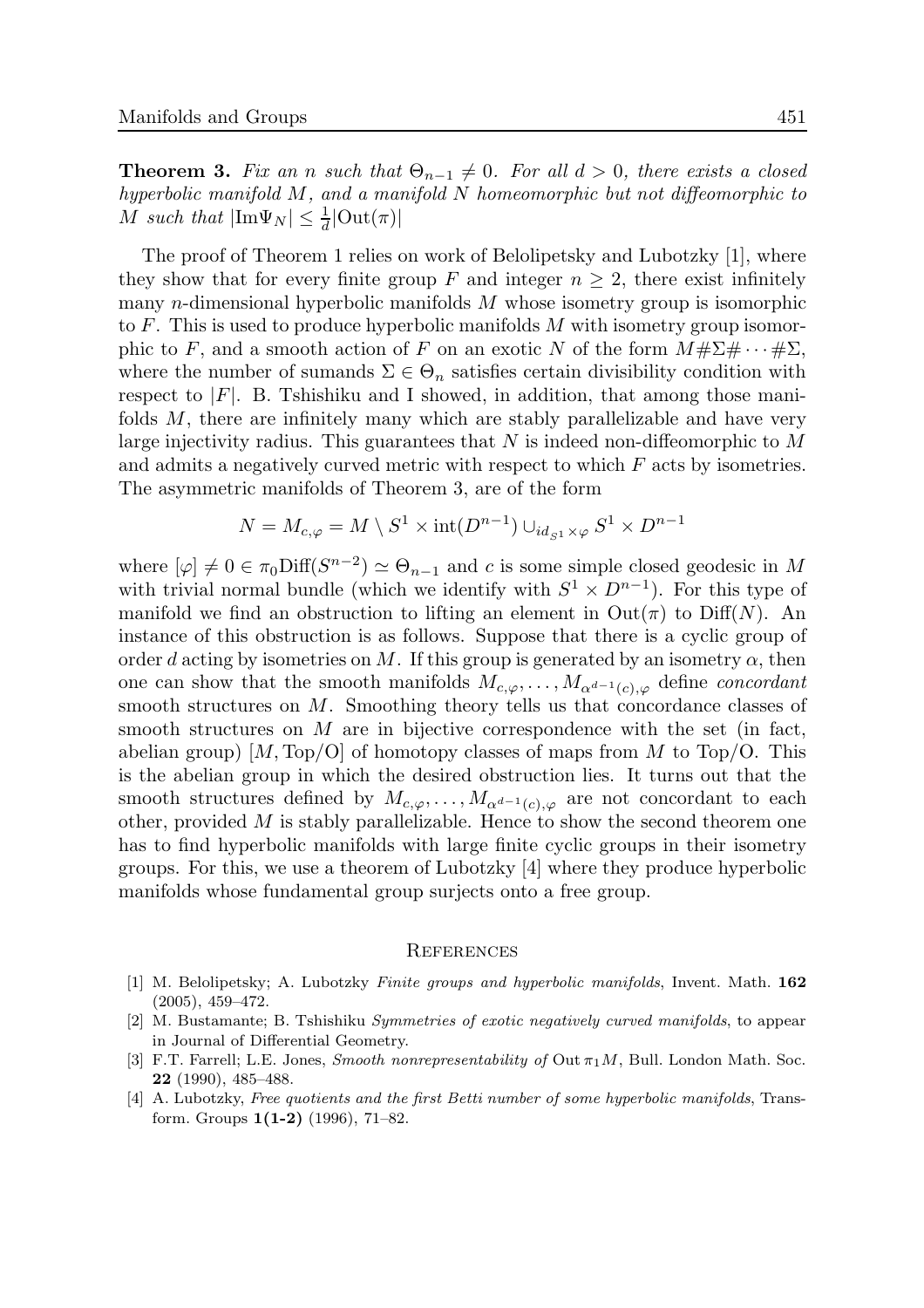### Stable integral simplicial volume of 3-manifolds

MARCO MORASCHINI

(joint work with Daniel Fauser, Clara Löh and José Pedro Quintanilha)

Simplicial volume is a homotopy invariant of compact manifolds introduced by Gromov [7] and it measures the complexity of a manifold in terms of its real singular chains. Given an oriented compact connected n-manifold  $M$  (possibly with non-empty boundary) the *simplicial volume* is defined by

$$
||M, \partial M|| := \inf \left\{ \sum_{j=1}^{m} |a_j| \mid \sum_{j=1}^{m} a_j \cdot \sigma_j \in C_n(M; \mathbb{R}) \text{ is a relative}
$$
  
fundamental cycle of  $(M, \partial M)$  .

One of the main original aims of the investigation of simplicial volume [7] was the understanding of the relation between the topology of a manifold and its (minimal) volume. In particular, in the case of hyperbolic manifolds, one can show that the simplicial volume is proportional to the Riemannian volume [7, 11]. I report in this talk a recent work in collaboration with Fauser, Löh and Quintanilha [4], in which we investigate an approximation problem of simplicial volume. A still open problem proposed by Gromov [8, p. 232] is the following:

Question 1. Let M be an oriented closed connected aspherical manifold. Does  $\|M\| = 0$  imply the vanishing of the Euler characteristic?

One way for studying the previous open problem is the following: If M admits enough finite coverings (i.e. if  $\pi_1(M)$  is residually finite), we introduce the *stable* integral simplicial volume

$$
||M, \partial M||_{\mathbb{Z}}^{\infty} := \inf \left\{ \frac{||W, \partial W||_{\mathbb{Z}}}{d} \mid d \in \mathbb{N}, W \text{ a } d \text{-sheeted covering of } M \right\},\
$$

where the integral simplicial volume  $||W, \partial W||_Z$  is defined as the classical one but via Z-singular chains instead of the real ones. One can easily check that the stable integral simplicial volume is always larger than or equal to the standard one:

$$
||M, \partial M|| \leq ||M, \partial M||_{{\mathbb{Z}}}^{\infty} .
$$

As for Betti numbers, ranks of fundamental groups, or logarithmic torsion of homology, one can ask which aspherical manifolds M satisfy *integral approximation* for simplicial volume, i.e. when the previous inequality is in fact an equality. Since the stable integral simplicial volume of closed manifolds provides an upper bound (up to a uniform multiplicative factor depending only on the dimension of the manifold) of the Euler characteristic [7, 5], Gromov's Question 1 can be reformulated in the following stronger way:

Question 2. Let M be an oriented closed connected aspherical manifold with  $||M|| = 0$ . Does M satisfy integral approximation for simplicial volume?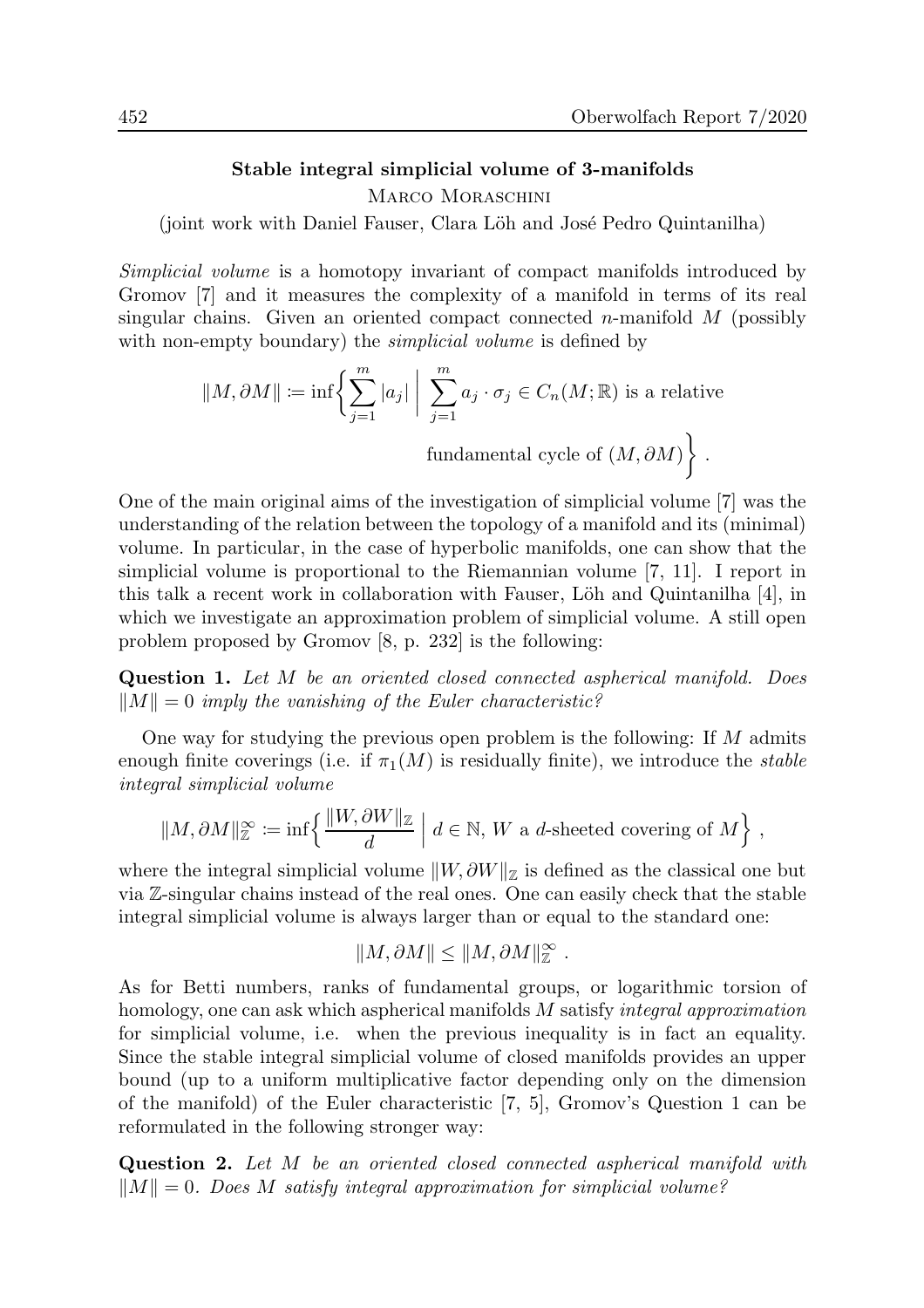Of course, a positive answer to Question 2 would also imply an affirmative answer to Question 1 The following classes of manifolds are already known to satisfy integral approximation for simplicial volume: closed surfaces of positive genus [7, p. 9], closed hyperbolic 3-manifolds [6, Theorem 1.7] and graph manifolds with infinite fundamental group  $[3]$  (see also the work by Fauser  $[1]$  and Frigerio, Löh, Pagliantini and Sauer [6] for other examples). In contrast, approximation fails uniformly for higher-dimensional hyperbolic manifolds [5, Theorem 2.1] and it fails for closed manifolds with non-abelian free fundamental group [6, Remark 3.9]. Our main result is the following:

**Theorem 3.** Let M be an oriented closed connected aspherical 3-manifold, then

$$
||M|| = ||M||_{\mathbb{Z}}^{\infty} = \frac{\text{hypvol}(M)}{v_3}.
$$

Here,  $v_3$  is the volume of any regular ideal tetrahedron in  $\mathbb{H}^3$ , and hypvol $(M)$  denotes the sum of the volumes of the hyperbolic pieces in the JSJ decomposition of M. The equality  $||M|| = \text{hypol}(M)/v_3$  follows from the work of Soma [10]. Moreover, with regards to Question 2, we can provide the following complete picture of the 3-dimensional case:

**Proposition 4.** Let M be an oriented closed connected 3-manifold with  $||M|| = 0$ . Then the following are equivalent:

- (1) The simplicial volume of M satisfies integral approximation.
- (2) The manifold M is aspherical or M is homeomorphic to either  $\mathbb{S}^2 \times \mathbb{S}^1$  or the connected sum of two copies of  $\mathbb{R}P^3$ .

In this talk, we present the strategy for proving Theorem 3. We only have to show that

$$
||M||^\infty_{\mathbb{Z}} \leq \frac{\text{hypvol}(M)}{v_3}
$$

.

The main difficulties arising from the JSJ decomposition of M are the following:

- to deal with the hyperbolic pieces with toroidal boundary and
- the subadditivity with respect to glueings along tori.

We explain here the strategy to overcome the previous issues: We work with a parametrized version of the simplicial volume instead of the stable integral simplicial volume. Since in this setting we can make use of the uniform boundary condition on tori studied by Fauser and Löh [2], this allows us to avoid involved bookkeeping for restrictions and compatibility of finite coverings to the glueing tori. This leads to a nice subadditivity formula with respect to glueings along tori in terms of parametrized simplicial volume. One fundamental ingredient in the proof is that in some cases the most efficient parameter space is the profinite completion of the fundamental group. Hence, it is convenient to rewrite the stable integral simplicial volume as follows:

$$
||W,\partial W||^\infty_{\mathbb{Z}}=||W,\partial W||^{\widehat{\pi_1(W)}}_{\mathcal{F}},
$$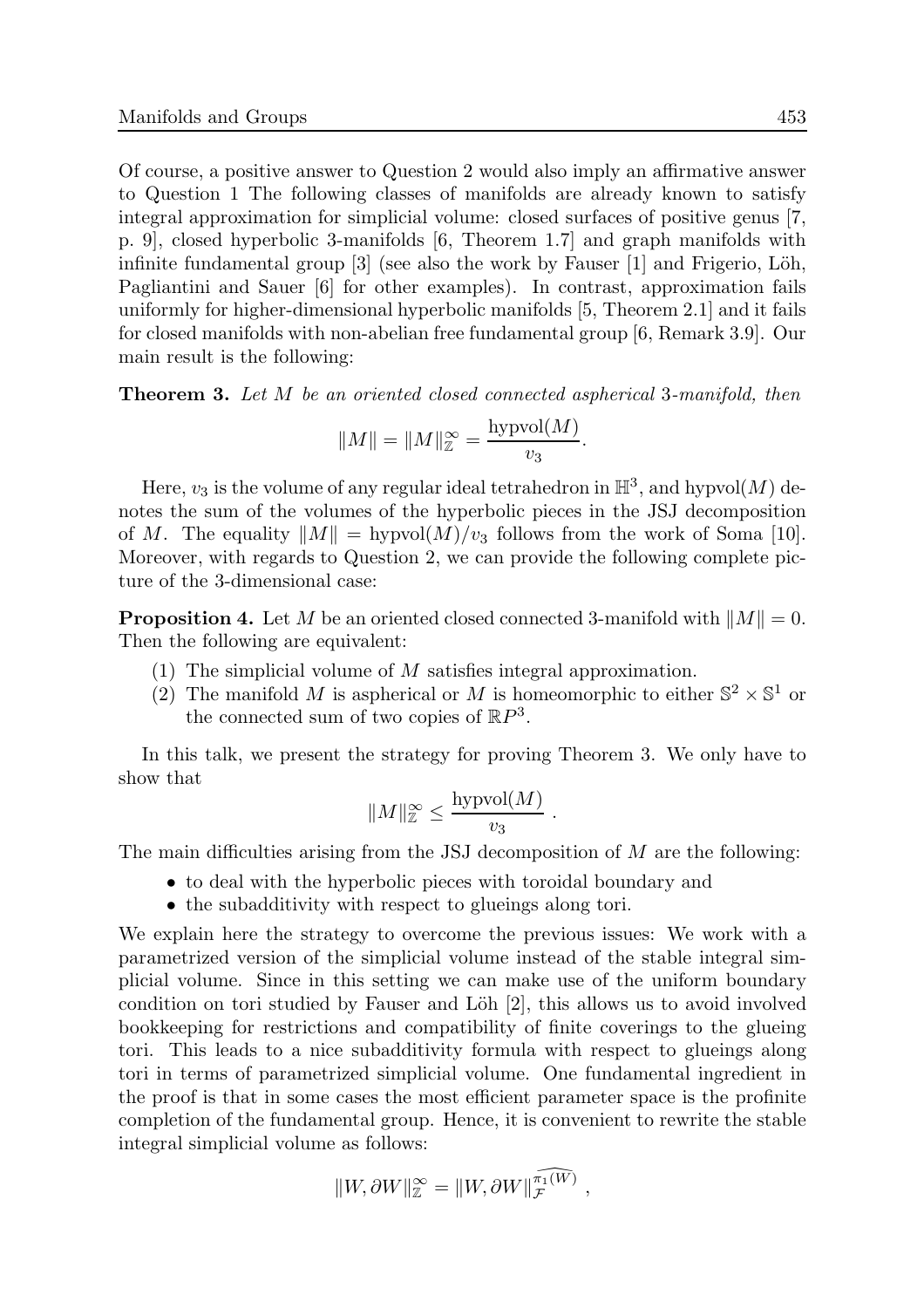where  $\pi_1(W)$  denotes the profinite completion of the fundamental group of a piece W appearing in the JSJ decomposition. Then, we also need to exploit some profinite properties of the JSJ decomposition and to keep control over the size of the boundary of the cycles appearing as representatives of the parametrised fundamental classes of its pieces. Finally, we briefly discuss how to deal with the hyperbolic pieces. To this end, we have to prove a proportionality result between the parametrised simplicial volume of the hyperbolic pieces and their Riemannian volume:

**Theorem 5.** Let W be an oriented compact connected hyperbolic 3-manifold with empty or toroidal boundary and let  $M \coloneqq W^{\circ}$ . Then

$$
||W,\partial W||_{\partial}^{\widehat{\pi_1(W)}} = \frac{\text{vol}(M)}{v_3} ,
$$

where the subscript  $\partial$  denotes the boundary control mentioned before.

#### **REFERENCES**

- [1] D. Fauser, *Integral foliated simplicial volume and*  $S^1$ -actions, arXiv:1704.08538 (2017).
- [2] D. Fauser, C. Löh, Variations on the theme of the uniform boundary condition, To appear in J. Topol. Anal. DOI 10.1142/S1793525320500090,
- [3] D. Fauser, S. Friedl, C. Löh, Integral approximation of simplicial volume of graph manifolds, Bull. Lond. Math. Soc. 51 (2019), 715–731.
- [4] D. Fauser, C. Löh, M. Moraschini, J. P. Quintanilha, *Stable integral simplicial volume of* 3-manifolds, arXiv:1910.06120.
- [5] S. Francaviglia, R. Frigerio, B. Martelli, Stable complexity and simplicial volume of manifolds, J. Topology 5 (2012), 977–1010.
- [6] R. Frigerio, C. Löh, C. Pagliantini, R. Sauer, *Integral foliated simplicial volume of aspherical* manifolds, Israel J. Math. 216 (2016), 707–751.
- [7] M. Gromov, *Volume and bounded cohomology*, Inst. Hautes Études Sci. Publ. Math. **5** (1982), 5–99.
- [8] M. Gromov, Asymptotic invariants of infinite groups, Geometric group theory, Vol. 2, London Math. Soc. Lectures Notes Ser. 182, Cambridge Univ. Press (1993).
- [9] C. Löh, C. Pagliantini, *Integral foliated simplicial volume of hyperbolic 3-manifolds*, Groups Geom. Dyn. 10 (2016), 825–865.
- [10] T. Soma, The Gromov invariant of links, Invent. Math. 64 (1981), 445–454.
- [11] W. P. Thurston, The geometry and topology of 3-manifolds, Princeton (1979).

#### Volume and macroscopic curvature

Roman Sauer

(joint work with Sabine Braun)

I discussed a generalization of the following result by Guth from closed hyperbolic manifolds to all closed Riemannian manifolds.

#### Guth's Volume theorem [2]

Let  $(M, g_{hyp})$  be a d-dimensional closed hyperbolic manifold and let g be another metric on M. Suppose that

$$
V_{(\widetilde{M},\widetilde{g})}(1) \leq V_{\mathbb{H}^d}(1),
$$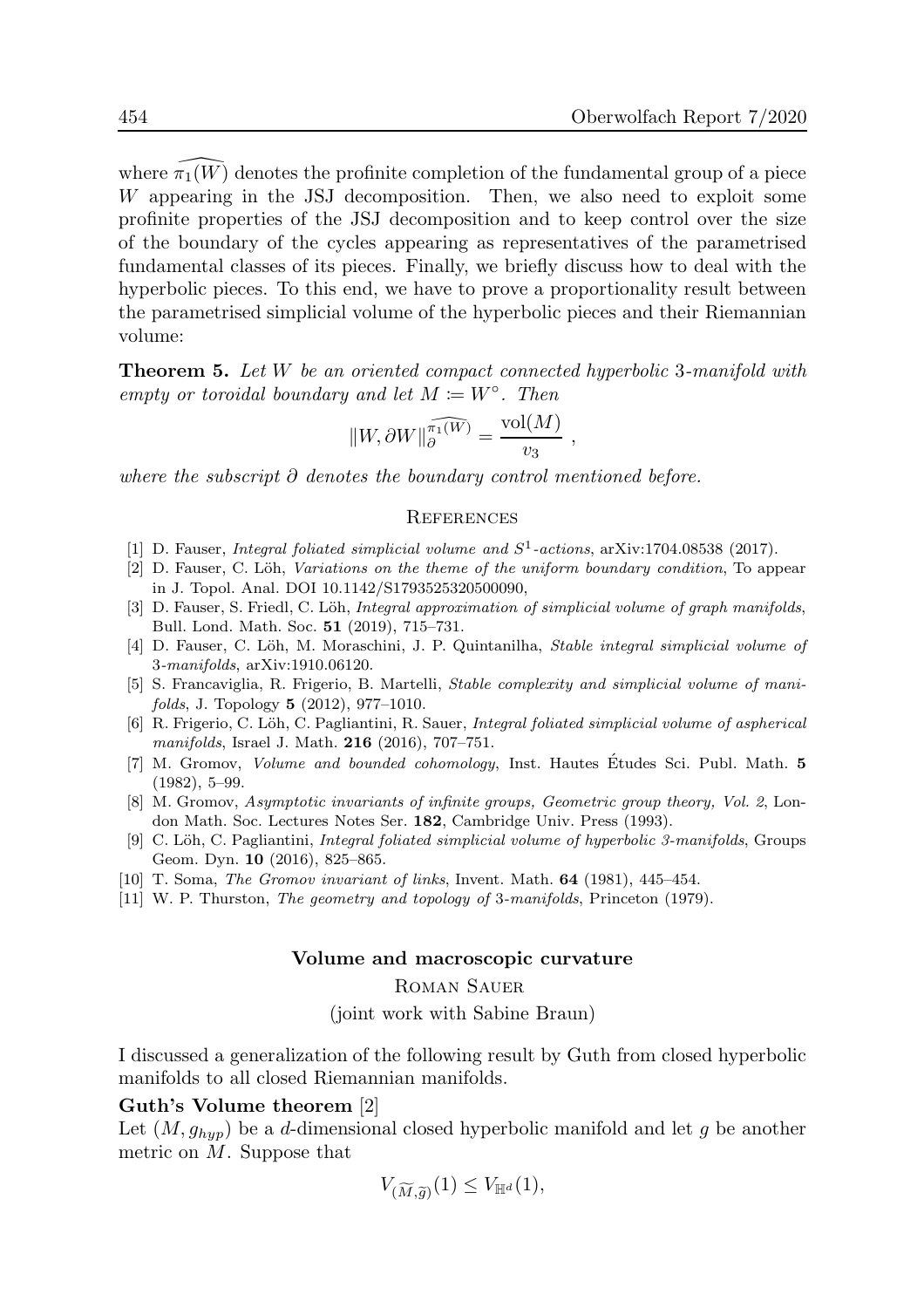where  $\mathbb{H}^d$  is d-dimensional hyperbolic space. Then

 $vol(M, q_{hyn}) \leq const(d) \cdot vol(M, q).$ 

To formulate the generalization one needs to replace the hyperbolic volume. We replace it by the simplicial volume. By a classical result of Gromov and Thurston the simplicial volume of a closed hyperbolic manifold is its hyperbolic volume up to dimensional constant.

### Theorem

Let  $(M, q)$  be a d-dimensional closed Riemannian manifold. Suppose that

$$
V_{(\widetilde{M},\widetilde{g})}(1) \le V_1
$$

for a positive real number  $V_1$ . Then

$$
||M|| \leq \text{const}(d, V_1) \cdot \text{vol}(M, g).
$$

This theorem also generalizes Gromov's main inequality [1]. If the fundamental group of  $M$  is residually finite, then one can modify the proof by Guth to obtain the result. The main innovation is to drop residual finiteness. The idea is that even though the fundamental group is not residually finite, one can define a good analog of the solenoidal space which is defined as the projective limit of the finite regular coverings of M. We then implement a foliated (or equivariant) version of Guth's techniques on this analog.

#### **REFERENCES**

- [1] M. Gromov, Volume and bounded cohomology, Publ. Math. IHES, 56 (1982), 5–99.
- [2] L. Guth, Volumes of balls in large Riemannian manifolds, Annals of Mathematics 173 (2011), 51–76.

# Topological spines, minimal realizations and cohomology of strictly developable simple complexes of groups

Nansen Petrosyan

(joint work with Tomasz Prytuła)

In [1], for any finitely generated Coxeter system  $(W, S)$ , Bestvina constructed an acyclic polyhedral complex  $B(W, S)$  of dimension equal to vcd W, on which W acts as a reflection group, properly and cocompactly. The same construction produces a contractible  $B(W, S)$  with dim  $B(W, S) = \text{vcd } W$  except possibly when  $\text{vcd } W = 2$ . In fact in [2], we showed that  $B(W, S)$  is equivariantly homotopy equivalent to the Davis complex  $\Sigma_W$ . Therefore  $B(W, S)$  becomes a model for  $\underline{EW}$  of minimal dimension. In [2], we derived an analogous result in the more general setting of thin strictly developable simple complexes of finite groups. One of the main motivations to construct nice models for EG comes from the Isomorphism Conjectures. Other applications include computations in group cohomology and the formulation of a generalisation from finite to infinite groups of the Atiyah-Segal Completion Theorem in topological  $K$ -theory. In recent work with Tomasz Prytuła, we are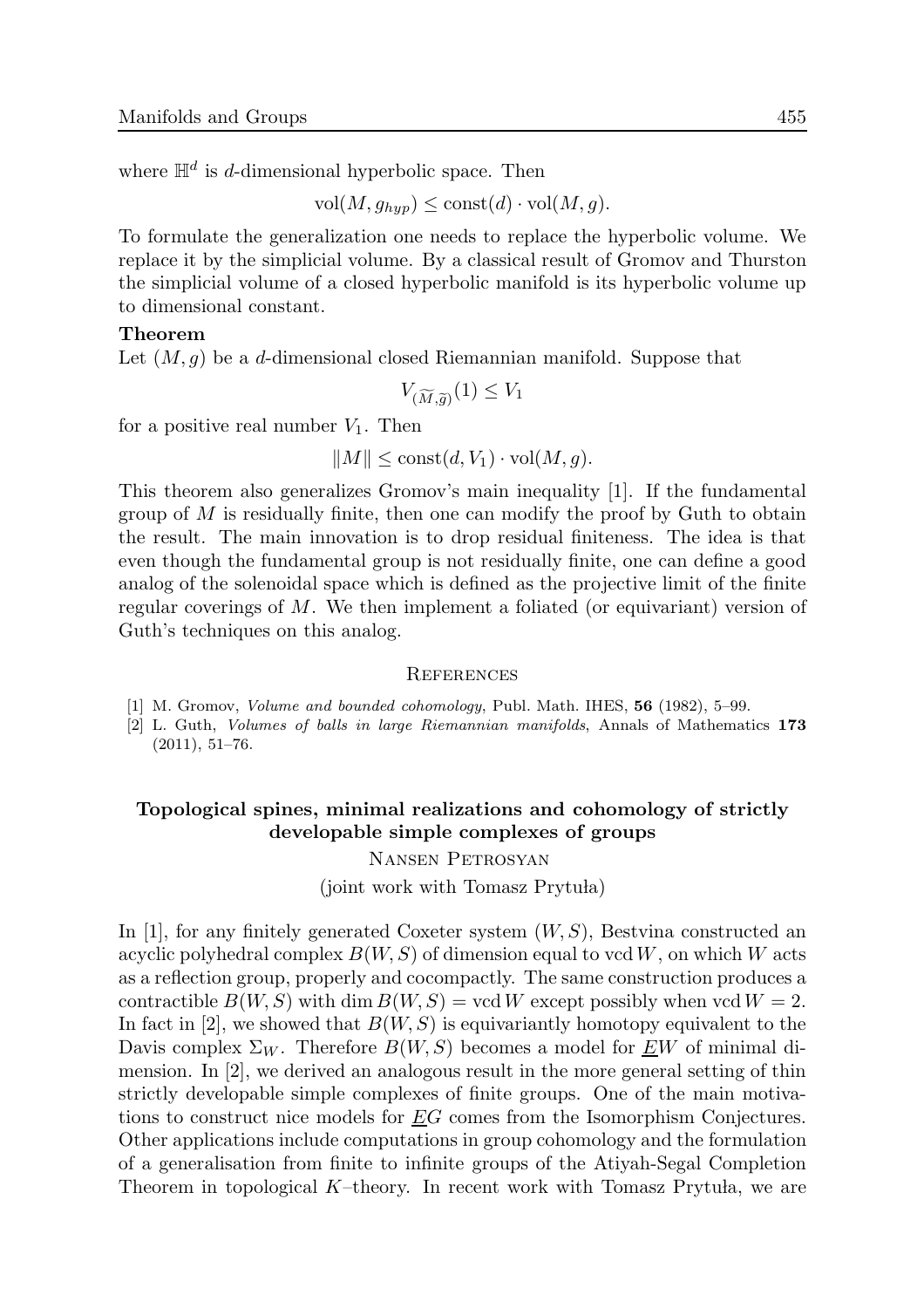able to extend the results in [2] from finite to infinite local groups and to more naturally occurring simple complexes of groups without the thinness assumption. Many previous methods have relied on compactly supported cohomology as a convenient tool for computations. But this restricts one to only complexes that are locally finite. To resolve this difficulty, we establish a direct link between Bredon cohomology with certain coefficients and the relative cohomology of the strata. This allows us to derive the following theorems in [3].

**Theorem 1** (Petrosyan-Prytula, [3]). Suppose a group G acts properly on a  $CAT(0)$  polyhedral complex X with a strict fundamental domain K. Let  $Q$  denote the poset of cells of K ordered by the reverse inclusion (thus  $|Q| = K'$ ). Then

$$
\underline{\mathrm{cd}}(G)=\max\{n\in\mathbb{N}\mid H^n(K_C',K_{>C}')\neq 0\text{ for some block }C\subseteq\mathcal{Q}\}.
$$

**Theorem 2** (Petrosyan-Prytula, [3]). Let G be a group acting chamber transitively on a building of type  $(W, S)$ . Let  $G(Q)$  be the associated simple complex of groups and let F be the family generated by the stabilisers. Then  $D(B, G(\mathcal{Q}))$  is a realisation of the building of dimension

$$
\dim(D(B, G(Q))) = \begin{cases} \text{vcd } W & \text{if } \text{vcd } W \neq 2, \\ 2 \text{ or } 3 & \text{if } \text{vcd } W = 2. \end{cases}
$$

and

$$
\operatorname{cd}_{\mathcal{F}} G = \operatorname{vcd} W = \max\{n \in \mathbb{N} \mid H^{n-1}(K_{>J}) \neq 0 \text{ for some } J \in \mathcal{Q}\}.
$$

The following are some of the remaining open questions.

**Question 3.** Does the Bestvina complex support a G-invariant  $CAT(0)$  metric?

Question 4. Is the Bestvina complex an equivariant deformation retract of the Davis complex?

Question 5. When can the construction of the Bestvina complex be generalised to actions with non-compact or non-strict fundamental domains?

#### **REFERENCES**

- [1] M. Bestvina. The virtual cohomological dimension of Coxeter groups. Geometric group theory, Vol. 1, London Math. Soc. Lecture Note Ser., Cambridge Univ. Press, Cambridge 181(1):19–23, 1993.
- [2] N. Petrosyan and T. Prytula. Bestvina complex for group actions with a strict fundamental domain. Groups Geom. Dyn., to appear, 2018.
- [3] N. Petrosyan and T. Prytula. Topological spines, minimal realizations and cohomology of simple complexes of groups. In preparation.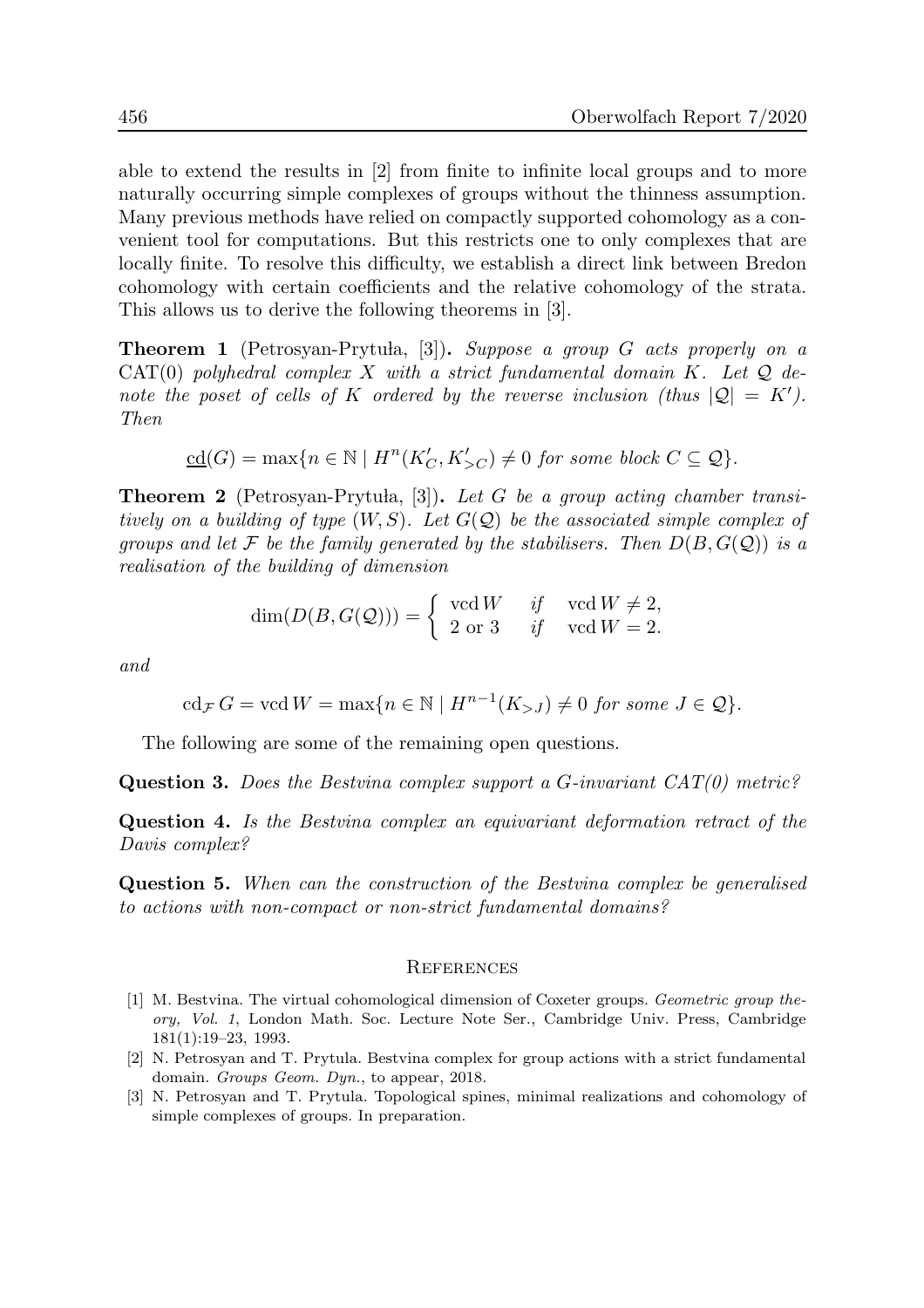### The K-and L-theory of crystallographic groups and their applications to  $C^*$ -algebras and manifolds

# WOLFGANG LÜCK

We give a report about a series of papers  $[1, 2, 3, 4, 5]$  where the K-and L-groups of group rings or C ∗ -algebras of certain crystallographic groups are computed. Moreover, applications to  $C^*$ -algebras and manifolds are discussed. We explain the following results. Fix a group homomorphism  $\rho: \mathbb{Z}/m \to \text{aut}(\mathbb{Z}^n)$  such that the  $\mathbb{Z}/m$ -action on  $\mathbb{Z}^n$  is free outside the origin. Let  $G = \mathbb{Z}^n \times_{\rho} \mathbb{Z}/m$  be the associated semi-direct product which is a crystallographic group. Let  $\mathcal M$  be the set of conjugacy classes of maximal finite subgroups of G.

### Theorem 1.

(1) We obtain an isomorphism

 $\omega_1$ :  $K_1(C_r^*$  $r^*(G)) \stackrel{\cong}{\longrightarrow} K_1(G\backslash \underline{E}G).$ 

Restriction with the inclusion  $k: \mathbb{Z}^n \to G$  induces an isomorphism

 $k^*$ :  $K_1(C_r^*$  $r^*(G)) \stackrel{\cong}{\longrightarrow} K_1(C_r^*)$  $\binom{m}{r} \binom{\mathbb{Z}^n}{m}$ .

Induction with the inclusion k yields a homomorphism

 $\overline{k_*}\colon \mathbb{Z} \otimes_{\mathbb{Z}[\mathbb{Z}/m]} K_1(C^*_r)$  $f_r^*(\mathbb{Z}^n)) \to K_1(C_r^*)$  $_{r}^{\ast}(G)).$ 

It fits into an exact sequence

$$
0 \to \widehat{H}^{-1}(\mathbb{Z}/m, K_1(C_r^*(\mathbb{Z}^n))) \to \mathbb{Z} \otimes_{\mathbb{Z}[\mathbb{Z}/m]} K_1(C_r^*(\mathbb{Z}^n)) \xrightarrow{\overline{k_*}} K_1(C_r^*(G)) \to 0.
$$

In particular  $\overline{k_*}$  is surjective and its kernel is annihilated by multiplication with  $m$ :

 $(2)$  There is an exact sequence

$$
0 \to \bigoplus_{(M)\in\mathcal{M}} \widetilde{R}_{\mathbb{C}}(M) \xrightarrow{\bigoplus_{(M)\in\mathcal{M}} i_M} K_0(C_r^*(G)) \xrightarrow{\omega_0} K_0(G \backslash \underline{E}G) \to 0,
$$

where  $\widetilde{R}_{\mathbb{C}}(M)$  is the kernel of the map  $R_{\mathbb{C}}(M) \to \mathbb{Z}$  sending the class [V] of a complex M-representation V to  $\dim_{\mathbb{C}}(\mathbb{C}\otimes_{\mathbb{C}M}V)$  and the map  $i_M$  comes from the inclusion  $M \to G$  and the identification  $R_{\mathbb{C}}(M) = K_0(C_r^*(M)).$ We obtain a homomorphism

$$
\overline{k_*} \oplus \bigoplus_{(M)\in \mathcal{M}} i_M: \mathbb{Z} \otimes_{\mathbb{Z}[\mathbb{Z}/m]} K_0(C_r^*(\mathbb{Z}^n)) \oplus \bigoplus_{(M)\in \mathcal{M}} \widetilde{R}_\mathbb{C}(M) \to K_0(C_r^*(G)).
$$

It is injective. It is bijective after inverting m;

(3) We have

$$
K_i(C^*_r(G)) \cong \mathbb{Z}^{s_i}
$$

where

$$
s_i = \begin{cases} \left(\sum_{(M) \in \mathcal{M}} (|M| - 1)\right) + \sum_{l \in \mathbb{Z}} \text{rk}_{\mathbb{Z}} \left((\Lambda^{2l} \mathbb{Z}^n)^{\mathbb{Z}/m}\right) & \text{if } i \text{ even;}\\ \sum_{l \in \mathbb{Z}} \text{rk}_{\mathbb{Z}} \left((\Lambda^{2l+1} \mathbb{Z}^n)^{\mathbb{Z}/m}\right) & \text{if } i \text{ odd;} \end{cases}
$$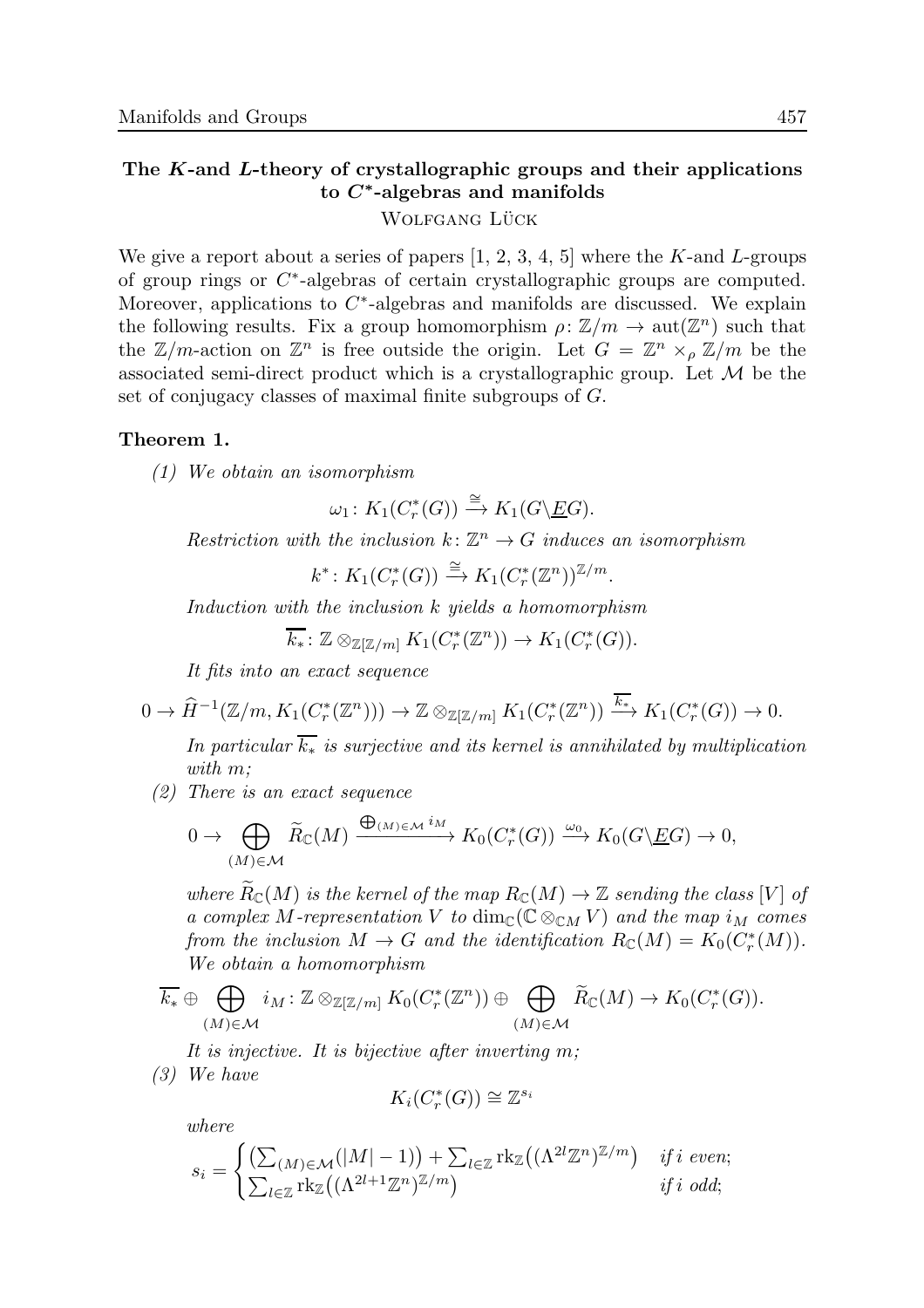(4) If m is even, then  $s_1 = 0$  and

 $K_1(C_r^*$  $f_r^*(G)) \cong \{0\}.$ 

Theorem 2. The Conjecture due to Adem-Ge-Petroysan-Pan is true which says that the Serre-Lyndon spectral sequence for the group cohomology associated to the extension  $1 \to \mathbb{Z}^n \to G \to \mathbb{Z}/m \to 1$  collapses (in the strongest sense). It is in general not true if we drop the assumption that the  $\mathbb{Z}/m$ -action on  $\mathbb{Z}^n$  is free outside the origin.

**Theorem 3.** The group  $\mathbb{Z}^4 \times_{\rho} \mathbb{Z}/3$  satisfies for appropriate  $\rho$  the unstable Gromov-Lawson-Rosenberg Conjecture.

Note that Schick proved that  $\mathbb{Z}^3 \times \mathbb{Z}/4$  does not satisfy the unstable Gromov-Lawson-Rosenberg Conjecture. Suppose that  $m = p$  holds for an odd a prime p.

Fix a free action of  $\mathbb{Z}/p$  on a sphere  $S^l$  for an odd integer  $l \geq 3$ . Define a closed  $(n+l)$ -manifold  $M := T_{\rho}^{n} \times_{\mathbb{Z}/p} S^{l}$ .

Theorem 4. As an abelian group we get for the topological simple structure set of M

$$
S(M) \quad \cong \quad {\mathbb Z}^{p^k(p-1)/2} \oplus \bigoplus_{i=0}^{n-1} L_{n-i} ({\mathbb Z})^{r_j},
$$

where the natural number k is determined by the equality  $n = k(p-1)$  and  $r_i :=$  $\mathrm{rk}(\Lambda^{j}(\mathbb{Z}[\zeta_p]^k)^{\mathbb{Z}/p}).$  Moreover, a simple homotopy equivalence  $N\to M$  is homotopic to a homeomorphism if and only if certain splitting obstructions vanish and certain  $Rho-invariants$  of N and M agree.

#### **REFERENCES**

- [1] J. Davis and W. Lück, Manifolds homotopy equivalent to certain torus bundles over lens spaces, preprint, arXiv:1907.03345 [math.GT] (2019).
- [2] S. Echterhoff, W. Lück, C. Philipps, and S. Walters, The Structure of Crossed Products of Irrational Rotation Algebras by Finite Subgroups of  $SL_2(\mathbb{Z})$ , Crelle's Journal für reine und angewandte Mathematik 639, 173–221 (2010).
- [3] M. Langer and W. Lück, On the group cohomology of the semi-direct product  $\mathbb{Z}^n \times_{\rho} \mathbb{Z}/m$ and a conjecture of Adem-Ge-Pan-Petrosyan, Journal of Pure and Applied Algebra 216, 1318–1339 (2012).
- [4] M. Langer and W. Lück, Topological K-theory of the group C<sup>\*</sup>-algebra of a semi-direct product  $\mathbb{Z}^n \times_{\rho} \mathbb{Z}/m$  for a free conjugation action, Journal of Topology and Analysis 4, 121–172 (2012).
- [5] X. Li and W. Lück, K-theory for ring  $C^*$ -algebras the case of number fields with higher roots of unity, Journal of Topology and Analysis 4 (4), 449–479 (2012).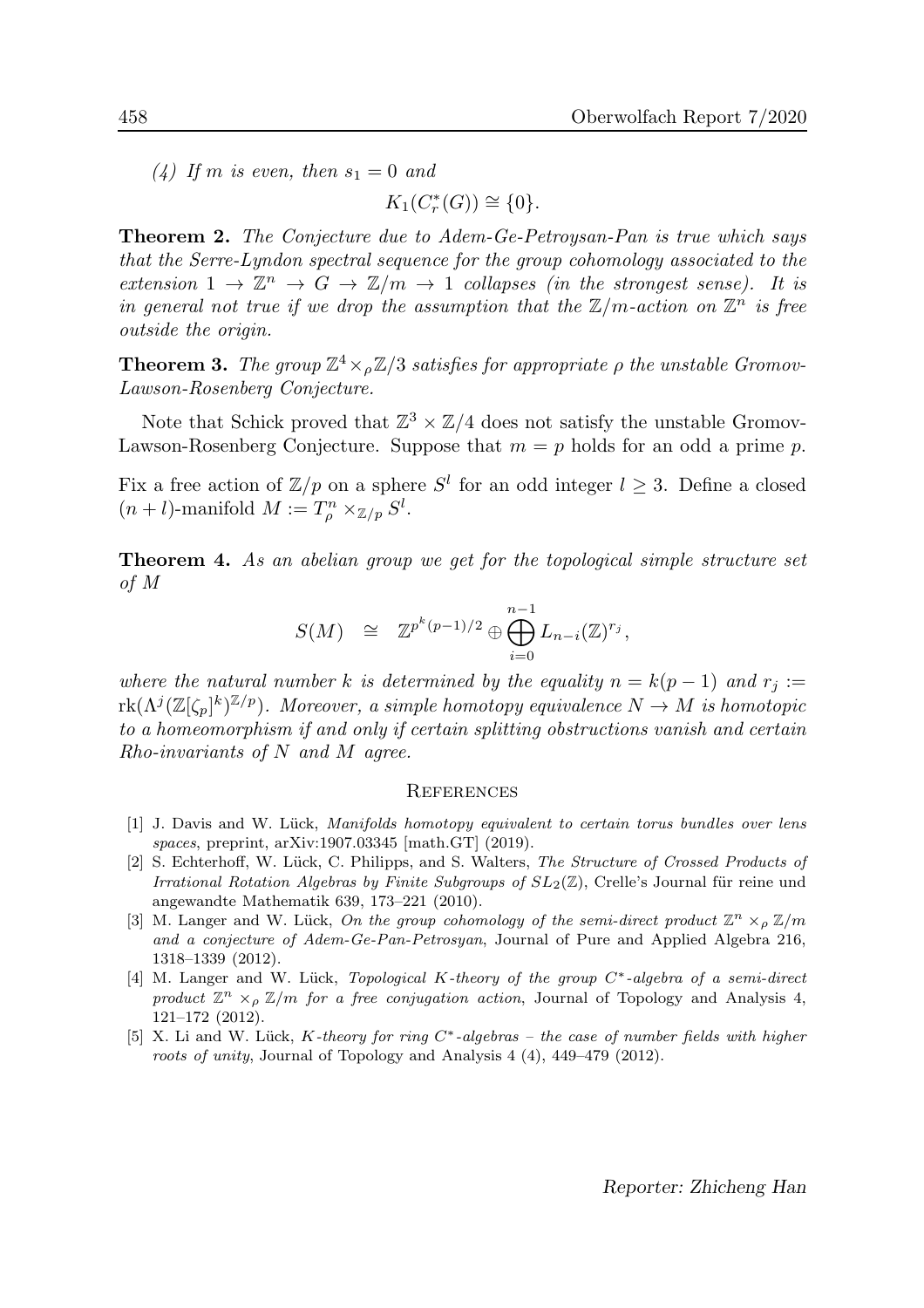# Participants

### Prof. Dr. Goulnara N. Arzhantseva

Fakultät für Mathematik Universität Wien Oskar-Morgenstern-Platz 1 1090 Wien AUSTRIA

### Dr. Grigori Avramidi

Max-Planck-Institut für Mathematik Vivatsgasse 7 53111 Bonn GERMANY

### Dr. Léo Bénard

Mathematisches Institut Georg-August-Universität Göttingen Bunsenstrasse 3-5 37073 Göttingen GERMANY

### Calista K. Bernard

Department of Mathematical Sciences University of Copenhagen Universitetsparken 5 2100 København Ø DENMARK

### Dr. Rachael Jane Boyd

Max-Planck-Institut für Mathematik Vivatsgasse 7 53111 Bonn GERMANY

### Prof. Dr. Michael Brandenbursky

Department of Mathematics Ben Gurion University of the Negev Deichmann 306 Beer-Sheva 8410501 ISRAEL

### Prof. Dr. Martin R. Bridson

Mathematical Institute Oxford University Andrew Wiles Building Woodstock Road Oxford OX2 6GG UNITED KINGDOM

### Dr. Mauricio Bustamante

Centre for Mathematical Sciences University of Cambridge Wilberforce Road Cambridge CB3 0WB UNITED KINGDOM

### Dr. Caterina Campagnolo

Fakultät für Mathematik Karlsruher Institut für Technologie  $(KIT)$ 76128 Karlsruhe GERMANY

### Prof. Dr. Diarmuid Crowley

School of Mathematics and Statistics The University of Melbourne Parkville, VIC 3010 AUSTRALIA

### Prof. Dr. Vincent Emery

Mathematisches Institut Universität Bern Sidlerstrasse 5 3012 Bern SWITZERLAND

### Prof. Dr. Anna G. Erschler

Département de Mathématiques et Applications École Normale Supérieure 45, rue d'Ulm 75005 Paris Cedex FRANCE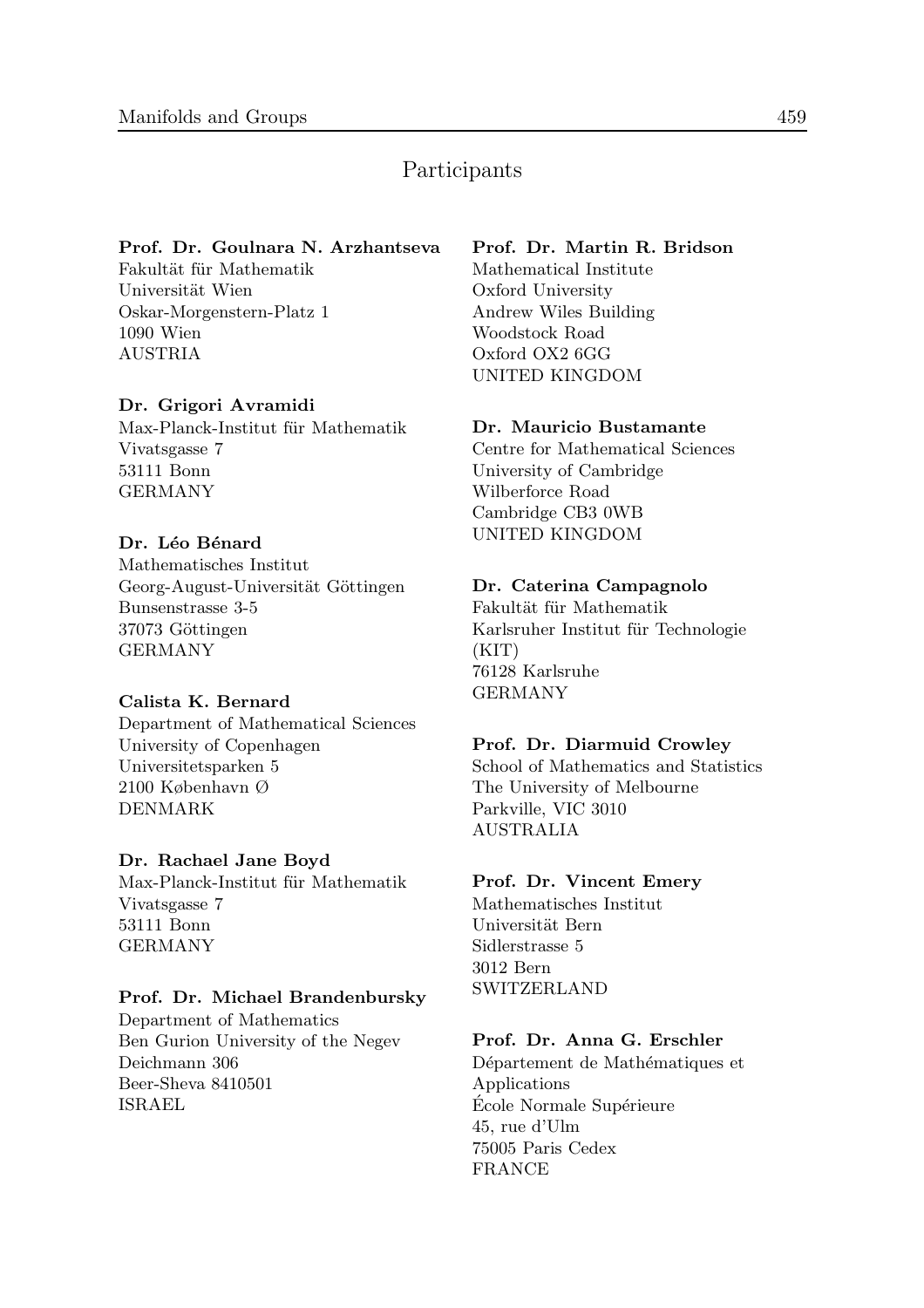### Prof. Dr. Stefan Friedl

Fakultät für Mathematik Universität Regensburg Raum M 118 93040 Regensburg GERMANY

### Dr. Roberto Frigerio

Dipartimento di Matematica Università di Pisa Largo Bruno Pontecorvo 5 56127 Pisa ITALY

### Prof. Dr. Søren Galatius

Department of Mathematical Sciences University of Copenhagen Universitetsparken 5 2100 København Ø DENMARK

### Dr. Lukasz Grabowski

Department of Mathematics and **Statistics** Lancaster University Fylde College Lancaster LA1 4YF UNITED KINGDOM

### Dr. Zhicheng Han

Mathematisches Institut Georg-August-Universität Göttingen Bunsenstrasse 3-5 37073 Göttingen GERMANY

### Prof. Dr. Bernhard Hanke

Institut für Mathematik Universität Augsburg Universitätsstrasse 14 86159 Augsburg GERMANY

### Dr. Fabian Hebestreit

Mathematisches Institut Universität Bonn Endenicher Allee 60 53115 Bonn GERMANY

### Fabian Henneke

Max-Planck-Institut für Mathematik Office: B 27 Vivatsgasse 7 53111 Bonn GERMANY

### Prof. Dr. Sebastian Hensel

Mathematisches Institut Ludwig-Maximilians-Universität München Theresienstrasse 39 80333 München GERMANY

### Dr. Nicolaus Heuer

Department of Pure Mathematics and Mathematical Statistics University of Cambridge Room E1.10 Wilberforce Road Cambridge CB3 0WB UNITED KINGDOM

### Dr. Andrei Jaikin-Zapirain

Departamento de Matemáticas Facultad de Ciencias Universidad Autónoma de Madrid Cantoblanco Ciudad Universitaria Francisco Tamas y Valiente 7 28049 Madrid SPAIN

### Prof. Dr. Tadeusz Januszkiewicz

Institute of Mathematics of the Polish Academy of Sciences ul. Sniadeckich 8 00-656 Warszawa POLAND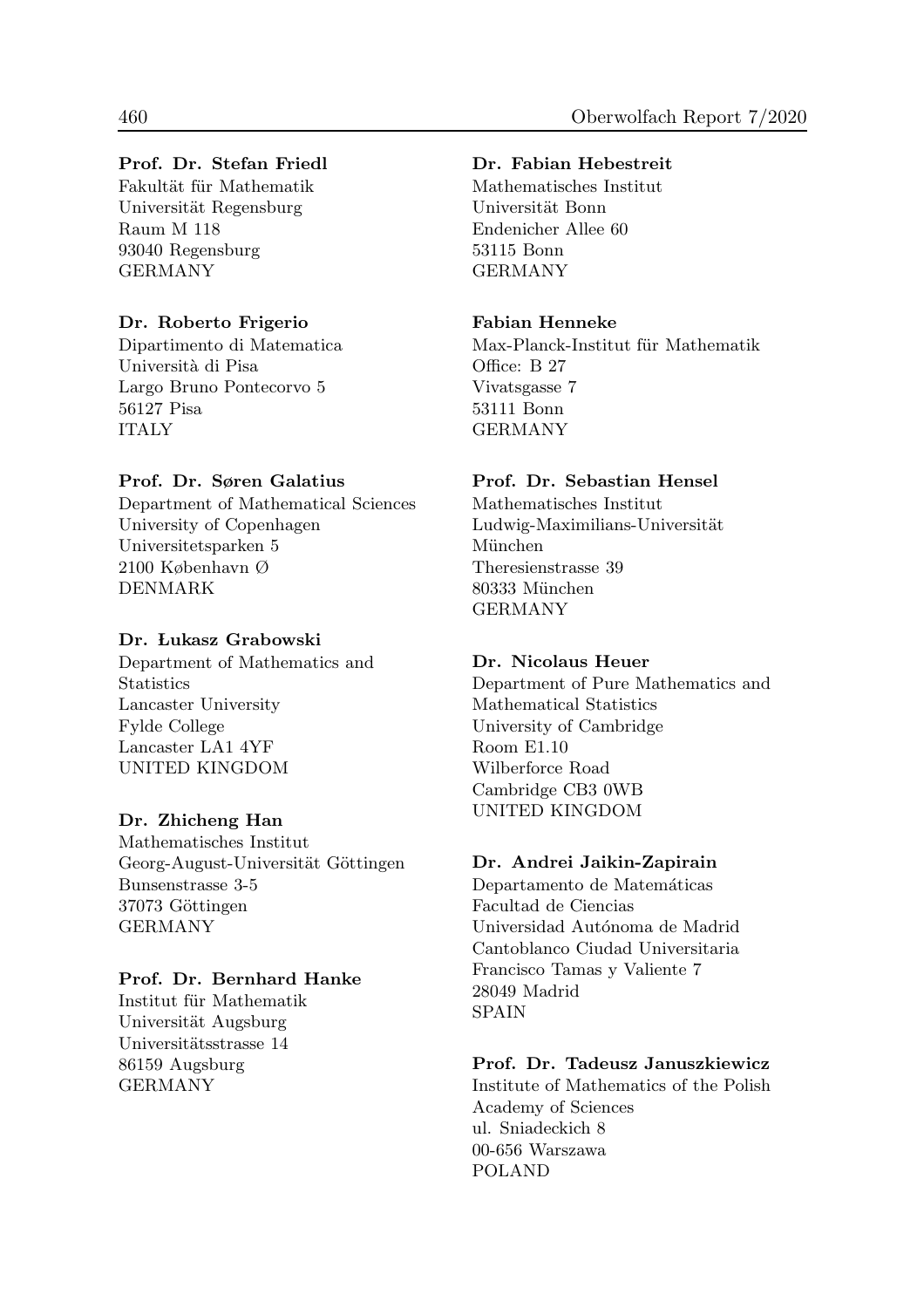#### Dr. Holger Kammeyer

Fakultät für Mathematik, AG Topologie Karlsruher Institut für Technologie (KIT) Raum 1.007, Mathebau (20.30) Englerstrasse 2 76131 Karlsruhe GERMANY

### Dr. Daniel Kasprowski

Mathematisches Institut Universit¨at Bonn Endenicher Allee 60 53115 Bonn GERMANY

### Dr. Dawid Kielak

Fakultät für Mathematik Universität Bielefeld Postfach 100131 33501 Bielefeld GERMANY

#### Prof. Dr. Dessislava H. Kochloukova

Departamento de Matematicas IMECC - UNICAMP Rua Sérgio Buarque de Holanda, 651 13083-970 Campinas -SP BRAZIL

#### Dr. Manuel Krannich

Centre for Mathematical Sciences University of Cambridge Office: E0.02 Wilberforce Road Cambridge CB3 0WB UNITED KINGDOM

#### Dr. Alexander Kupers

Department of Mathematics Harvard University Science Center, office: 341 One Oxford Street Cambridge MA 02138 UNITED STATES

#### Dr. Jean-François Lafont

Department of Mathematics The Ohio State University 100 Mathematics Building 231 West 18th Avenue Columbus, OH 43210-1174 UNITED STATES

#### Dr. Markus Land

Department of Mathematical Sciences University of Copenhagen Universitetsparken 5 2100 København Ø DENMARK

### Prof. Dr. Ian J. Leary

School of Mathematics University of Southampton Highfield Campus University Road Southampton SO17 1BJ UNITED KINGDOM

#### Prof. Dr. Clara Löh

Fakultät für Mathematik Universität Regensburg Office M 232 93040 Regensburg GERMANY

### Prof. Dr. Wolfgang Lück

Mathematisches Institut Universit¨at Bonn Endenicher Allee 60 53115 Bonn GERMANY

### Biao Ma

INLN - CNRS, UNS Mathématiques Provence-Alpes-Cote d'Azur Université de Nice Sophia-Antipolis Grand Château 28 Avenue de Valrose 06103 Nice Cedex 2 FRANCE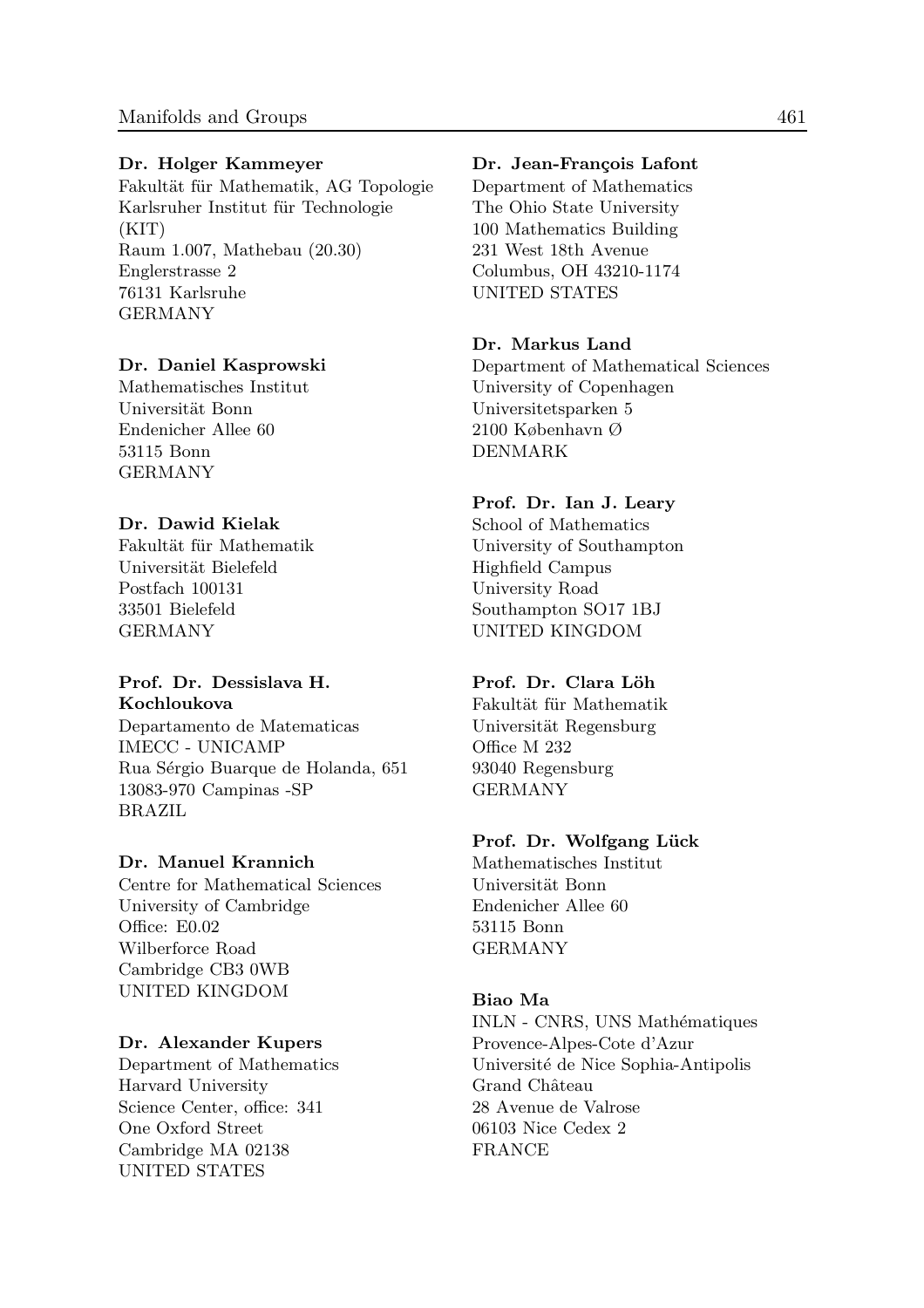### Prof. Dr. Fedor Manin

Department of Mathematics University of California, Santa Barbara South Hall, Room 6607 Santa Barbara, CA 93106-3080 UNITED STATES

### Dr. Marco Moraschini

Fakultät für Mathematik Universität Regensburg Office M 310 93040 Regensburg GERMANY

### Prof. Dr. Nansen Petrosyan

School of Mathematics University of Southampton Highfield Campus University Road Southampton SO17 1BJ UNITED KINGDOM

### Dr. Oscar Randal-Williams

Department of Pure Mathematics and Mathematical Statistics University of Cambridge Wilberforce Road Cambridge CB3 0WB UNITED KINGDOM

### Prof. Dr. Alan W. Reid

Department of Mathematics Rice University MS 136 Houston TX 77005-1892 UNITED STATES

### Prof. Dr. Roman Sauer

Institut für Algebra und Geometrie Fakultät für Mathematik (KIT) Englerstrasse 2 76131 Karlsruhe GERMANY

### Eduard Schesler

Fakultät für Mathematik Universität Bielefeld Postfach 100131 33501 Bielefeld GERMANY

### Prof. Dr. Thomas Schick

Mathematisches Institut Georg-August-Universität Göttingen Bunsenstrasse 3-5 37073 Göttingen GERMANY

### Prof. Dr. Wolfgang Steimle

Institut für Mathematik Universität Augsburg Raum 3020 (L1) Universitätsstrasse 14 86159 Augsburg GERMANY

### Engelbert Peter Suchla

Mathematisches Institut Georg-August-Universität Göttingen Bunsenstrasse 3-5 37073 Göttingen GERMANY

### Prof. Dr. Andreas B. Thom

Institut für Geometrie Fakultät für Mathematik Technische Universität Dresden 01062 Dresden GERMANY

### Prof. Dr. Karen L. Vogtmann

Mathematics Institute University of Warwick Zeeman Building, C2.05 Coventry CV4 7AL UNITED KINGDOM